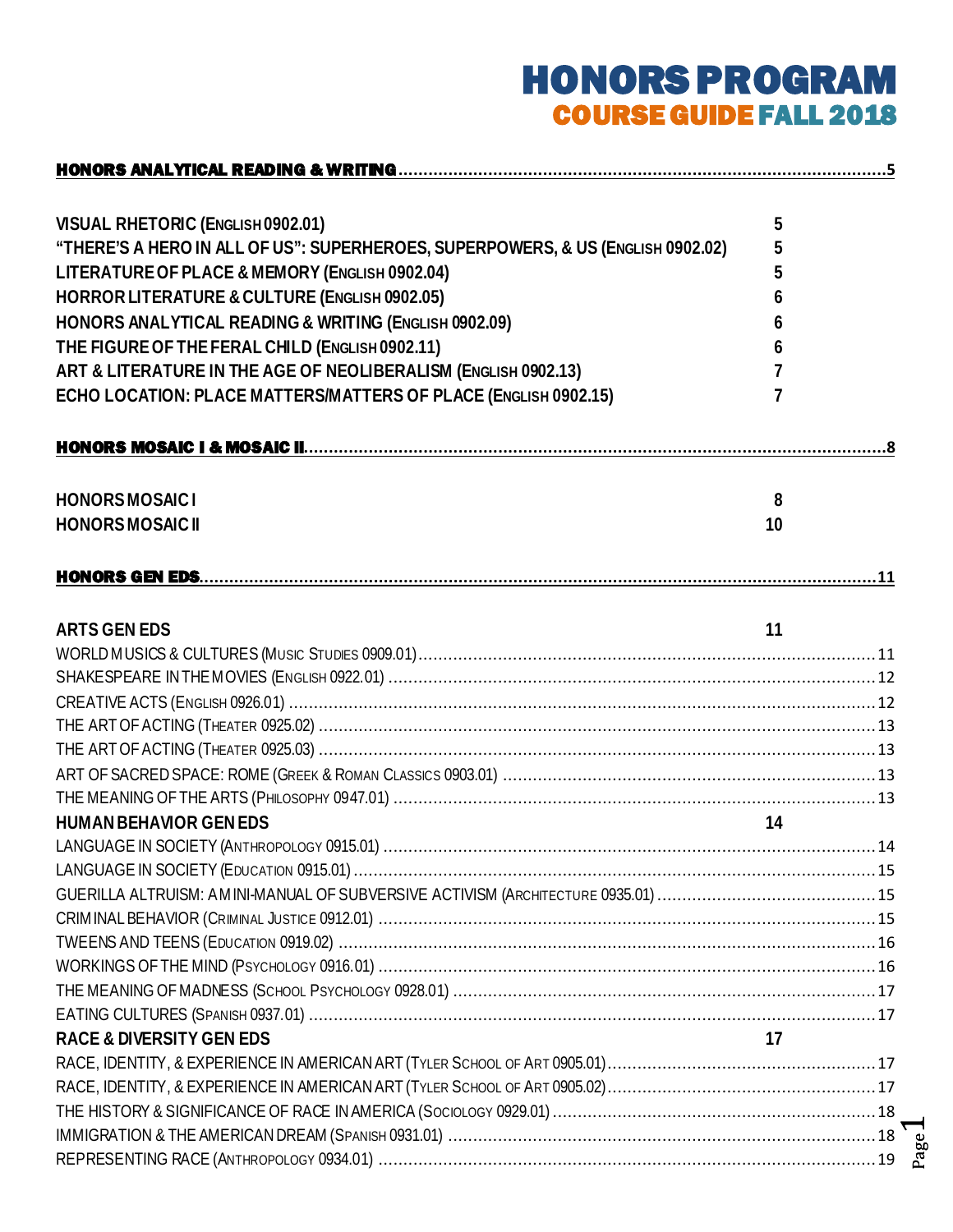| <b>GLOBAL / WORLD SOCIETY GEN EDS</b>                                                            | 21 |
|--------------------------------------------------------------------------------------------------|----|
| LITERATURE & REVOLUTION: EXPERIMENTAL LATIN AMERICAN & LUSOPHONE LIT & FILM (SPANISH 0968.01) 21 |    |
|                                                                                                  |    |
| <b>SCIENCE &amp; TECH GENEDS</b>                                                                 | 21 |
|                                                                                                  |    |
|                                                                                                  |    |
|                                                                                                  |    |
| <b>U.S. SOCIETY GEN EDS</b>                                                                      | 22 |
|                                                                                                  |    |
|                                                                                                  |    |
|                                                                                                  |    |
|                                                                                                  |    |
|                                                                                                  |    |
| <b>QUANTITATIVE LITERACY GEN EDS</b>                                                             | 25 |
|                                                                                                  |    |
|                                                                                                  |    |
|                                                                                                  |    |
|                                                                                                  |    |
|                                                                                                  |    |
|                                                                                                  |    |
| <b>ARTS &amp; MEDIA</b>                                                                          | 26 |
|                                                                                                  |    |
|                                                                                                  |    |
|                                                                                                  |    |
| LANGUAGE STUDIES 28                                                                              |    |
|                                                                                                  |    |
|                                                                                                  |    |
|                                                                                                  |    |
|                                                                                                  |    |
|                                                                                                  |    |

| <b>SOCIAL SCIENCES</b> | 28 |
|------------------------|----|
|                        |    |
|                        |    |
|                        |    |
|                        |    |
|                        |    |
|                        |    |
|                        |    |
|                        |    |
|                        |    |
| <b>STEM</b>            |    |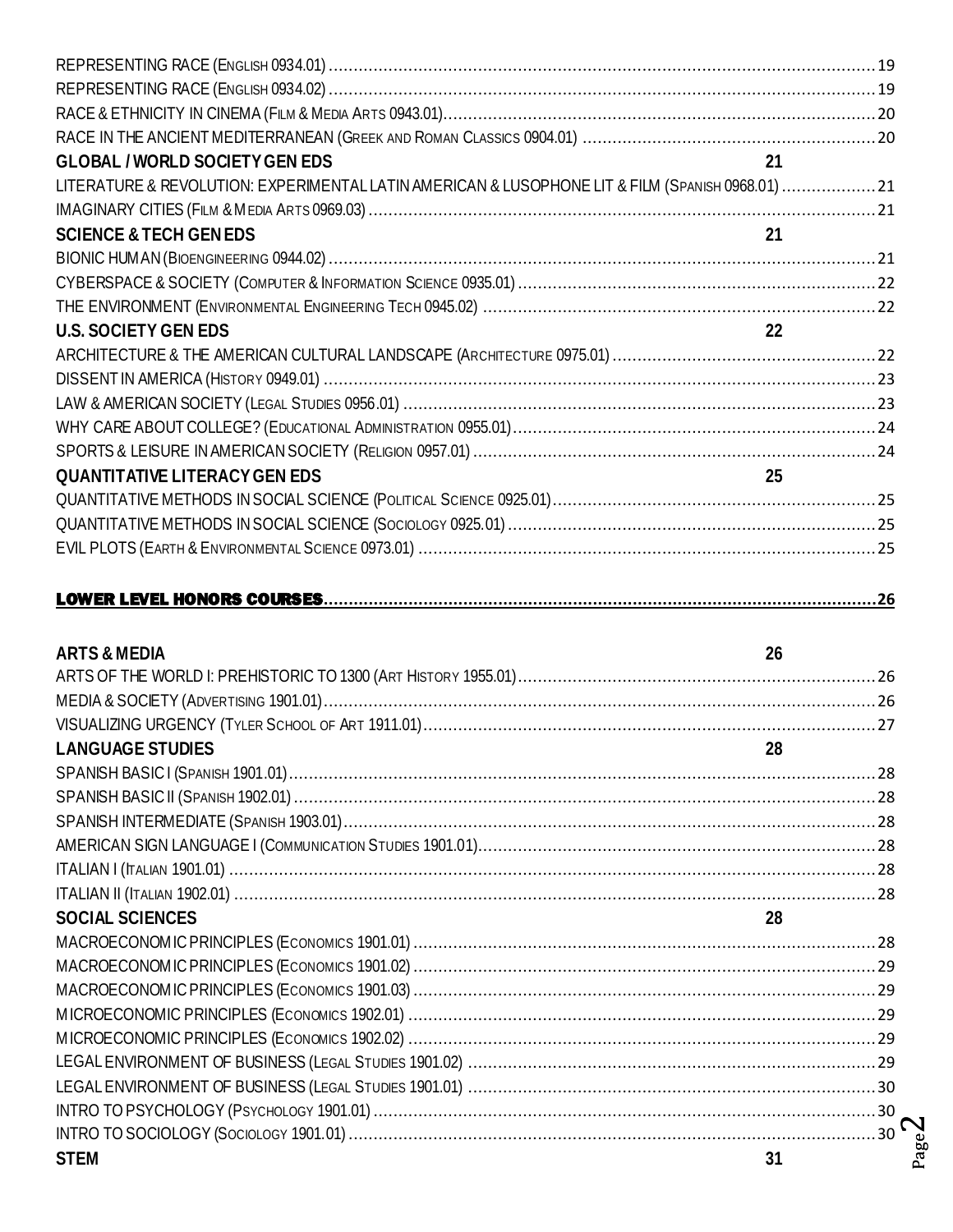| <b>ARTS &amp; MEDIA</b>                                                                              | 35 |
|------------------------------------------------------------------------------------------------------|----|
|                                                                                                      |    |
|                                                                                                      |    |
|                                                                                                      |    |
| DIGITAL IMAGING: SEEING PHOTOGRAPHICALLY (GRAPHIC ARTS & DESIGN OR PHOTOGRAPHY 2961.01) 37           |    |
|                                                                                                      |    |
|                                                                                                      |    |
| <b>BUSINESS</b>                                                                                      | 38 |
|                                                                                                      |    |
| MANAGEMENT, THEORY, & PRACTICE: FROM LOCKER ROOM TO BOARD ROOM (HUMAN RESOURCE MANAGEMENT 3903.01)38 |    |
| <b>HUMANITIES &amp; SOCIAL SCIENCES</b>                                                              | 39 |
|                                                                                                      |    |
|                                                                                                      |    |
|                                                                                                      |    |
|                                                                                                      |    |
|                                                                                                      |    |
|                                                                                                      |    |
| CALIBAN'S WORLD: THE CULTURAL POLITICS OF DECOLONIZATION IN THE AMERICAS (HISTORY 2900.01)  41       |    |
|                                                                                                      |    |
|                                                                                                      |    |
|                                                                                                      |    |
|                                                                                                      |    |
|                                                                                                      |    |
|                                                                                                      |    |
| ISSUES TO ACTION: SEEKING POLICY CHANGE IN A COMPLEX WORLD (POLITICAL SCIENCE 3910.01)  44           |    |
|                                                                                                      |    |
|                                                                                                      |    |
|                                                                                                      |    |
|                                                                                                      |    |
|                                                                                                      |    |
| <b>LANGUAGE STUDIES</b>                                                                              | 46 |
|                                                                                                      |    |
|                                                                                                      |    |
|                                                                                                      |    |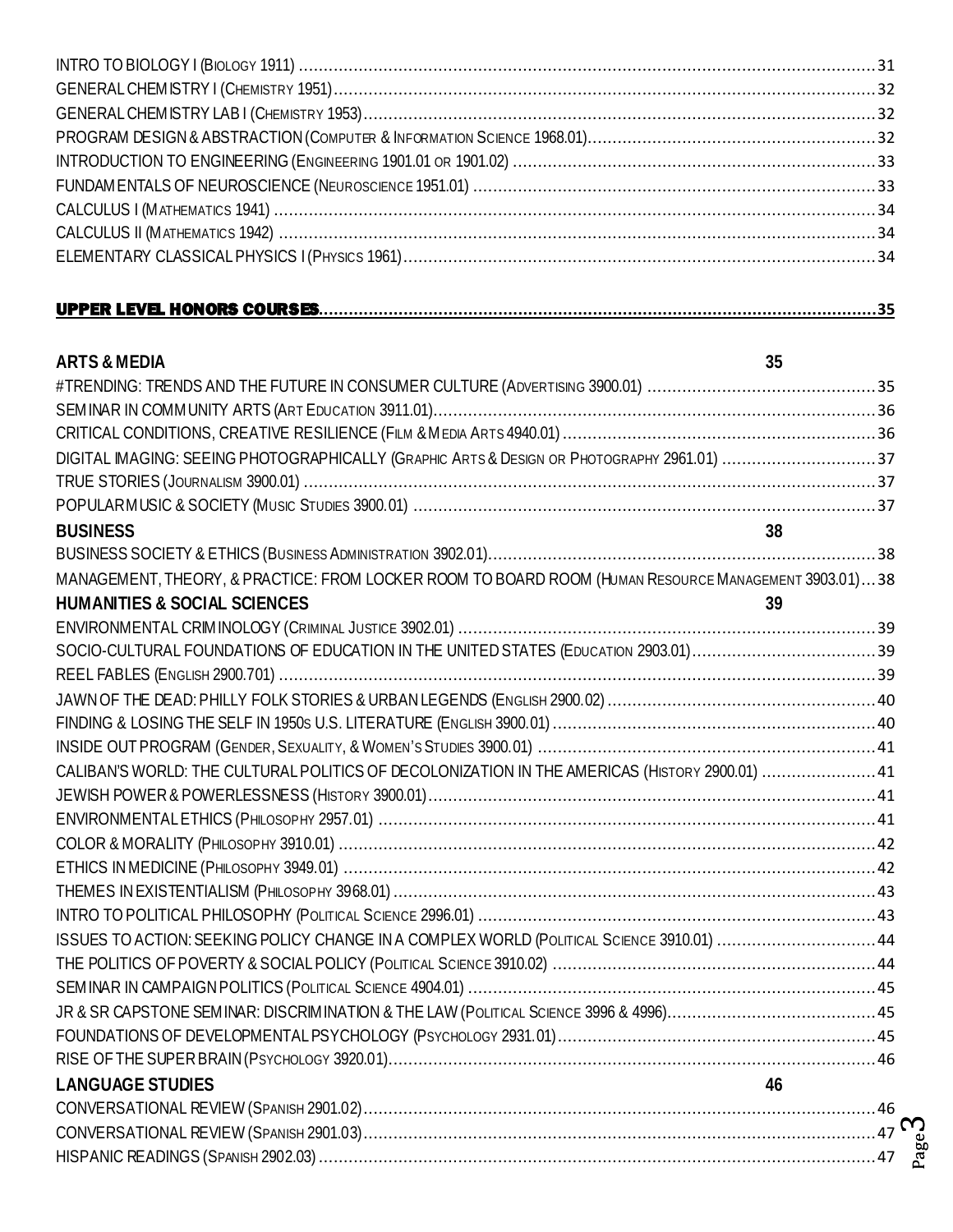## **STEM**

| <b>STEM</b> |  |
|-------------|--|
|             |  |
|             |  |
|             |  |
|             |  |
|             |  |
|             |  |
|             |  |
|             |  |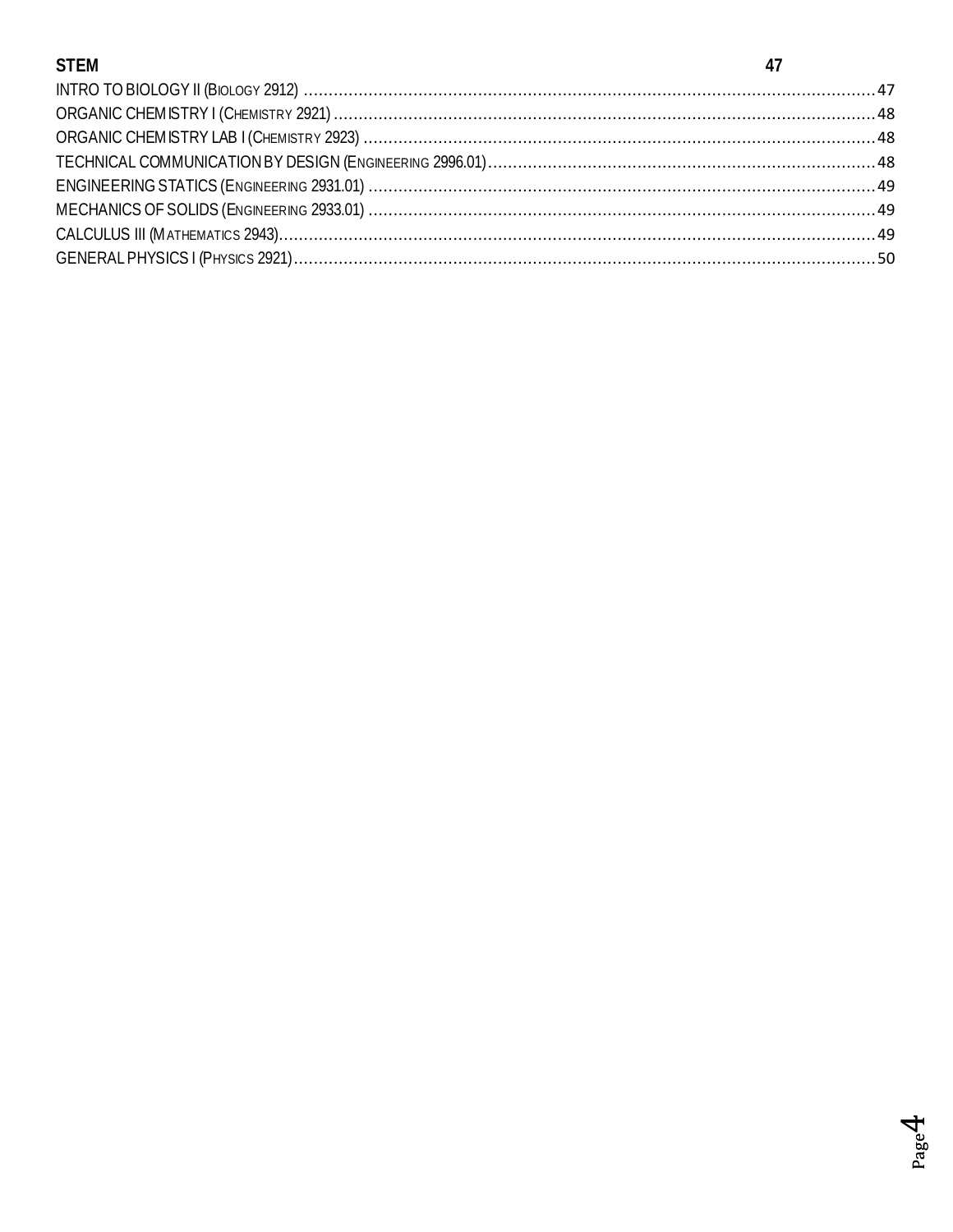# <span id="page-4-0"></span>HONORS ANALYTICAL READING & WRITING

<span id="page-4-1"></span>**VISUAL RHETORIC**(English 0902.01) **Days/Times:** Monday & Wednesday, 10am to 11:40am **Professor:** Ryan Omizo **CRN:** *29846*

**About:** The focus of this course is visual rhetoric--the use of visuals for persuasion. You will read, analyze, and write about visuals and the cultures in which these visuals operate by engaging with academic writing genres such as the narrative essay, the annotated bibliography, the research paper, and peer review. Course materials will include readings in rhetoric, accessibility, and document design.

**About the Professor:** Ryan Omizo is an Assistant Professor in the Department of English, specializing in professional writing, computational rhetoric, and web development.

<span id="page-4-2"></span>**"THERE'S A HERO IN ALL OF US": SUPERHEROES, SUPERPOWERS, & US** (English 0902.02) **Days/Times:** Monday & Wednesday, 12pm to 1:40pm **Professor:** MariaGandolfo **CRN:** *3568*

**About:** In the last century, superhero stories have sometimes gripped the national consciousness, with interest cutting across age, race, class, and gender. (Have you ever dressed up as a superhero?!) The extraordinary degree of interest in this subject brings about some questions; some are obvious, such as, why so much interest? Other questions are more complex though. What cultural factors give rise to superheroes? How does an ever-changing political landscape shape the evolution of a hero? What about super villains? Do we need "bad guys" as much as we need "good guys?" What is the purpose of a side kick? Are sidekicks just lesser superheroes or do they play an integral role? These questions are only the start of our exploration of the superhero worlds. Along the way, we will generate new questions, and we will also consider not only these larger-than-life heroes but also the everyday heroes that populate our world.

Come prepared to read, write, question, discuss, and research, as well as interrogate what others have said about these questions as you formulate your own views. Possible texts include Watchmen, Batman: The Dark Knight Returns, various D.C. and Marvel comics with their relevant criticism, selected films (including the ground-breaking Black Panther), and critical essays.

**About the Professor:** Maria Gandolfo teaches in the First Year Writing Program at Temple. She is married with four children and multiple pets, including two dogs she is trying to convince not to sleep on the kitchen table. When she is not teaching, she is a distance runner, pursuing distances from 5k to marathon and most distances in between. She is currently training for her first triathlon. She also practices yoga and believes that deep breathing is an integral part of maintaining balance and equanimity in life.

<span id="page-4-3"></span>**LITERATURE OF PLACE & MEMORY** (English 0902.04) **Days/Times:** Monday & Wednesday, 2pm to 3:40pm **Professor:** Patricia McCarthy **CRN:** *3570*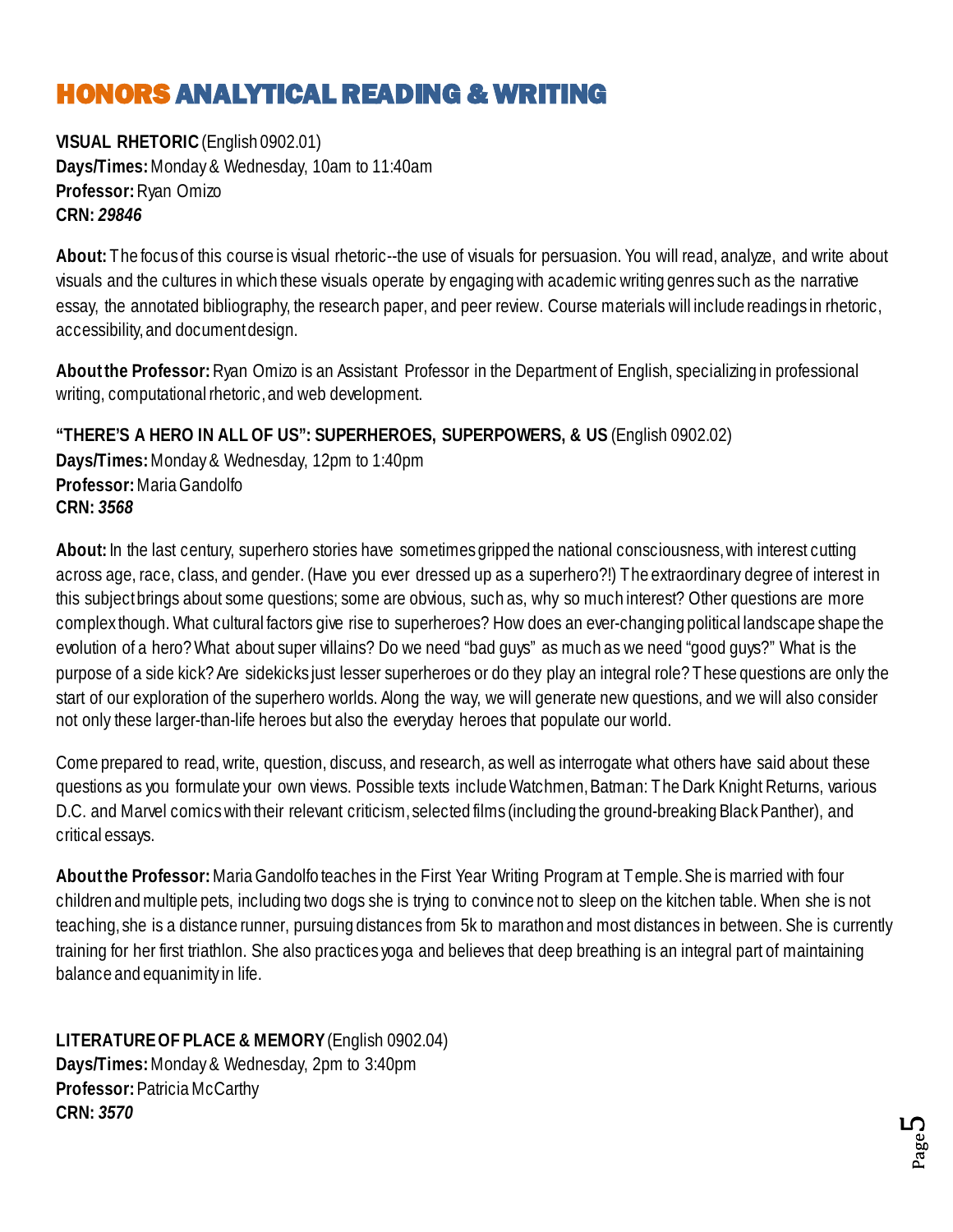**About:** This course will explore twentieth and twenty-first century literature of place and displacement, memory, history, and forgetting.

Where we are from— where our stories originate, where our first language comes from, where our worldviews are first formed— can have a profound influence on our identities. Our notions of home—both current and former places we called or call home— complicate and construct our sense of self.

We will discuss literature in this course in which place (or displacement)—and the connection of home and place to memory— plays a crucial role in character or plot.

We will consider the intersections of memory and nostalgia, memory and forgetting. Topics to be considered include history vs. memory, collective/public memory vs. individual/private memory, the connection of home and place to memory, the role of language in memory and forgetting, and so on. Texts will include novels, poetry, and drama.

About the Professor: Pattie McCarthy is the author of six collections of poetry. She has been teaching at Temple since 2004. She was a Pew Fellow in the Arts in 2011 & an artist resident at the Elizabeth Bishop House in Nova Scotia in summer 2013. She lives just outside Philadelphia with her husband, their three children, and their Great Dane named Lupin.

<span id="page-5-0"></span>**HORROR LITERATURE & CULTURE**(English 0902.05) **Days/Times:** Monday & Wednesday, 3pm to 4:40pm **Professor:** David Walls **CRN:** *29847*

**About:** This course will focus on horror stories and the extent to which they reflect and/or challenge cultural prejudices and anxieties. The course will be anchored by the classics (Dracula, Frankenstein, Poe), but we will read several texts from the last few decades and will discuss how all of the texts apply to contemporary issues. We'll also review some iconic horror films, like Psycho and The Shining. While I will often have some lecture content to present at the beginning of class sessions, much of our class time will involve discussion, in small groups and with the full class. We will discuss writing styles, historical circumstances, and many other contexts, but the focus will be on the themes and ideas of the texts.

**About the Professor:** I've been an adjunct professor at Temple since 2005. I am very much a generalist, but areas of special interest include late 20th century American literature, cultural theory, and film. I like loud music. My neighbors and my cats don't.

<span id="page-5-1"></span>**HONORS ANALYTICAL READING & WRITING** (English 0902.09) **Days/Times:** Tuesday & Thursday, 9:50am to 11:30am **Professor:** Stephen Kelly **CRN:** *29849*

<span id="page-5-2"></span>**THE FIGURE OF THE FERAL CHILD**(English 0902.11) **Days/Times:** Tuesday & Thursday, 1:30pm to 3:10pm **Professor:** Douglas Greenfield **CRN:** *3576*

**About:** From Enkidu in the ancient Epic of Gilgamesh to the six brothers sequestered in a Manhattan apartment for more than a decade in the 2015 documentary The Wolfpack, the "wild child" of myth, fiction, and history has long fascinated us. Absent human parents, or socially isolated, feral boys and girls grow up without human contact, without human language,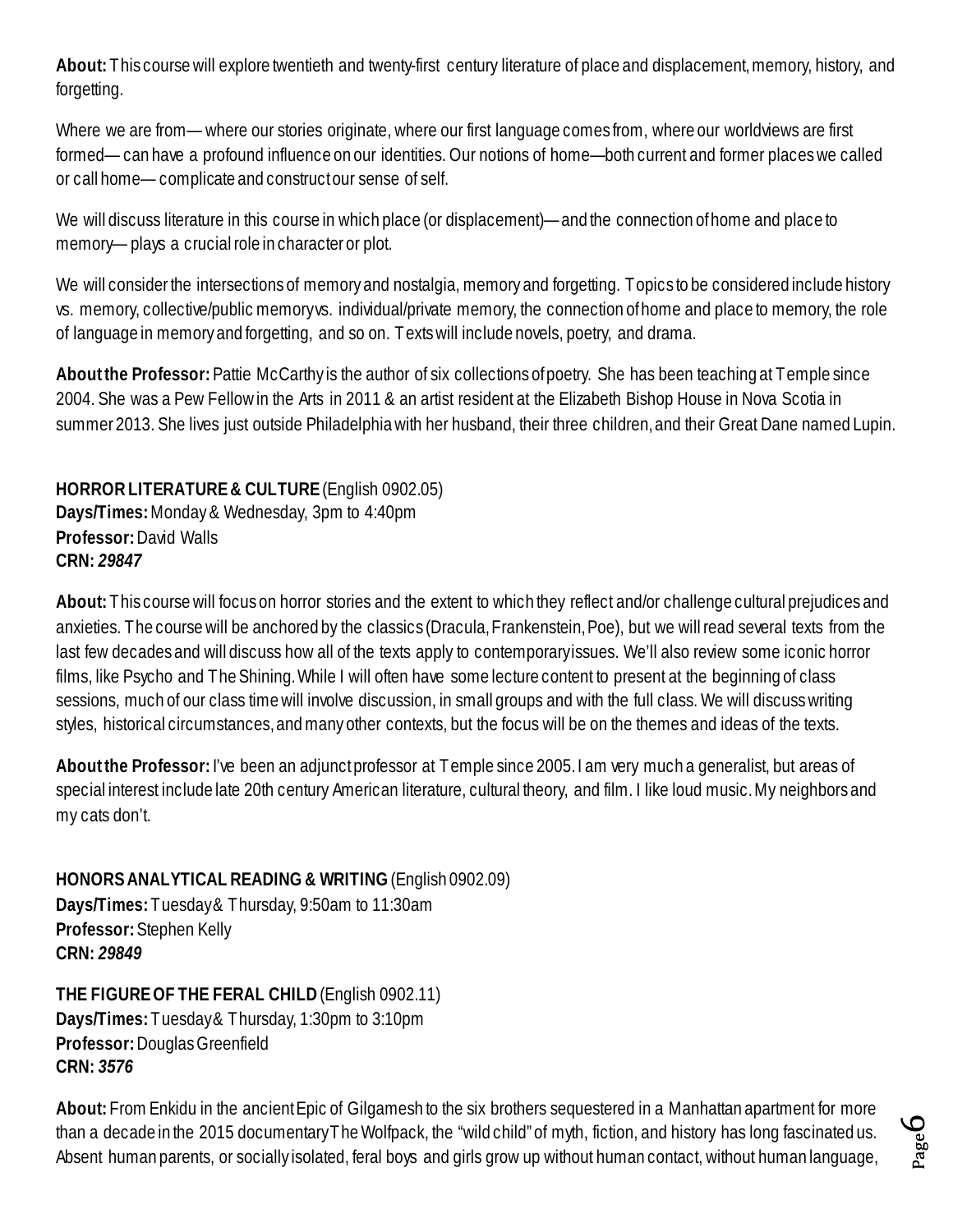and without human social norms. For millennia, these outsiders have been the object of artistic, philosophical, and scientific investigation, figures through which to ask timeless questions about what makes us human, or what prevents us from realizing our nature. Stories and accounts of feral children offer us a window onto constructions of gender, race, disability, sexuality, and childhood itself. Raised by wolves, apes, bears, gazelles, sheep, dolphins, penguins, and other surrogates, feral children also challenge us to examine the meanings of home and family, and our relationship to non-human nature. We will closely consider the cultural and historical backdrop against which each character is projected, and reflect on the cultural uses of wild children today.

**About the Professor:** I've taught in the Honors Program since joining the Temple community in 2008. I did my Ph.D. in Russian Literature at Columbia University, and have written on Russian icons, Russian Martian novels, and Russian terrorist novels.

<span id="page-6-0"></span>**ART & LITERATURE IN THE AGE OF NEOLIBERALISM** (English 0902.13) **Days/Times:** Tuesday & Thursday, 3:30pm to 5:10pm **Professor:** Ryan Eckes **CRN:** *31599*

**About:**"Neoliberalism sees competition as the defining characteristic of human relations," writes journalist George Monbiot. "It redefines citizens as consumers, whose democratic choices are best exercised by buying and selling, a process that rewards merit and punishes inefficiency. It maintains that 'the market' delivers benefits that could never be achieved by planning." In this course, we will consider the ways that neoliberalism has influenced contemporary literature and art as well as our expectations about higher education. We'll discuss questions raised for us by poets and writers such as Alice Notley, CAConrad, Audre Lorde, Sarah Schulman, Eileen Myles, Anne Boyer, Fred Moten, Maged Zaher, Andrea Lawlor, and Ursula K. Le Guin; and we'll look at art and performance by Ai Weiwei, Pussy Riot and others. Each student will play an active role in the class, leading discussions and writing essays—and perhaps writing in other forms—that are driven by intellectual curiosity and exploration.

**About the professor:**I'm a poet and adjunct professor who helped unionize Temple University's adjuncts. Born and raised in Philadelphia, I've written three books about the city: *General Motors, Valu-Plus* and *Old News*. The El is my favorite train. Coffee is my favorite drink. Fall is my favorite season.

<span id="page-6-1"></span>**ECHO LOCATION: PLACEMATTERS/MATTERS OF PLACE**(English 0902.15) **Days/Times:** Tuesday & Thursday, 11:40am to 1:20pm **Professor:** Kevin Varrone **CRN:** *31601*

**About:**We're all from somewhere, and it seems that where we are from exerts a strong influence on us, helping construct and complicate our identities and locate us in the world. In this course we'll begin by asking, "Does place matter?" and we'll read texts in multiple genres (essay, poems, short fiction, and novels) that address this question in a variety of ways. The places will vary widely––from cities to suburbs to rural areas, from cold weather zones to tropical paradises––but the common thread will be how the idea of place works on people and in literature.

**About the Instructor:**I'm a poet (I know, I know). I specialize in Modern and Contemporary American Poetry, but I'm also an avid reader of contemporary short fiction and non-fiction. I've published a few book of my own poems, most recently a chapbook entitled, Redemption Center (2017) and book-length poem about baseball and Philadelphia that was published as a free iPhone/iPad app (http://www.boxscoreapp.com/). I also organize a small press/handmade poetry and art festival called PHILALALIA, which takes place each September here at Temple, in the lobby of Tyler School of Art.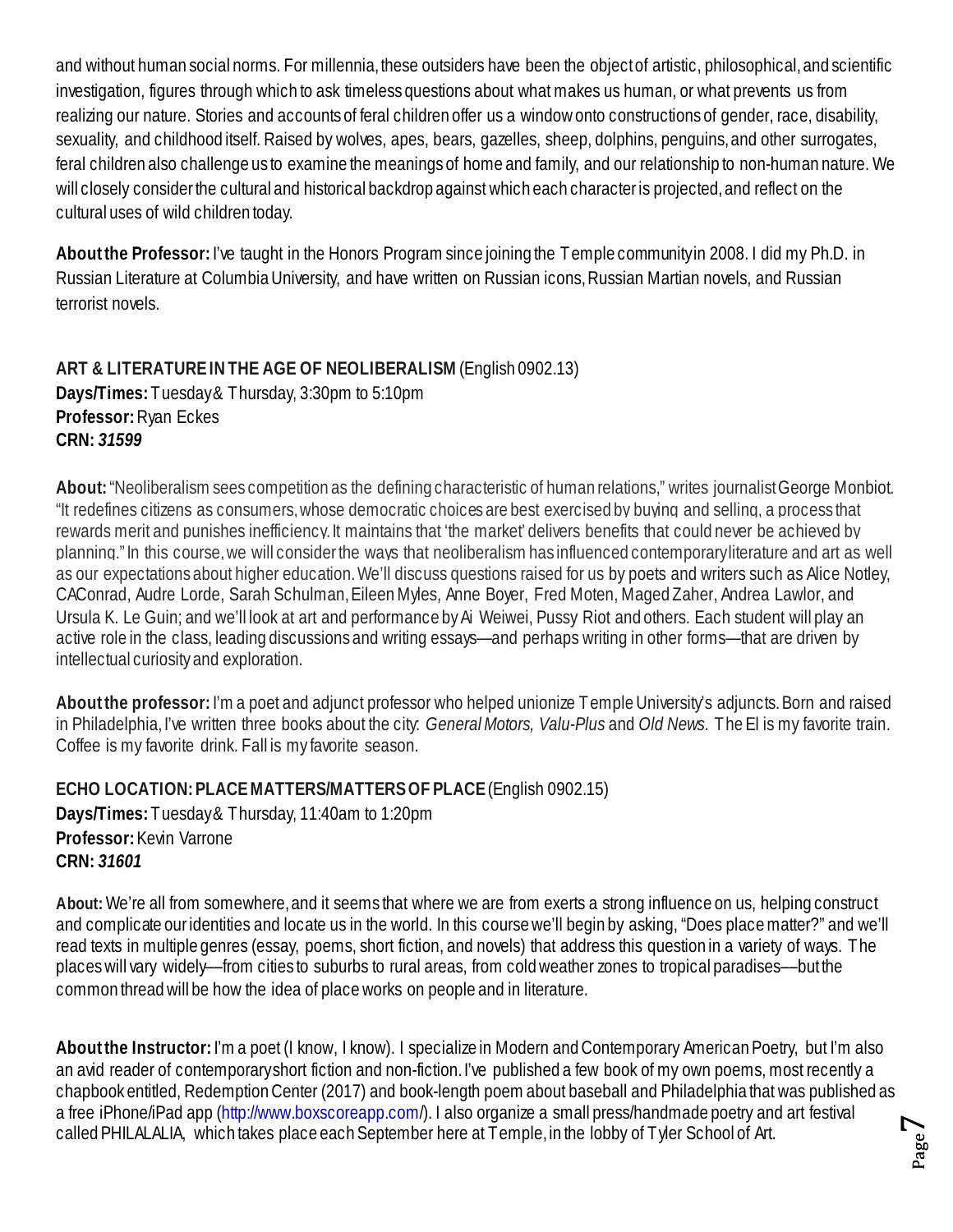## <span id="page-7-0"></span>HONORS MOSAIC I & MOSAIC II

## <span id="page-7-1"></span>**HONORS MOSAIC I**

**HONORS MOSAIC I** (Intellectual Heritage 0951.01 ) **Days/Times:** Tuesday & Thursday, 9:30am to 10:50am **Professor:** Sheryl Sawin **CRN:** *25851*

**HONORS MOSAIC I** (Intellectual Heritage 0951.02) **Days/Times:** Monday, Wednesday, & Friday, 10am to 10:50am **Professor:** Rebekah Zhuraw **CRN:** *4778*

**HONORS MOSAIC I** (Intellectual Heritage 0951.03) **Days/Times:** Monday, Wednesday, & Friday, 11am to 11:50am **Professor:** Michael Neff **CRN:** *4779*

**HONORS MOSAIC I** (Intellectual Heritage 0951.04) **Days/Times:** Monday, Wednesday, & Friday, 12pm to 12:50pm **Professor:** Matthew Smetona **CRN:** *34565*

**HONORS MOSAIC I** (Intellectual Heritage 0951.05) **Days/Times:** Tuesday & Thursday, 11am to 12:20pm **Professor:** David Mislin **CRN:** *25926*

**HONORS MOSAIC I** (Intellectual Heritage 0951.06) **Days/Times:** Monday, Wednesday, & Friday, 9am to 9:50am **Professor:** Marian Makins **CRN:** *5308*

**HONORS MOSAIC I** (Intellectual Heritage 0951.07) **Days/Times:** Tuesday & Thursday, 2pm to 3:20pm **Professor:** Genevieve Amaral **CRN:** *5931*

**HONORS MOSAIC I** (Intellectual Heritage 0951.08) **Days/Times:** Tuesday & Thursday, 9:30am to 10:50am **Professor:** Naomi Taback **CRN:** *26001*

**HONORS MOSAIC I** (Intellectual Heritage 0951.09) **Days/Times:** Tuesday & Thursday, 9:30am to 10:50am **Professor:** Marcia Bailey **CRN:** *19037*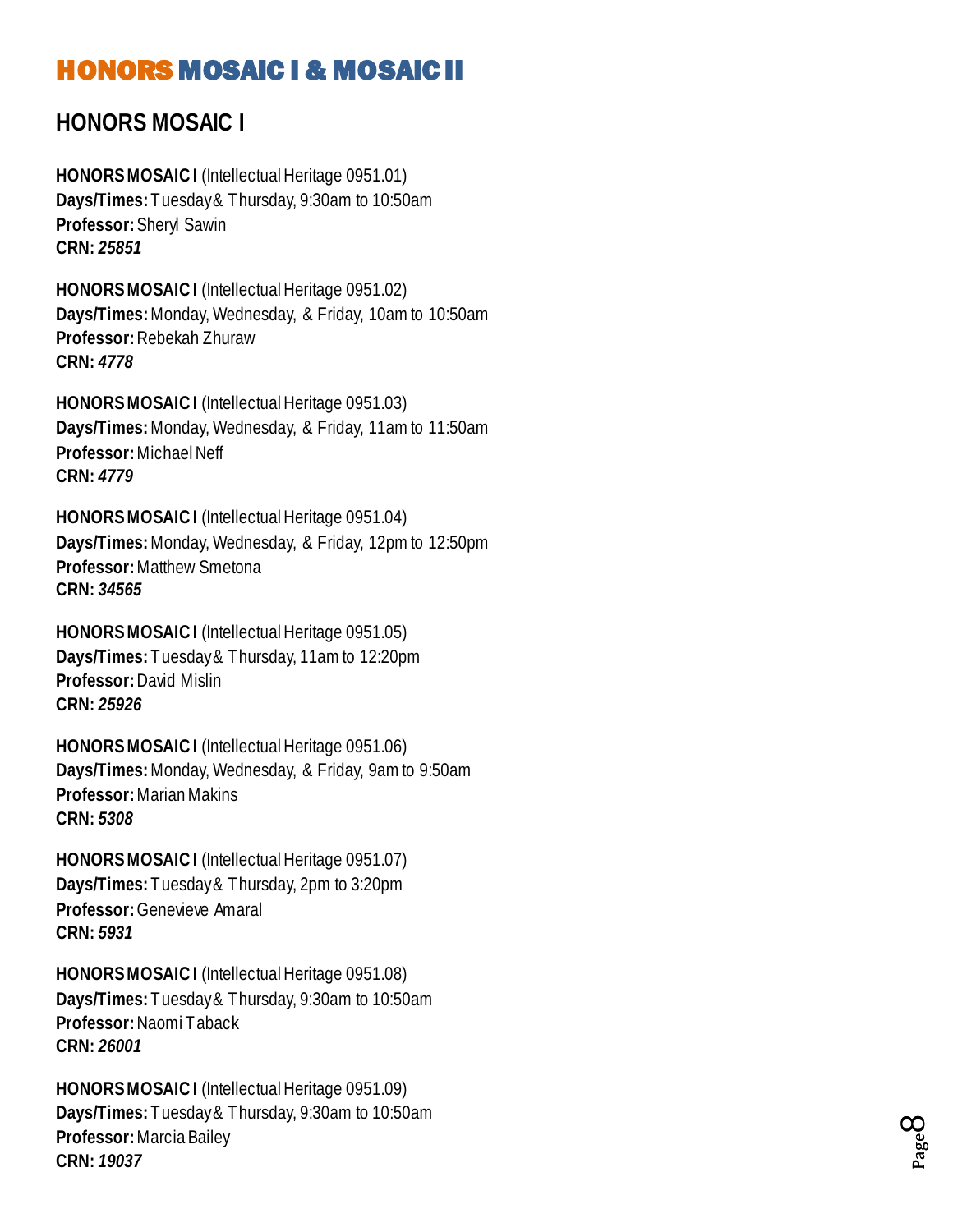**HONORS MOSAIC I** (Intellectual Heritage 0951.10) **Days/Times:** Monday, Wednesday, & Friday, 11am to 11:50am **Professor:** Justin Fugo **CRN:** *23381*

**HONORS MOSAIC I** (Intellectual Heritage 0951.11 ) **Days/Times:** Monday, Wednesday, & Friday, 1pm to 2:50pm **Professor:** Matthew Smetona **CRN:** *23397*

**HONORS MOSAIC I** (Intellectual Heritage 0951.12) **Days/Times:** Monday, Wednesday, & Friday, 3pm to 3:50pm **Professor:** Daniel Leonard **CRN:** *23472*

**HONORS MOSAIC I** (Intellectual Heritage 0951.13) **Days/Times:** Monday, Wednesday, & Friday, 10am to 10:50am **Professor:** Jordan Shapiro **CRN:** *23709*

**HONORS MOSAIC I** (Intellectual Heritage 0951.14) **Days/Times:** Tuesday & Thursday, 12:30pm to 1:50pm **Professor:** Michelle Pinto **CRN:** *28240*

**HONORS MOSAIC I** (Intellectual Heritage 0951.15) **Days/Times:** Tuesday & Thursday, 9:30am to 10:50am **Professor:** Anna Peak **CRN:** *28239*

**HONORS MOSAIC I** (Intellectual Heritage 0951.16) **Days/Times:** Monday, Wednesday, & Friday, 12pm to 12:50pm **Professor:** Justin Fugo **CRN:** *28331*

**HONORS MOSAIC I** (Intellectual Heritage 0951.17) **Days/Times:** Monday, Wednesday, & Friday, 1pm to 1:50pm **Professor:** Douglas Greenfield **CRN:** *34566*

**HONORS MOSAIC I** (Intellectual Heritage 0951.18) **Days/Times:** Monday, Wednesday, & Friday, 2pm to 2:50pm **Professor:** Michael Neff **CRN:** *31614*

**HONORS MOSAIC I** (Intellectual Heritage 0951.19) **Days/Times:** Tuesday & Thursday, 2pm to 3:20pm **Professor:** Sheryl Sawin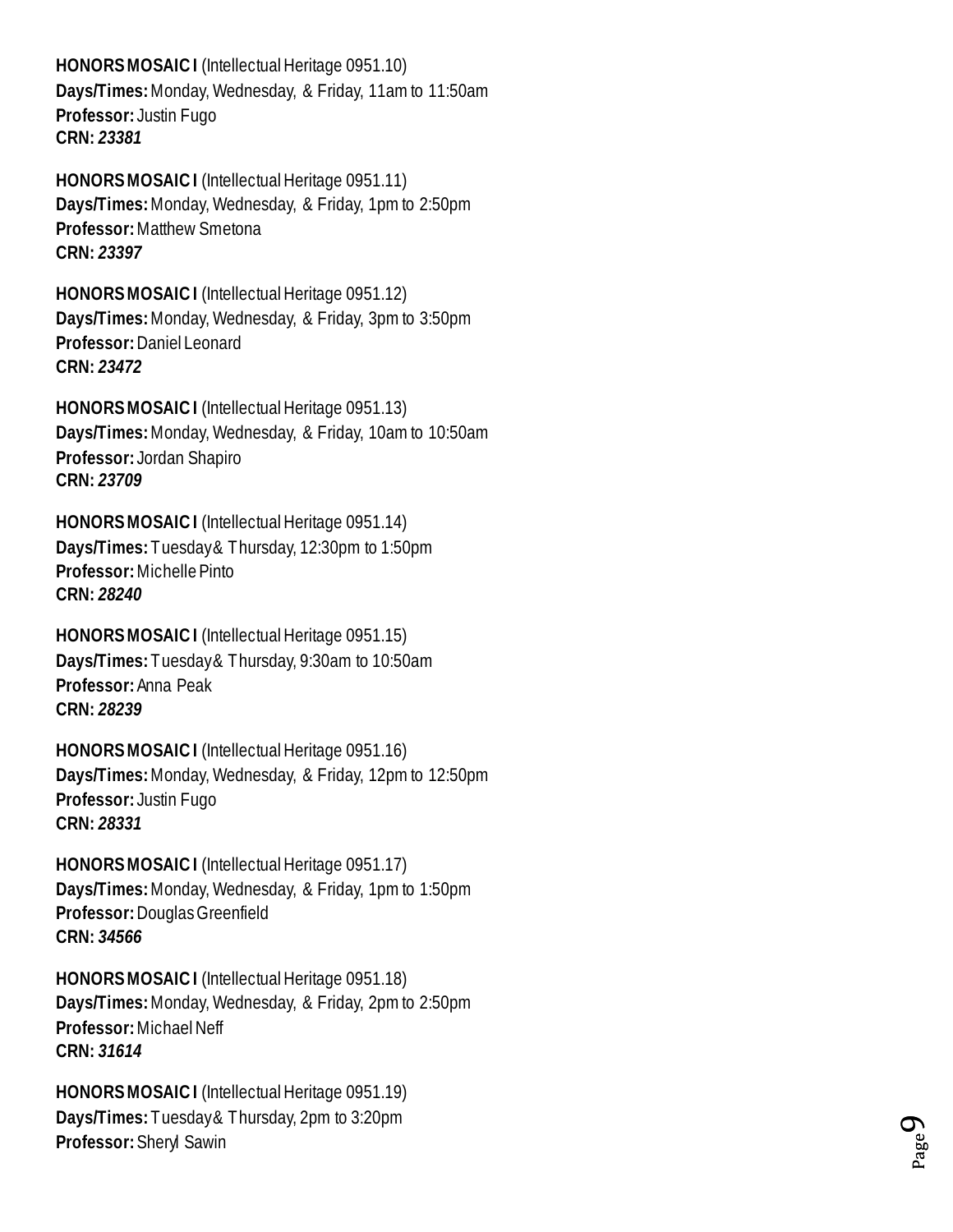#### **CRN:** *31622*

**HONORS MOSAIC I** (Intellectual Heritage 0951.20) **Days/Times:** Tuesday & Thursday, 1 2:30pm to 1:50pm **Professor:** Stephen Jankiewicz **CRN:** *34567*

## <span id="page-9-0"></span>**HONORS MOSAIC II**

**HONORS MOSAIC II** (Intellectual Heritage 0952.01 ) **Days/Times:** Monday, Wednesday, & Friday, 9am to 9:50am **Professor:** John Dern **CRN:** *4781*

**HONORS MOSAIC II** (Intellectual Heritage 0952.02) **Days/Times:** Monday, Wednesday, & Friday, 9am to 9:50am **Professor:** Norman Roessler **CRN:** *4782*

**HONORS MOSAIC II** (Intellectual Heritage 0952.03) **Days/Times:** Monday, Wednesday, & Friday, 11am to 11:50am **Professor:** Jordan Shapiro **CRN:** *4783*

**HONORS MOSAIC II** (Intellectual Heritage 0952.04) **Days/Times:** Monday, Wednesday, & Friday, 2pm to 2:50pm **Professor:** Jessie Iwata **CRN:** *4784*

**HONORS MOSAIC II** (Intellectual Heritage 0952.05) **Days/Times:** Tuesday & Thursday, 8am to 9:20am **Professor:** Elizabeth Pearson **CRN:** *4785*

**HONORS MOSAIC II** (Intellectual Heritage 0952.06) **Days/Times:** Monday, Wednesday, & Friday, 1pm to 1:50pm **Professor:** Ariane Fischer **CRN:** *4786*

**HONORS MOSAIC II** (Intellectual Heritage 0952.07) **Days/Times:** Tuesday& Thursday, 2pm to 3:20pm **Professor:** Robert Rabiee **CRN:** *7778*

 $_{\rm Page}10$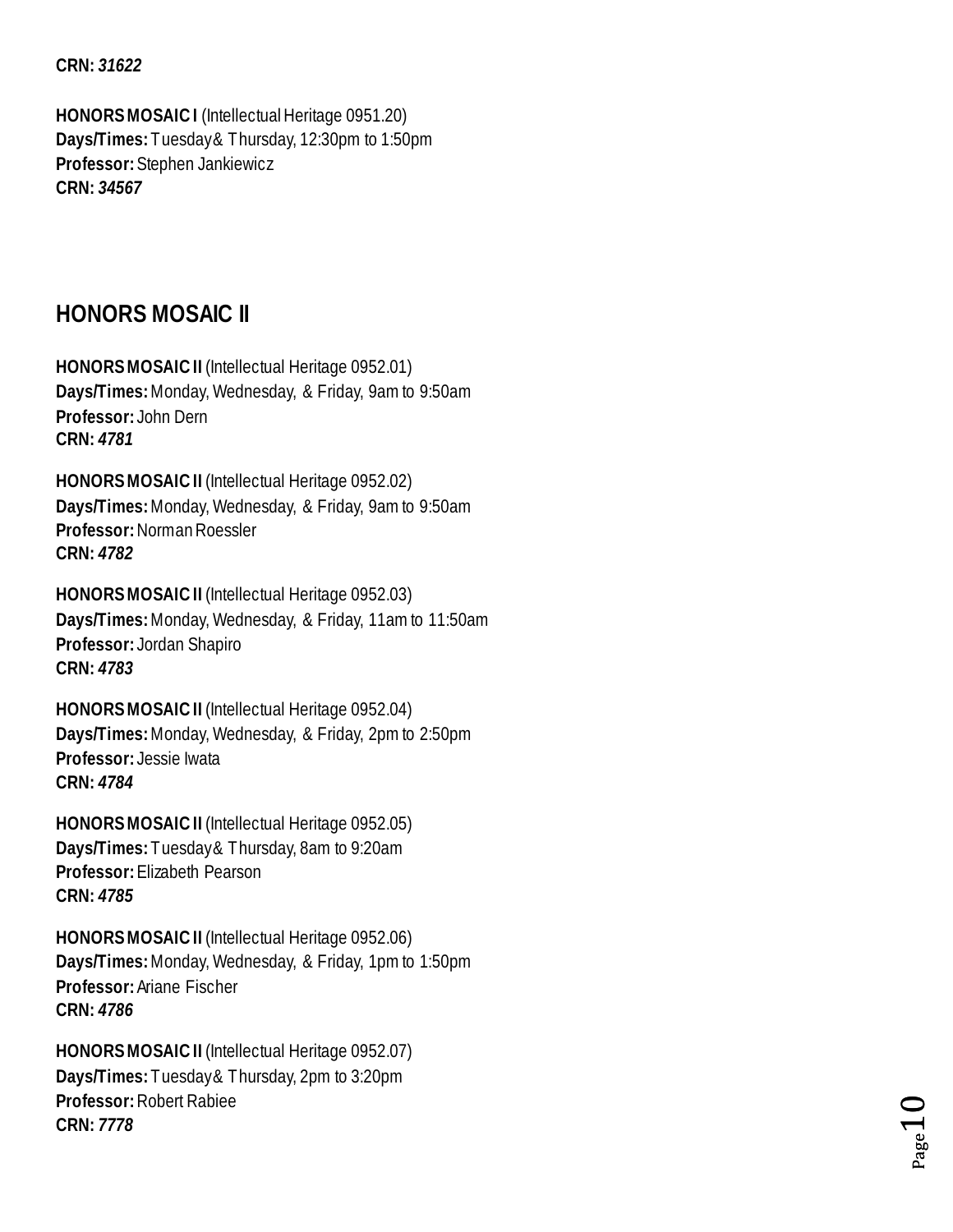**HONORS MOSAIC II** (Intellectual Heritage 0952.08) **Days/Times:** Tuesday & Thursday, 12:30pm to 1:50pm **Professor:** Natasha Rossi **CRN:** *6393*

**HONORS MOSAIC II** (Intellectual Heritage 0952.09) **Days/Times:** Tuesday & Thursday, 9:30am to 10:50am **Professor:** Genevieve Amaral **CRN:** *6610*

**HONORS MOSAIC II** (Intellectual Heritage 0952.10) **Days/Times:** Monday, Wednesday, & Friday, 12pm to 12:50pm **Professor:** John Dern **CRN:** *6611*

**HONORS MOSAIC II** (Intellectual Heritage 0952.11) **Days/Times:** Tuesday & Thursday, 9:30am to 10:50am **Professor:** Stephen Jankiewicz **CRN:** *6612*

**HONORS MOSAIC II** (Intellectual Heritage 0952.12) **Days/Times:** Tuesday & Thursday, 12:30pm to 1:50pm **Professor:** David Mislin **CRN:** *25389*

## <span id="page-10-0"></span>HONORS GEN EDS

## <span id="page-10-1"></span>**ARTS GEN EDS**

<span id="page-10-2"></span>**WORLD MUSICS& CULTURES** (Music Studies 0909.01) **Days/Times:** Monday, Wednesday, & Friday, 12pm to 12:50pm **Professor:** Lindsay Weightman **CRN:** *7467*

**About:**Nobody can doubt the value of the sciences in the world. They make life easier, safer, healthier and more efficient. But art addresses the reason for living. It is at the root of understanding ourselves and our feelings. It is the expression of human experience and leads to a more profound appreciation of life. Studying music of other cultures expands the scope of this experience. Each civilization expresses itself differently through art depending on which values are held most dearly in that culture. Attempting to understand the divergent methods of a Japanese flute player and an American rapper in expressing themselves through their art works is a mental exercise in flexibility and open-mindedness. You will be more open to the unusual, less dismissive or critical of the new and different. The class covers the music of Africa, India, the Middle East, China, Japan and Indonesia, addressing the folk, popular and classical traditions from historical, analytical and ethnomusicological perspectives.

**About the Professor:** Trained as a classical pianist in my native England. Lived and taught in Egypt before coming to the US to teach and perform. I travel often to many parts of the world, always fascinated how the comparison of my own way of life with the sights, sounds and customs of other cultures leads to a greater understanding of my place in the world.

Page.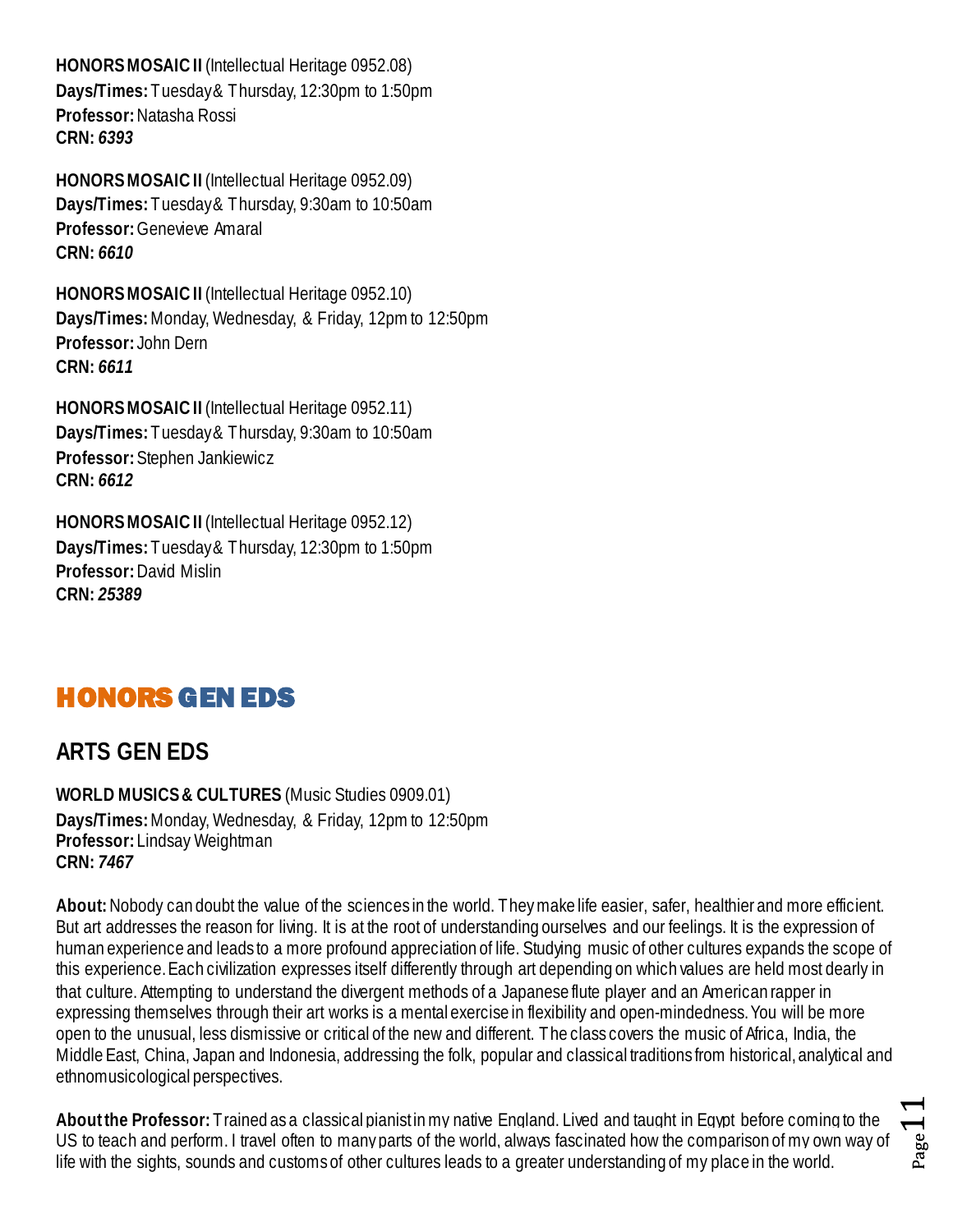#### <span id="page-11-0"></span>**SHAKESPEARE IN THE MOVIES** (English 0922.01)

**Days/Times:** Tuesday & Thursday, 3:30pm to 4:50pm **Professor:** Sheryl Sawin **CRN:** *20001*

**About:** In Joss Whedon's remarkable adaptation of Shakespeare's Much Ado About Nothing, audiences can't avoid being struck by how the complexities of love in the early modern age aren't so far off from foibles and follies of romance in the age of Tinder. In fact, Shakespeare's ideas about and representations of love, sex, power, desire (and more) continue to capture the creative imagination of filmmakers and moviegoers today. From the gender bending homoerotics of Twelfth Night, to Benedick and Beatrice's meet-cute slapstick rom-com romp in Much Ado, to the heady machinations of the original "House of Cards" power couple in Macbeth, we will study Shakespeare's works in their original form and cultural context alongside classic and contemporary film versions of the plays. We'll consider how these varied productions intersect with constructions of gender, class, race, political hegemony and other social practices to help guide our analysis. In order to enhance our critical lens and to deepen our ability to talk and write about artistic expression, we will play with various literary and film theories as well. In reading and watching these plays, we will explore the relationship between art and life, artists and audiences, as well as popular culture and the societies that consume it.

We will watch clips of films in class, but full films will be screened on your own, in the media center or streamed to your computer. It woudl be helpful to have a Netflix account, though it isn't at all required.

**About the Professor:** I am an assistant professor in Temple's Intellectual Heritage Program and most days you'll find me championing the awesomeness of the Mosaic I and II courses in particular, and the Humanities in general. I have my Ph.D. in Renaissance Literature, with an emphasis on Renaissance Drama (including Shakespeare, of course). Before coming to Temple, I was a professor at the University of North Carolina, Asheville, where I taught lots of courses in 16th and 17<sup>th</sup> century literature, as well as helped run their nationally renowned Humanities program. Aside from my interest in Shakespeare, I am fairly obsessed with Game of Thrones, West World, Harry Potter and Stranger Things, so be forewarned. As far as teaching is concerned, I am seriously committed to student engagement in the classroom, and strive to design courses that encourage students to take an active role in determining what they learn and how they learn it. I also used to run a bakery, so it's pretty likely I'll feed you at some point during the semester! I make a mean vegan cinnamon coffee cake!

<span id="page-11-1"></span>**CREATIVE ACTS**(English 0926.01) **Days/Times:** Tuesday & Thursday, 3:30pm to 5:10pm **Professor:** Kevin Varrone **CRN:** *4578*

**About:** What is a *creative act*? Hard to say with certainty, but in this course we'll define it as that very human act of processing all the stuff of living––experiences: thoughts, actions, what we read, see, hear, taste, feel, and smell––and turning it into art. More specifically, our creative acts will be explorations in language. In short, we'll read and write, fiction, poetry, and creative nonfiction. We'll eat and sleep (and talk!) writing, by published authors and of your own making. We'll work closely and collaboratively with one another to do what humans have done in various times since the time of the cave: make art from life.

**About the Instructor:**I'm a poet (I know, I know). I specialize in Modern and Contemporary American Poetry, but I'm also an avid reader of contemporary short fiction and non-fiction. I've published a few book of my own poems, most recently a chapbook entitled, Redemption Center (2017) and book-length poem about baseball and Philadelphia that was published as a free iPhone/iPad app (http://www.boxscoreapp.com/). I also organize a small press/handmade poetry and art festival called PHILALALIA, which takes place each September here at Temple, in the lobby of Tyler School of Art.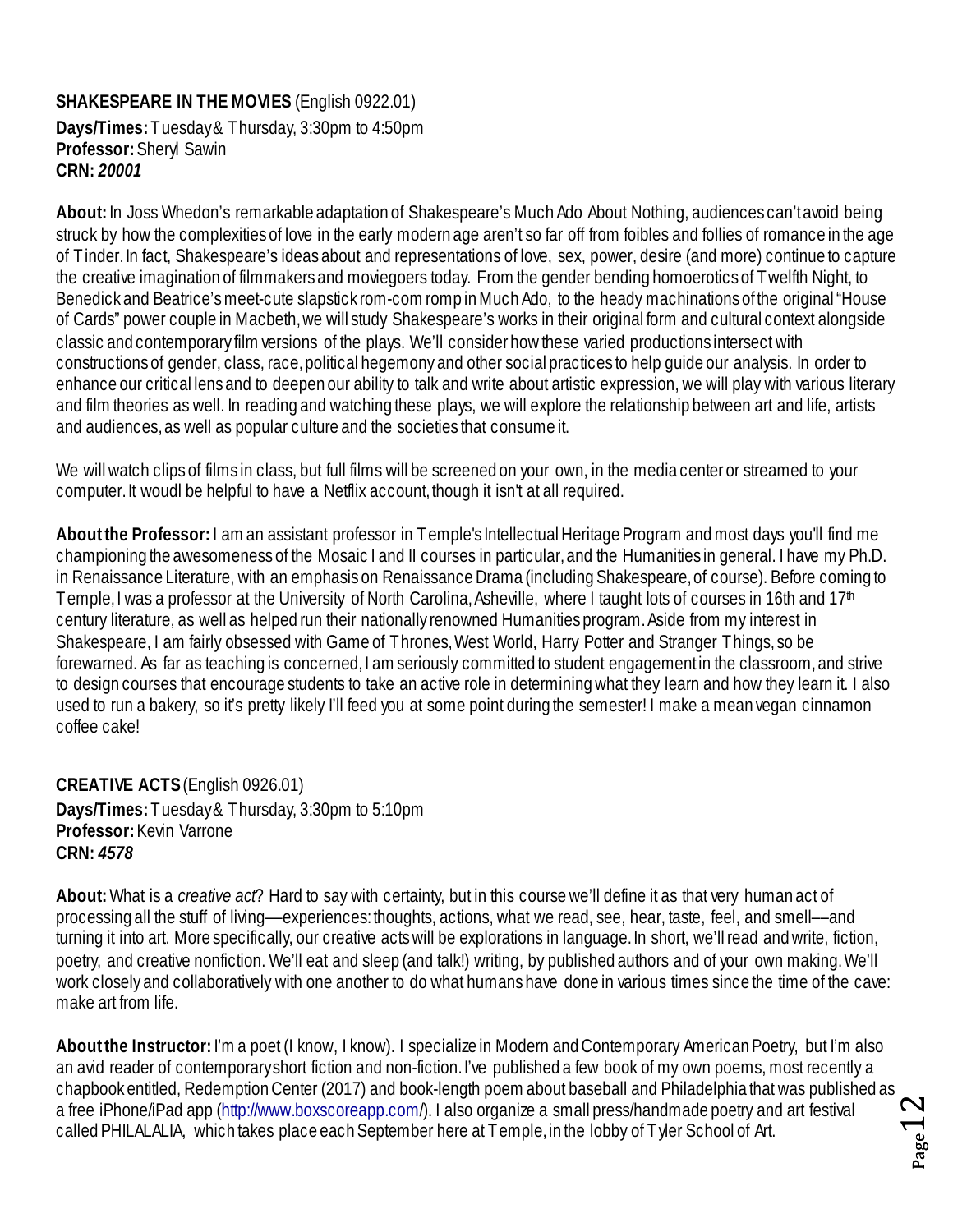<span id="page-12-0"></span>**THE ART OF ACTING** (Theater 0925.02) **Days/Times:** Tuesday & Thursday, 12:30pm to 1:50pm **Professor:** Anne Marie Cammarato **CRN:** *19973*

**About:** Whether you have some or no experience in theater, this course will open new doors and provide a firm understanding of the actor's craft. We will start with improvisatory exercises to explore basic principles of acting, which will help you expand your expressive capabilities, imagination and spontaneity, and give you greater confidence on stage and in front of people. At the same time, you will use your growing knowledge of the craft to analyze the work of actors on stage and film. Finally, you will work on assigned scenes from dramatic literature, giving you the basic tools of text analysis, the principal tool with which an actor figures out a text.

**About the Professor:** Anne Marie is a playwright, director and educator with over 25 years experience in professional theatre. She loves teaching students from all backgrounds and encourages them to tap into their creative brains in her classroom. Her students use theatre and dramatic literature to explore all fields and to gain confidence in themselves. Her classes are about self-expression and taking risks!

<span id="page-12-1"></span>**THE ART OF ACTING** (Theater 0925.03) **Days/Times:** Monday & Wednesday, 9:30am to 10:50am **Professor:** Matthew Tallman **CRN:** *32057*

<span id="page-12-2"></span>**ART OF SACRED SPACE: ROME** (Greek & Roman Classics 0903.01) **Days/Times:** Monday, Wednesday, & Friday, 1pm to 1:50pm **Professor:** Karen Klaiber Hersch **CRN:** *32440*

About: This course springs from an interdisciplinary meeting of the minds. When I created this class with four tremendously innovative colleagues in Art History, Classics and Religion, we brought our best and freshest perspectives to the material. My research focuses on Roman religion, and in Sacred Space I can share what I love best about the Romans (spoiler alert: who could fail to be fascinated by a culture that divined the future with the help of sacred chickens?). Each year I am excited to learn new ways to understand the ancient evidence from my students and colleagues. When I first began my own studies, I thought "sacred space = temples." But as we will learn in this class with the help of the Romans' writings and art, temples are but one tiny fraction of sacred space. Sacrality is everywhere and anywhere in ancient Rome: Romans labeled people, places, things, chickens, even time "sacred." In this class we will investigate the details of the Romans' ideas of the sacred, and by extension we will begin to understand what comprises sacrality in our own modern multireligious, multiethnic, multicultural world.

**About the Professor:** Dr. Karen Klaiber Hersch is an Associate Professor in the Department of Greek and Roman Classics. While a graduate student at Rutgers, she was the grateful recipient of a Rome Prize and spent a life-changing year researching in the Eternal City. Since then she has written The Roman Wedding: Ritual and Meaning in Antiquity (Cambridge, 2010) and articles on marriage, violence, Virgil and Statius; she is now completing her edited volume A Cultural History of Marriage: Antiquity (Bloomsbury, 2018). She has been lucky to have traveled to give papers around the world on wonderful classical topics, making new friends and being inspired by them to no end. In her free time she reads and walks and hopes to find sacred chickens, sometimes all at the same time. She is adamant about letting the Fates decide what she reads for fun, so her leisure reading comprises books given as gifts or those found on the free rack at her local library. She therefore considers herself an unknown, unheralded expert on such diverse topics as ballerinas, mountain climbing, St. Therese of Lisieux, ageing stars and the romance of Wallis and Edward.

<span id="page-12-3"></span>**THE MEANING OF THE ARTS** (Philosophy 0947.01) **Days/Times:** Monday, Wednesday, & Friday, 12pm to 12:50pm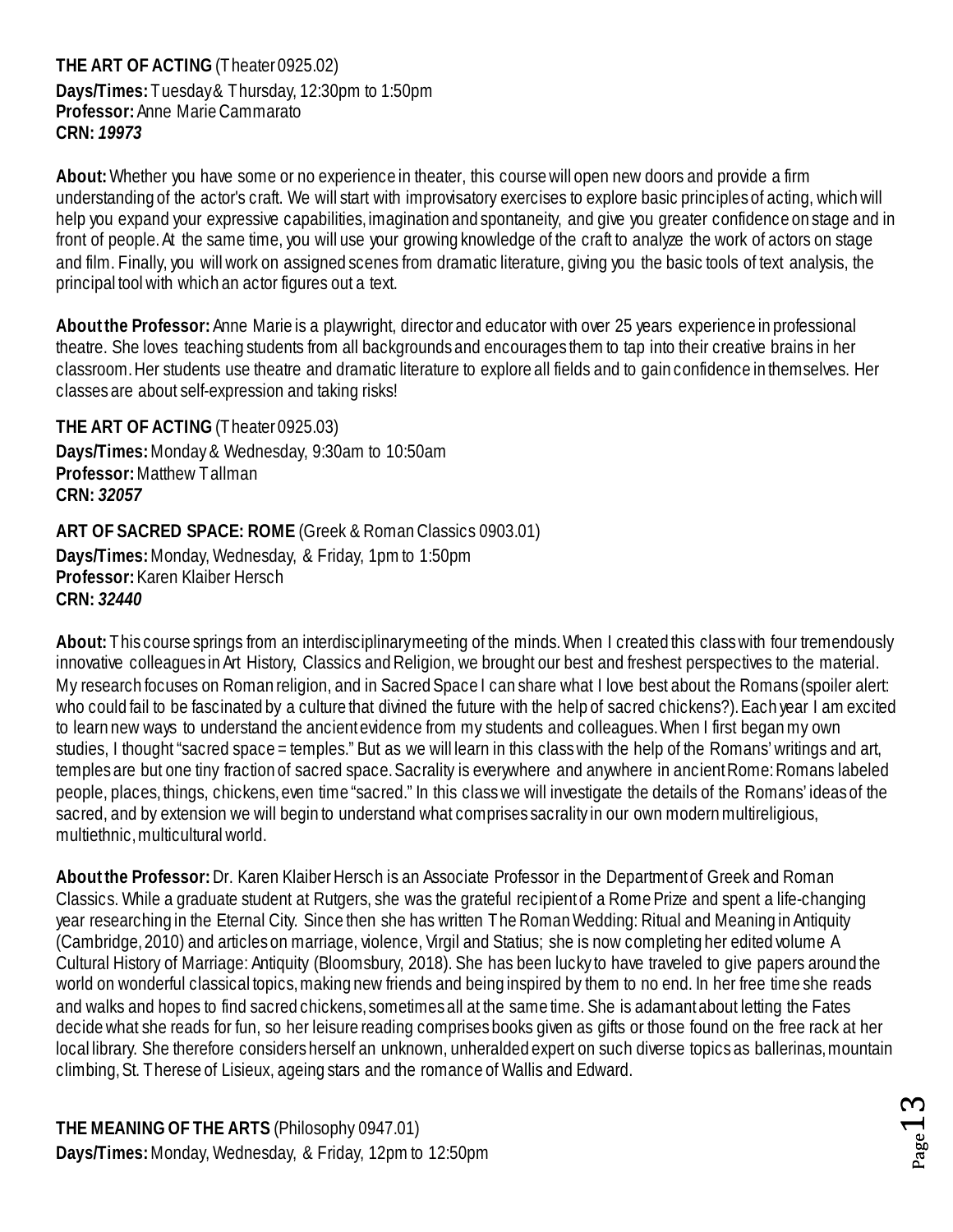**Professor:** Michael Szekely **CRN:** *31785*

**About:** Conventional wisdom would have it that art imitates life...or perhaps that life imitates art. It is also conventional wisdom to say something like "Beauty is in the eye of the beholder." But let us not be so conventional. Or, if you will, let us take conventional wisdom seriously and see where it gets us. Plato was so concerned about art and poetry (and its impact on our lives, our thinking, our knowledge, our understanding) that he proposed banning it from the republic. Art is too close to life. Marinetti had the modest proposal that we blow up all museums. Art is too separate from life. Duchamp saw a urinal he liked, signed it, called it something else, and exhibited it...as art. Art is...anything? John Cage composed a piece whereby the performer does nothing for four minutes and thirty-three seconds. Art is...nothing? Or...everything? (Cage also played music for amplified cactus.)

If we weren't such curious, creative, critical, and cosmopolitan citizens of culture, we might just throw up our hands and say, "Whatever...it's all relative...who cares?" But thankfully, we're a bit hungrier than that. Thinking and learning in the arts and humanities -- and particularly in philosophy -- calls not just for clearly stating your position on a certain problem, but also for thinking about what support there is for it in the face of possible objections. That is, to think philosophically is to think an issue through so that you can explain to others (as well as to yourself) what strikes you as sensible about having those views as opposed to having other views. After all, anyone can say that a painting is beautiful or that one play is better than another, so we will be going deeper to discover what support, if any, such claims have.

To achieve this, we will be reading, talking, and writing about what others have said about these issues at the intersection of art and life, not necessarily for the sake of agreeing with them, but rather for the sake of using the readings to get clear on what some of the questions are within each subject, what is at stake in each subject, and what some examples of carefully considered positions look like. So we will be using a range of readings and viewings and listenings as springboards for what I like to call our "experiment" -- which is to say, our collective discussions and provocations, as well as our own creative and critical analyses.

**About the Professor:** Dr. Szekely's primary research and teaching interests are in aesthetics (especially the philosophy of music and improvisation), existentialism, and French poststructuralism. He has published articles in such journals as Jazz Perspectives, Social Semiotics, Textual Practice, Rhizomes, Contemporary Aesthetics, Popular Music and Society, and the Oxford Handbook of Philosophy in Music Education, some of which have curious titles like "Jazz Naked Fire Gesture," "Schizo Zen," and "Progressive Listening." Also a practicing musician, Dr. Szekely has collaborated with a number of other musicians and groups contributing to the improvisational music scene in Philadelphia, as well as playing in the jazz/folk outfit Hawk Tubley & The Ozymandians. He was once described in a student feedback form as "a cross between jazz musician and evil genius," a comment he has, to this day, neither embraced nor disavowed.

## <span id="page-13-0"></span>**HUMAN BEHAVIOR GEN EDS**

<span id="page-13-1"></span>**LANGUAGE IN SOCIETY**(Anthropology 0915.01) **Days/Times:** Monday, Wednesday, & Friday, 10am to 10:50am **Professor:** Michael Hesson **CRN:** *22843*

**About:** How did language come about? How many languages are there in the world? How do people co-exist in countries where there are two or more languages? How do babies develop language? Are some varieties of language better than others? Should English become an official language of the United States? Of the world? In this course we will address these and many other questions, taking linguistic facts as a point of departure and considering their implications for our and others' societies. By the end of this course, you should have a basic understanding of the structures of language as well as its social nature, and be able to recognize (and debunk!) common misperceptions about language. In pursuing answers to these questions, we will be addressing the learning goals for the Human Behavior GenEd area, which are:

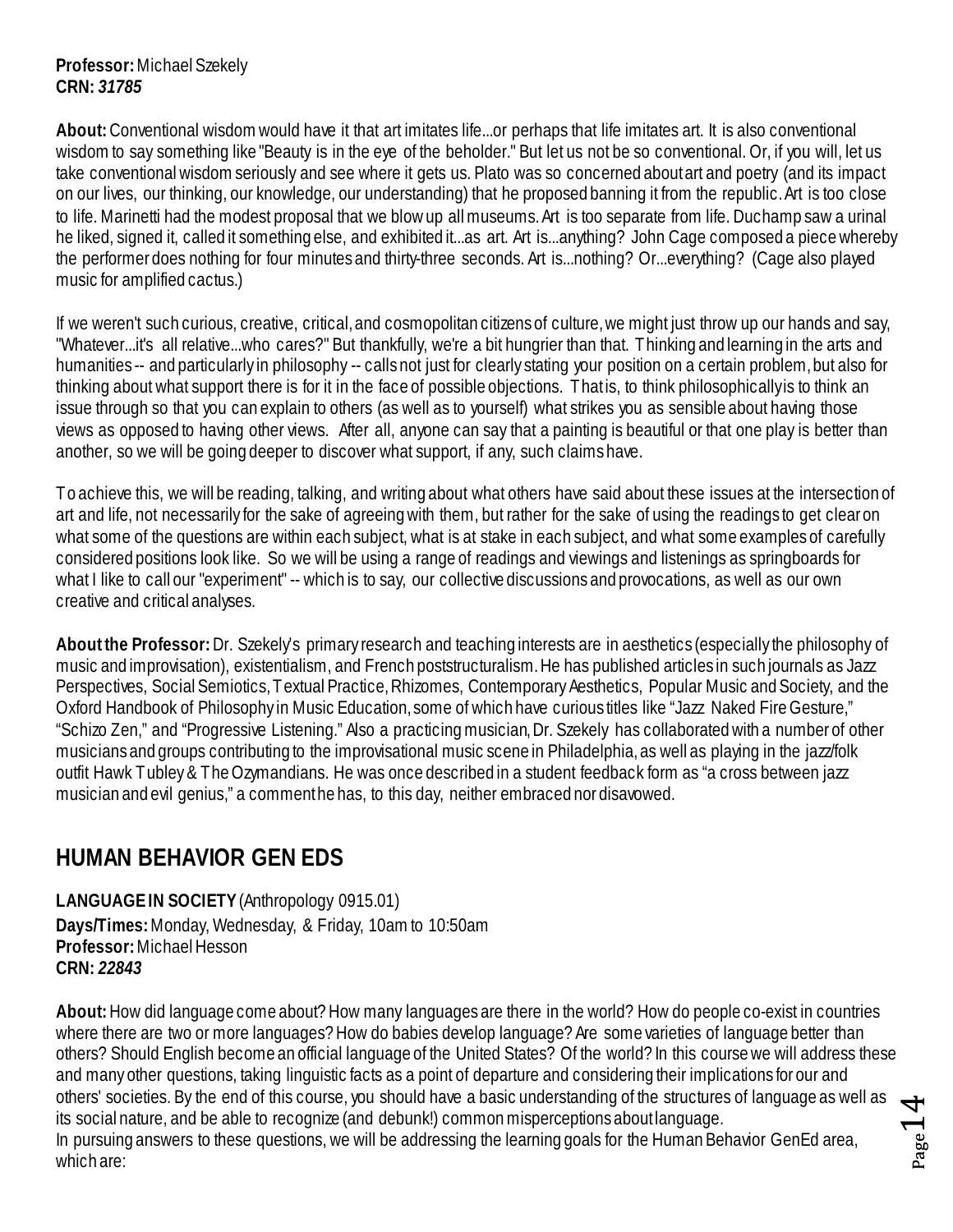•Understand relationships between individuals and communities;

- •Understand theories or explanations of human behavior used to describe social phenomena;
- •Examine the development of individuals' beliefs, behaviors, and assumptions and how these affect individuals and communities;
- •Apply one disciplinary method to understand human behavior or explain social phenomena;
- •Access and analyze materials related to individuals, communities or social phenomena; and
- •Compare and contrast similar social phenomena across individuals or communities.

**About the Professor:**Michael Hesson is an Assistant Professor of Linguistic and Cultural Anthropology at Temple. A graduate of the University of Chicago and the University of Pennsylvania, he works with Yucatec Maya speakers a few hours from Cancun, Mexico. His current research investigates how electronically mediated communication, like texts and emails, are changing Maya ideas about what constitutes a "proper" display of strong emotions, such as happiness or sadness. When he isn't on campus or in the Yucatan, he can generally be found at home in West Philly, brewing beer.

<span id="page-14-0"></span>**LANGUAGE IN SOCIETY** (Education 0915.01) **Days/Times:** Tuesday & Thursday, 2pm to 3:20pm **Professor:** Kenneth Schaefer **CRN:** *25133*

#### <span id="page-14-1"></span>**GUERILLA ALTRUISM: A MINI-MANUAL OF SUBVERSIVE ACTIVISM** (Architecture 0935.01)

**Days/Times:** Tuesday & Thursday, 3:30pm to 4:50pm **Professor:** Lea Oxenhandler **CRN:** *25428*

**About:** As a student you are now a citizen of Philadelphia, and a future college graduate. This allows you to bring new perspectives to your career path and to become an actively contributing member of your community. Guerilla Altruism is a multidisciplinary seminar and design workshop that will explore a wide range of issues within the realms of urban planning, art, politics, policy, equity, financing, real estate, and design. By understanding and recognizing the "lay of the land," students will be empowered with new tools to become engaged and altruistic citizens. The goal of the course is to open a conversation and challenge your preconceptions, giving you a new means with which to approach your relationship to your surroundings. Throughout the semester, students will be observe, discuss, understand and research the complexities that contribute to the societal inequities in our society and in our city. You will leave this course feeling better armed to positively impact our world.

**About the Professor:** Lea Oxenhandler is a licensed architect and LEED-accredited professional currently working as an architect and non-profit real estate developer. As the Architect and Design Manager at People's Emergency Center Community Development Corporation and Enterprise Rose Architectural Fellow, Lea's work in affordable housing, community development, and neighborhood engagement supports strategic investments along Lancaster Avenue in West Philadelphia, including the revitalization of historic anchor properties.

Lea serves on the Board of Directors of the Center City Residents' Association and the Community Design Collaborative. She holds a Master of Architecture from the University of Pennsylvania School of Design and a Bachelor of Arts in Architecture with a minor in Anthropology from Washington University in St. Louis. She has lived in Philadelphia for almost 10 years with her husband and two adorable dogs in a rowhome built in 1850. Her favorite activities include traveling often, cooking, gardening, political podcasts, rescue dogs and antique markets.

<span id="page-14-2"></span>**CRIMINAL BEHAVIOR** (Criminal Justice 0912.01) **Days/Times:** Tuesday & Thursday, 2pm to 3:20pm **Professor:** Jennifer Wood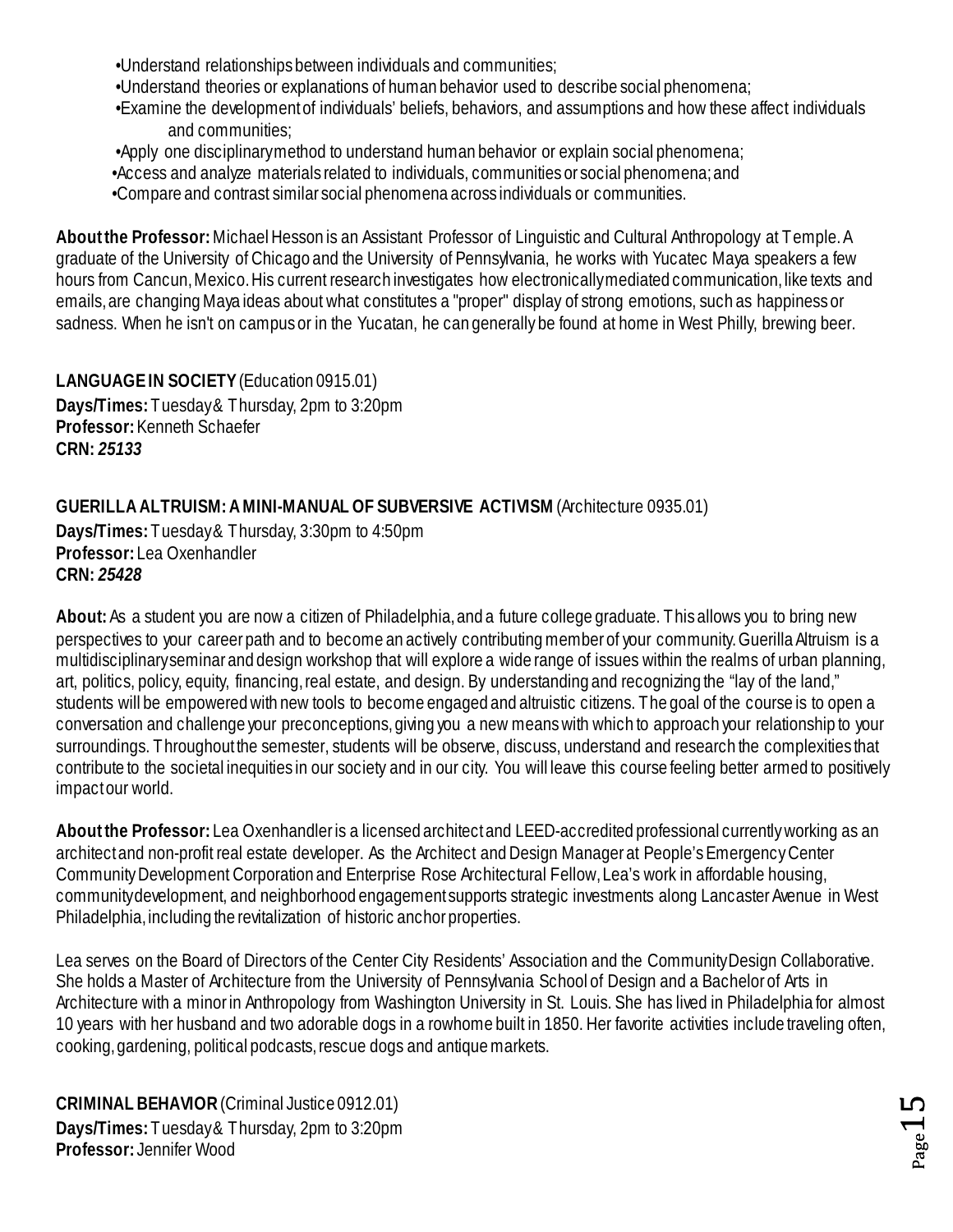#### **CRN:** *37943*

**About:** News of crime and insecurity is all around us. A day does not go by without a newspaper article, television show or movie depicting some form of criminal behavior. Unfortunately, what we learn about crime in popular culture is often sensational, superficial and narrowly focused on criminal justice system responses (cops, courts, prisons). This course teaches students to think about criminal behavior in a range of different ways that draw from a variety of disciplines (e.g. biology, psychology, sociology, public health and geography). It helps students develop a broad and eclectic perspective on the "causes" of crime and the various measures that can be taken to reduce criminal harm. It also teaches students the value of strong theories and strong pieces of evidence in developing crime prevention policies and practices. A range of current issues in criminal behavior are addressed, such as gun violence, the opioid epidemic, property crime and cybercrime. Through different types of course activities, including fieldwork on campus, students develop the skills to think critically and creatively about the problem of crime and what to do about it.

**About the Professor:**I am a Professor in the Department of Criminal Justice. I was born and raised in northern Ontario, Canada and having been working at Temple for 10 years. I have also lived in Australia. I love working with students to wear different "lenses" in understanding social problems and to challenge ourselves to push the boundaries of our thinking to solve complex problems. I work a great deal with police departments, but have a much broader interest in issues of crime, governance and public health.

<span id="page-15-0"></span>**TWEENS AND TEENS** (Education 0919.02) **Days/Times:** Tuesday, 5:30pm to 8pm **Professor:** Seth Finck **CRN:** *24751*

**About:** Exuberance, risk-taking, experimentation. Peer pressure, parental pressure, sex, drugs and alcohol. This Honors class on human development takes a close look at one of the most confusing, exciting, and critical phases of development, the pre-teen and teen years. Students will learn theoretical frameworks for interpreting their own experience and that of their peers. They will view media representations of adolescence and draw conclusions about how the media influence adolescents. Students will conduct original research on a teen issue and draw their own conclusions about whether identity is innate or a product of our environments.

**About the Professor:** Seth is just a cool guy that likes to have fun.

<span id="page-15-1"></span>**WORKINGS OF THE MIND** (Psychology 0916.01) **Days/Times:** Tuesday & Thursday, 11am to 12:20pm **Professor:**Kareem Johnson **CRN:** *31303*

**About:**Workings of the Mind is a combination of philosophy, psychology, and neuroscience. A major focus of the course is to explore historical and modern understandings of how our minds are created by physical brains. Topics include distinction between consciousness and unconsciousness, sleeping and dreaming, and how human behavior can be influenced by things that are not consciously aware of.

**About the Professor:**Kareem Johnson is an Associate Professor of Psychology at Temple University. His main interests are in Social, Cognitive, and Evolutionary Psychology. He is known for his energy and enthusiasm while teaching. Dr. Johnson was named Honors Professor of the Year in 2016.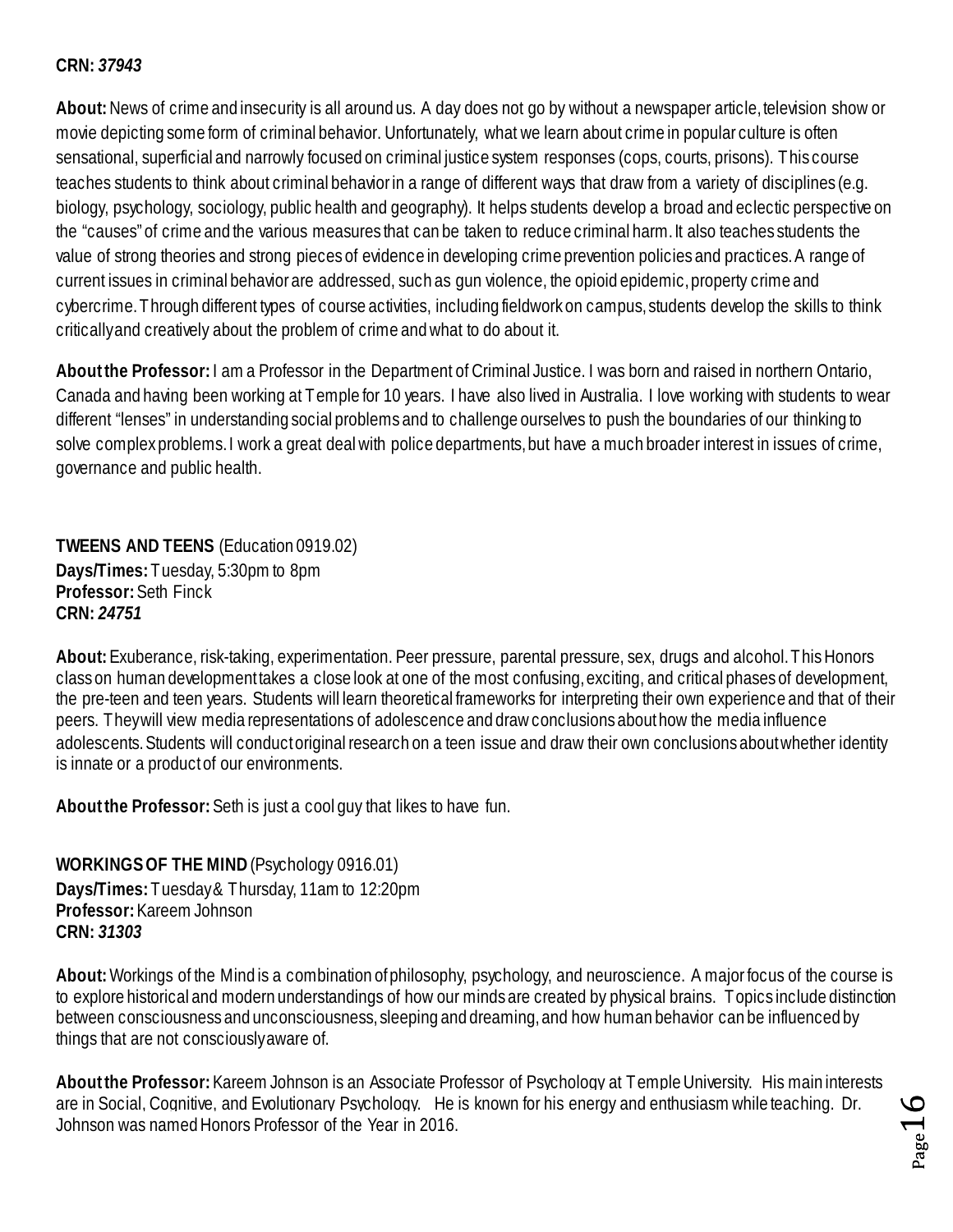<span id="page-16-0"></span>**THE MEANING OF MADNESS** (School Psychology 0928.01) **Days/Times:** Tuesday & Thursday, 2pm to 3:20pm **Professor:** Frank Farley **CRN:** *25318*

<span id="page-16-1"></span>**EATING CULTURES** (Spanish 0937.01) **Days/Times:** Tuesday & Thursday, 12:30pm to 1:50pm **Professor:** Norma Corrales-Martin **CRN:** *25772*

**About:** Do you think you know all about food? Well, prepare to be surprised. In this class we will read articles, analize songs, and watch movies related to food and society, food and gender, and food and race. We will discuss the food industry in the USA. We will talk about eating cultures of Latin America and Spain and organize banquets to taste their food. We will also visit food establishments in our neighborhood to understand the flow of food in our community. Join us!

**About the Professor:** Dr. Norma Corrales-Martin got her Master's degree in Hispanic Linguistics from prestigious Instituto Caro & Cuervo in Bogotá. She has a Ph.D. from Ohio University. She has developed Gramática Viva (Live Grammar) a grammar centered on the verb. She is originally from Colombia, a country where people learn to dance before they learn to walk. She loves music, dancing and singing, art and culture, and she is also a poet.

## <span id="page-16-2"></span>**RACE & DIVERSITY GEN EDS**

<span id="page-16-3"></span>**RACE, IDENTITY, & EXPERIENCE IN AMERICAN ART** (Tyler School of Art 0905.01) **Days/Times:** Monday & Wednesday, 9am to 10:20am **Professor:** Jennifer Zarro **CRN:** *19921*

**About:** Race, Identity, and Experience in American Art is a Gen Ed race and diversity course, and we will aim to meet our Gen Ed inspired goals by looking at and talking about art. Art may be the perfect tool for us to learn and talk about race and diversity because items from our visual culture so often ask us to investigate the signifiers, codes, stereotypes, celebrations, or visual elements that are associated with race, ethnicity, class, sexuality, ability, or various other identities. This class will follow the art historical model of learning -- we will read and analyze texts, conduct visual analysis of art images, visit art exhibitions and archives, and watch screenings of artist's performances or films. We will follow a chronological survey of American art, pausing at various points in history to dive deeply into artworks which clearly navigate issues of identity such as works made by Native American Artists, or during the Chicano Art Movement or the Black Arts Movement; we will look at art related to Japanese Internment, or Immigration, and art which investigates the expansiveness of Queer and Trans identities. In all, we will aim to form critical analysis of what we see, hoping to find along the way many points of personal connection and insight. This course will place a high value on discussion. There will also be written papers, field trips, group presentations, and a midterm or final.

**About the Professor:** Hi! I have a PhD in Art History from Rutgers and a MA in art history from Tyler/Temple. Philadelphia is my hometown and I am an avid fan of the local arts scene here. I have taught this class since 2009 and it has shifted a lot over these last few years, mostly in order to stay current with the incredible art being made now -- for example, on the heels of the new portraits of the Obamas, I am currently obsessed with Black portraiture and working on how to include this in the course. I make art myself and write fiction and art criticism. I am currently working on a writing project about a 19th C. Irish Immigrant in Philadelphia who was famously known as Crazy Nora.

<span id="page-16-4"></span>**RACE, IDENTITY, & EXPERIENCE IN AMERICAN ART** (Tyler School of Art 0905.02) **Days/Times:** Tuesday& Thursday, 11am to 12:30pm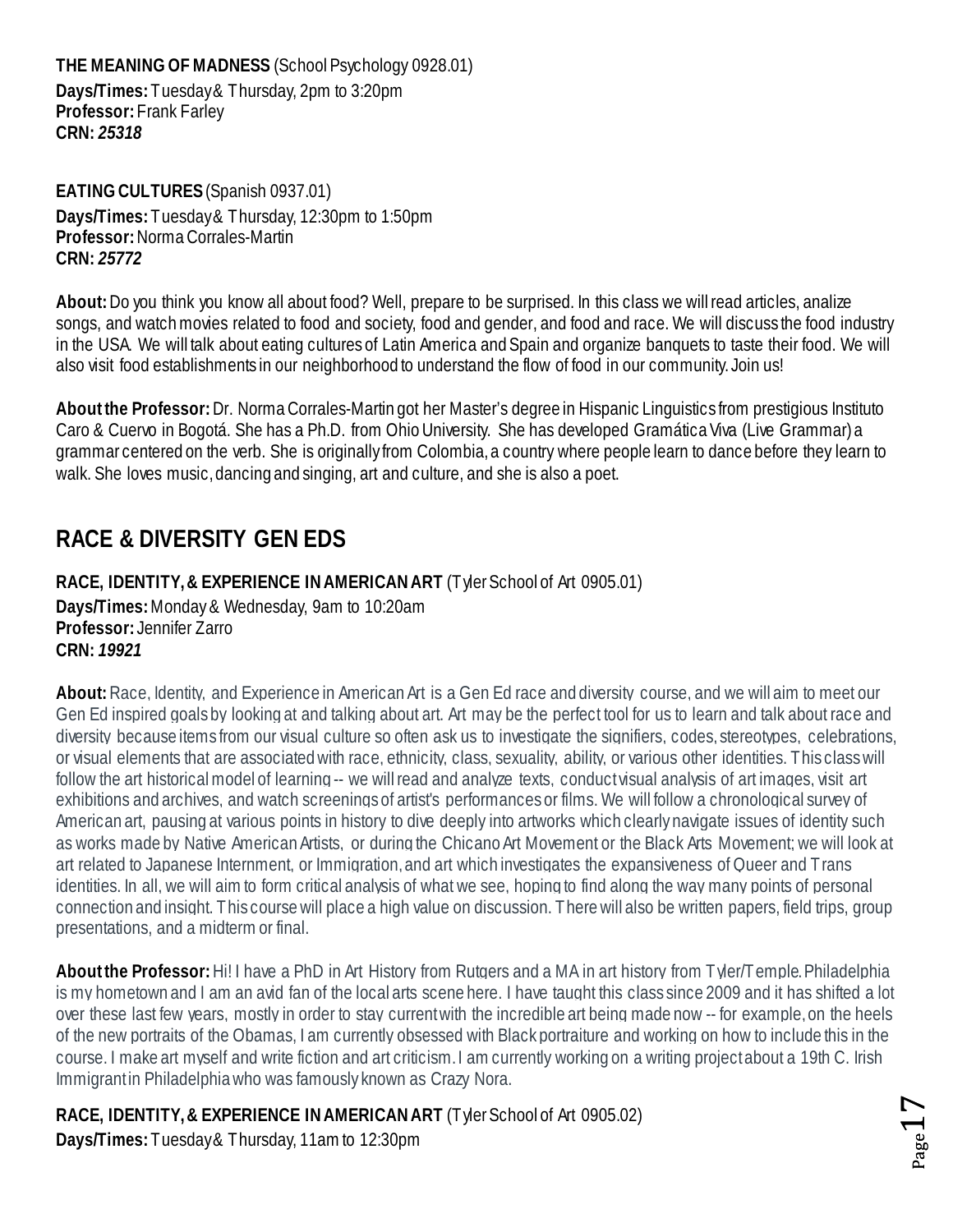**Professor:** Dr. Leah Modigliani **CRN:** *24592*

**About:** Taking the decades of the 1960s and 1970s as a kind of crucible of civic activism and identity politics, this course charts representations of racial, ethnic and gendered experiences in American art during these decades and their subsequent importance on the work of contemporary artists. In the struggle to understand the relation between self and other, artists have critically engaged with the images that define our common sense of belonging - images that saturate the public sphere via mass media, advertising, textbooks, and museums. This engagement ranges from a rejection of stereotypes to their appropriation, from the discovery of alternative histories to the rewriting of dominant narratives, from concepts of difference to theories of diversity. Throughoutthe semester we will consider specific case studies such as the Black Arts Movement, Black Power, Black Lives Matter, Feminist Art, Artist as Worker, The Chicano Mural Movement, The American Indian Movement, Gay Liberation, and Anti-Vietnam activism as inspirations generative of American cultural production and American identity.

**About the Professor:** Leah Modigliani is an artist and scholar living in Philadelphia. She is Assistant Professor of Visual Studies at Tyler School of Art at Temple University. Her research interests include the history of the avant-garde and its relationship to political critique, the history of conceptual art, social dissent since 1968, and feminist politics of visual representation and discourse. In Modigliani's work "space" is understood as a non-neutral territory; physical and discursive spaces are socially contrived according to power relationships and are not equally accessible to all. They are thus open to reimagining, reconstitution, and redistribution. Modigliani's work seeks to intervene in what might otherwise be an unfettered replication of established and naturalized social power. In the pursuit of her creative and scholarly interventions she employs the methods and languages of a variety of disciplines including fine arts, art history, critical theory, cultural studies, geography, and anthropology.

#### <span id="page-17-0"></span>**THE HISTORY & SIGNIFICANCE OF RACE IN AMERICA**(Sociology 0929.01)

**Days/Times:** Monday, Wednesday, & Friday, 1pm to 1:50pm **Professor:** Michelle Byng **CRN:** *32560*

**About:** The History and Significance of Race in America is designed to provide students with an introductory and broad understanding of the historic and contemporary importance of race and racism in the American experience. With this in mind, the general goals to the course are to: Investigate the various forms that race and racism have taken across the history of the United States, understand the relationships between power, justice, and race difference, explore what it means for individuals and institutions to exist in a multi-racial, multi-cultural society, recognize the ways in which race intersects with other achieved and ascribed group identities, especially ethnicity and economic status, and discuss race matters in relation to American popular culture and the varying experiences of different race communities. This will be accomplished by simultaneously weaving together the histories and experiences of communities to develop an integrated understanding how race identities inform equality and inequality in American society. The course will address what equality means in the United States and the different perspectives that influence policies directed at achieving equality.

**About the Professor:** I taught my first "race class" as a graduate student at the University of Virginia. At that point I recognized what has continued to be my central goals in teaching young adults about the role that race in American society: 1) race/ethnic communities have different experiences as Americans, 2) differences in community-based experiences inform social inequalities and 3) our societal principles about equality and opportunity are more complex than most Americans realize.

<span id="page-17-1"></span>**IMMIGRATION & THE AMERICAN DREAM** (Spanish 0931.01) **Days/Times:** Tuesday & Thursday, 2pm to 3:20pm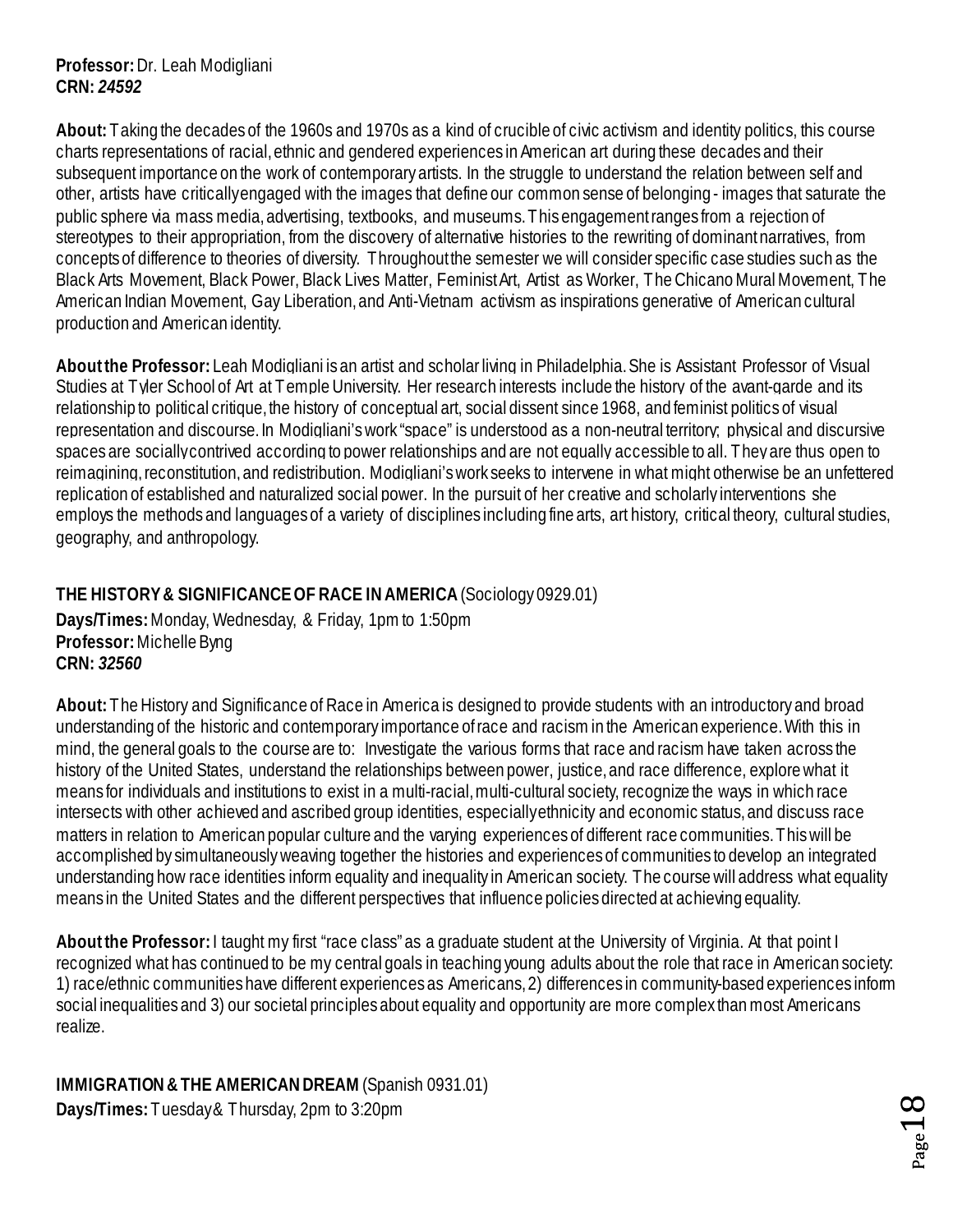**Professor:** tba **CRN:** *26271*

<span id="page-18-0"></span>**REPRESENTING RACE** (Anthropology 0934.01) **Days/Times:** Monday, Wednesday, & Friday 1pm to 1:50pm **Professor:** Christopher Roy **CRN:** *32531*

**About:**In 1978, Supreme Court Justice Harry Blackmun wrote that "In order to get beyond racism, we must first take account of race." What did he mean, and how might we understand Justice Blackmun's argument in an early 21st century America often characterized as "post-racial"? To answer this question, we turn to the history of race and science, to law and policy, and to lived experiences of racial difference and racial inequality. A set of short writing assignments will encourage students to consider current events and representations of race in popular culture in light of our course discussions.

**About the Professor:**Prof. Roy is an anthropologist currently in his fourth year at Temple. In addition to teaching a variety of courses such as Representing Race, Race & Poverty in the Americas, and Anthropology and Culture Change, he is currently serving as the interim director of Temple's Anthropology Laboratory. He received a B.A. from the University of Vermont and a Ph.D. from Princeton University, and is currently completing a book and a set of articles based on over a decade of research among the Abenaki, an indigenous people whose traditional territory encompasses portions of Quebec, New York, Vermont, New Hampshire, Massachusetts, and Maine.

<span id="page-18-1"></span>**REPRESENTING RACE** (English 0934.01) **Days/Times:** Monday, Wednesday, & Friday, 11am to 11:50am **Professor:** Christine Palumbo-De Simone **CRN:** *26662*

**About:**Do I contradict myself? Very well then I contradict myself, (I am large, I contain multitudes.)

Walt Whitman's famous expression of American selfhood perhaps best reflects our exploration of race and identity in American literature. Our aim in the class will be to use definitions of race, ethnicity, identity, and otherness to recognize the uniquely American qualities of our texts, as we simultaneously construct a critical understanding of what, in fact, "American" might mean across time, peoples, and genres. Our primary approach to the texts will be comparative, with our focus on discovering how competing versions of American life, thinking, and values can all be concurrently—and equally— "American."

**About the Professor:** Christine Palumbo-DeSimone teaches writing and American Literature in the English Department.

<span id="page-18-2"></span>**REPRESENTING RACE** (English 0934.02) **Days/Times:** Tuesday & Thursday, 12:30pm to 1:50pm **Professor:** Robert Rabiee **CRN:** *31618*

**About:** U.S. literary, visual, and musical cultures have taken up race as a central theme for centuries now. In this class, we'll take a deep dive into a variety of experiences of race in the Western Hemisphere, from the era of chattel slavery and colonization through to our own multicultural moment. We'll look at it all, from literary classics by Harriet Jacobs, Mark Twain, Herman Melville, and Nella Larsen to contemporary works by Louise Erdrich, Jhumpa Lahiri, and Yaa Gyasi. We'll also look at music, movies, and TV shows, including "Silicon Valley," "Get Out," "The Exiles," and music by Kendrick Lamar, Janelle Monae, and many others. We'll do our best to avoid cliched thinking about race and identity, focusing instead on a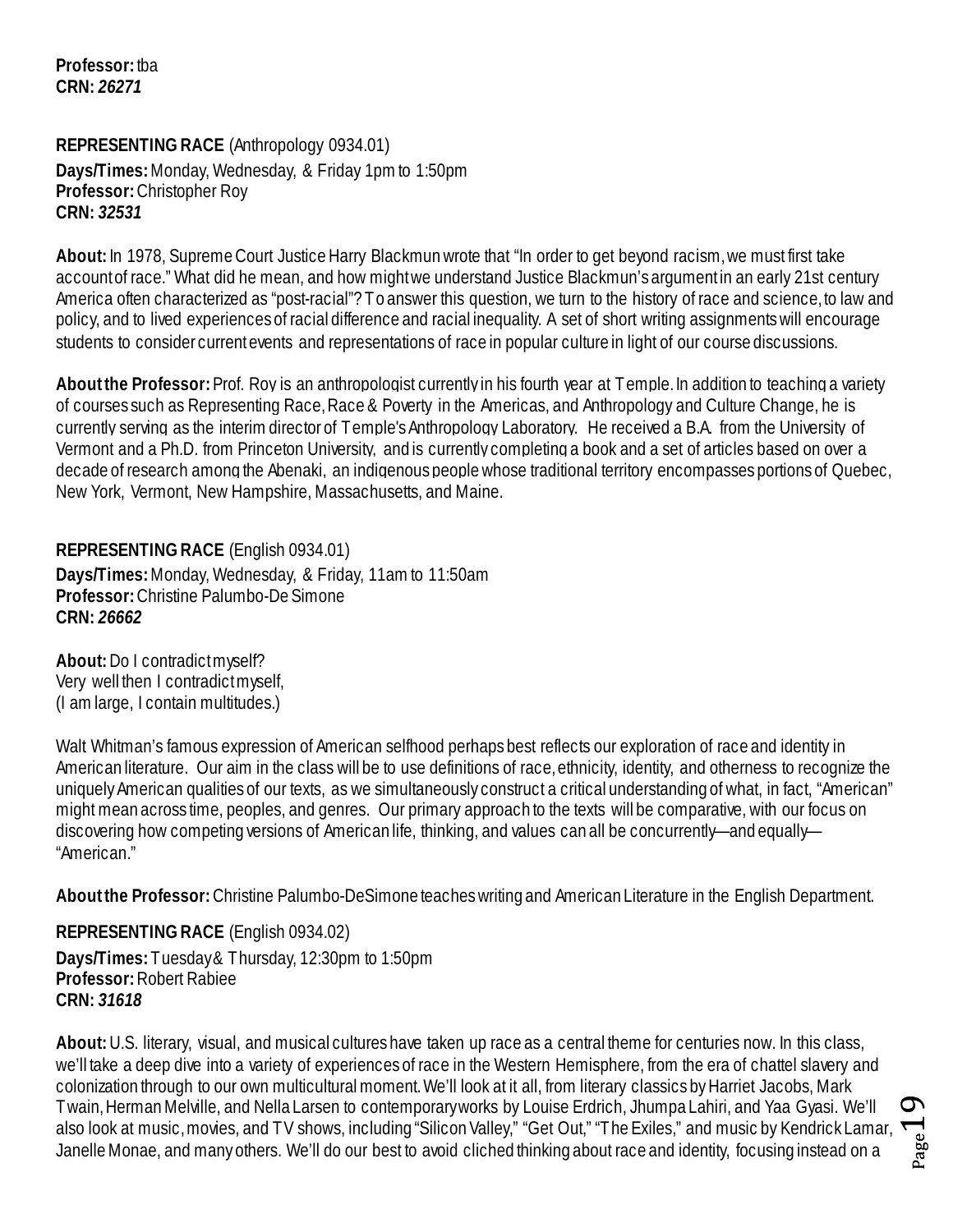historically-grounded, philosophically- and scientifically-influenced survey of how Americans have imagined themselves in relation to each other - and themselves.

**About the Professor:** Dr. Rabiee is an Assistant Professor in the Intellectual Heritage Program. His primary area of study is nineteenth-century US literature and politics. His first book, 'Medieval America: Feudalism and Liberalism in Nineteenth-Century US Culture,' is currently under contract. He really loves records, his family, and his dog.

<span id="page-19-0"></span>**RACE & ETHNICITY IN CINEMA**(Film & Media Arts 0943.01) **Days/Times:** Wednesdays, 5:30pm to 8pm **Professor:** Byron Karabatsos **CRN:** *25727*

**About:** Cinema has played a central role in the understanding of racial categories and ethnic cultural identities. In this course, we'll examine the way cinema has depicted 'racial' and ethnic minorities. We'll also try to understand what we're talking about when we use the word race.

Some questions we'll ask ourselves: how are stereotypes built up on century-old cinematic traditions and how do they function today? What self-images have minority filmmakers presented as an alternative to mainstream views? How are we influenced by cinema's portrayal of identity, culture and politics?

The films will serve as the raw material for our discussion and exploration. The ultimate goal is to use the films as an opportunity to think critically about the social and experiential categories of race and ethnicity. As an Honors section particularly, we'll approach this topic not as a body of knowledge to be absorbed or a series of class requirements to be dutifully fulfilled, but as a tool for understanding our cultural world in ways that go beyond commonplace understanding.

After taking this class, my hope is that you think about representation in film and the concept of race in a radically new way. And also that you fall in love with cinema.

**About the Professor:** Here are some things that Byron loves: his partner, (Christina) his kids (Iris and Luca), making films, watching and analyzing films, reading books (in truth, mostly magazines these days because he spends tons of time with Iris and Luca), teaching, and yes, the Eagles (but not the NFL) and the Sixers (though he grew up in Michigan).

<span id="page-19-1"></span>**RACE IN THE ANCIENT MEDITERRANEAN** (Greek and Roman Classics 0904.01)

**Days/Times:** Monday, Wednesday, & Friday 9am to 9:50am **Professor:** Jaclyn Neel **CRN:** *37661*

**About:** What did "race" mean to ancient Greeks and Romans, and why should you care? This course tries to answer those questions, first by examining racial theories and ethnic identities in the Greco-Roman world, and subsequently by analyzing how these ideas have been interpreted by modern audiences. Specific topics include [Hippocrates'] engagement with environmental determinism, code-switching in Greek authors, and Rome's African emperor.

**About the Professor:** Jaclyn Neel's research focuses on myths of identity and politics in Ancient Rome, and she is currently interested in the concept of the "citizen farmer". She runs a blog for students who are interested in Classical Studies [\(http://libraryofantiquity.wordpress.com\).](http://libraryofantiquity.wordpress.com/)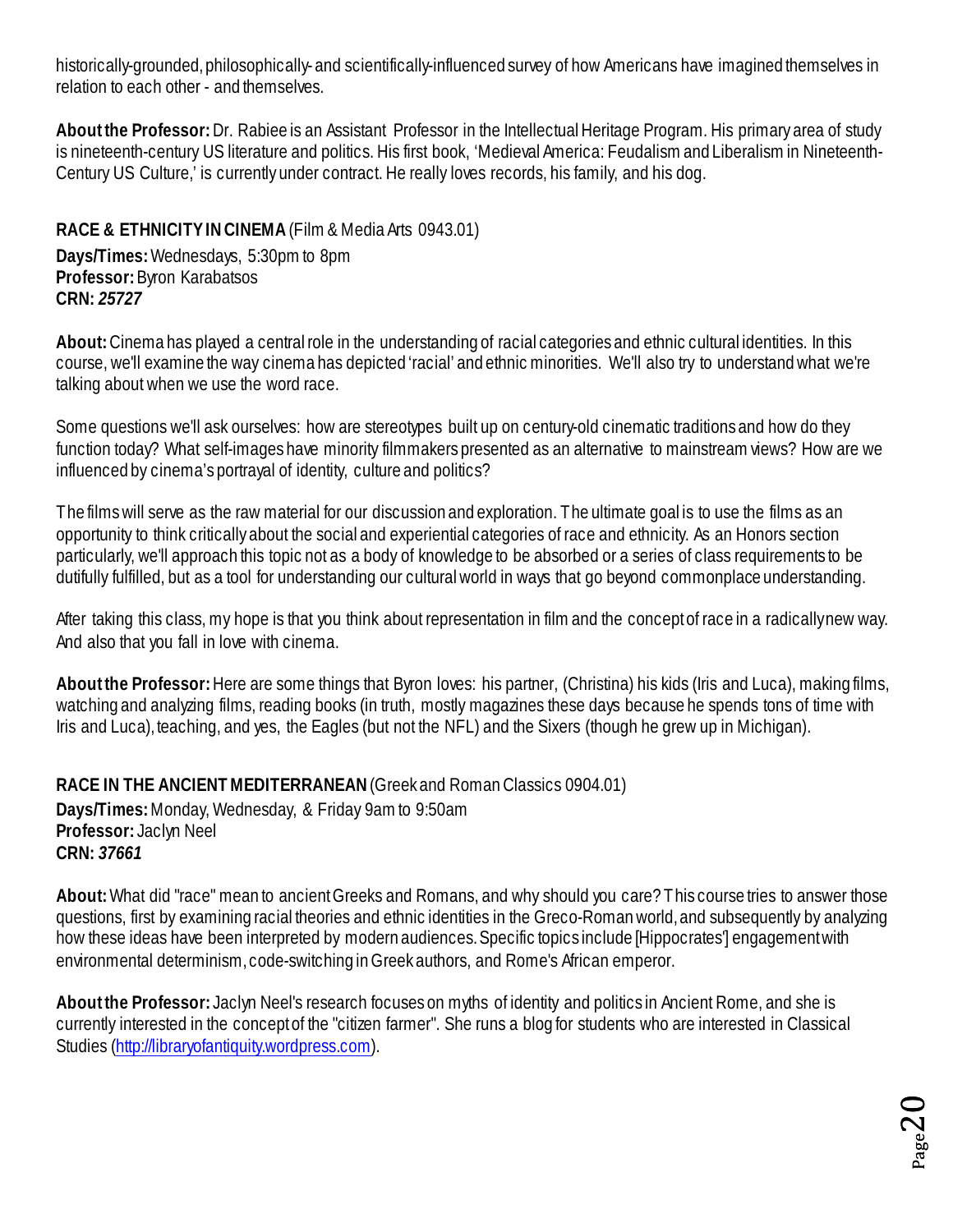## <span id="page-20-0"></span>**GLOBAL / WORLD SOCIETY GEN EDS**

<span id="page-20-1"></span>**LITERATURE & REVOLUTION: EXPERIMENTAL LATIN AMERICAN & LUSOPHONE LIT & FILM** (Spanish 0968.01)

**Days/Times:** Wednesday, 5:30pm to 8pm **Professor:** Adam Shellhorse **CRN:** *26273*

**About:** This course endeavors to think about the problem of revolution, media, affect, the arts, and literature in Hispanism, Latin Americanism, and beyond. In our readings of major Latin American and Portuguese speaking writers, we will examine what is literature from the perspective of culture, and the concrete functions that have been historically assigned to it: that is, literature's intimate relation to revolution in all its diverse forms, and particularly, its uneven relation to modernity, race, gender, culture, the subaltern poor, and the nation-state. Over the course of the semester we will explore a wide array of aesthetic artifacts, including literary texts and films in translation, from Juan José Saer to Alejandra Pizarnik, Roberto Bolaño, and José Saramago.

**About the Professor:** Adam Joseph Shellhorse is Associate Professor of Spanish, Portuguese, and Global Studies at Temple University (Ph.D., University of California, Berkeley), where he serves as the advisor of the Portuguese and Brazilian Studies Program. Professor Shellhorse's hobbies mirror his passion for teaching languages and other cultures: traveling internationally, especially to Brazil, Argentina, and Chile, speaking Spanish, Portuguese, and French, reading widely, watching movies, and spending quality time with friends and family in the city. Prof. Shellhorse's research examines modern and contemporary Latin American literature and poetics, with particular emphasis on comparative Inter-American studies. He is the author of Anti-Literature: The Politics and Limits of Representation in Modern Brazil and Argentina (University of Pittsburgh Press, Illuminations, Cultural Formations of the Americas, 2017)—which is currently being translated into Portuguese by Editora Perspectiva and into Spanish by Santiago Arcos Editor.

#### <span id="page-20-2"></span>**IMAGINARY CITIES**(Film & Media Arts 0969.03) **Days/Times:** Tuesday & Thursday, 8am to 9:20am **Professor:** Josette Todaro **CRN:** *22457*

**About:** This course takes students to cities around the world, and across time, examining how national cinemas have richly depicted and interpreted urban life during the last hundred years. We will study both screen images as well as the business structure that produces them and the audiences that view them. The urban focus of the course is international, including Tokyo, Tehran, Dakar, and Rome, but we will also explore "home" settings such as New York, New Orleans, LA, and Philadelphia itself.

## <span id="page-20-3"></span>**SCIENCE & TECH GEN EDS**

<span id="page-20-4"></span>**BIONIC HUMAN**(Bioengineering 0944.02) **Days/Times:** Tuesday & Thursday, 2pm to 3:20pm **Professor:** Peter Lelkes **CRN:** *38461*

**About:** Soon we may be able to grow replacement organs in a dish. Is that a good thing? Who will have access to them? What if these organs rely on animals – is that ethical? We are getting better and better at making prosthetic limbs, but they lack good interfaces to our nervous system. How do our sense organs transduce signals from the outside world? How does a muscle turn spikes into action? Can we patch into neural circuits to understand how these systems work, make truly "bionic" limbs, and help people with neurological disease? Honors Bionic Human will explore broad questions about health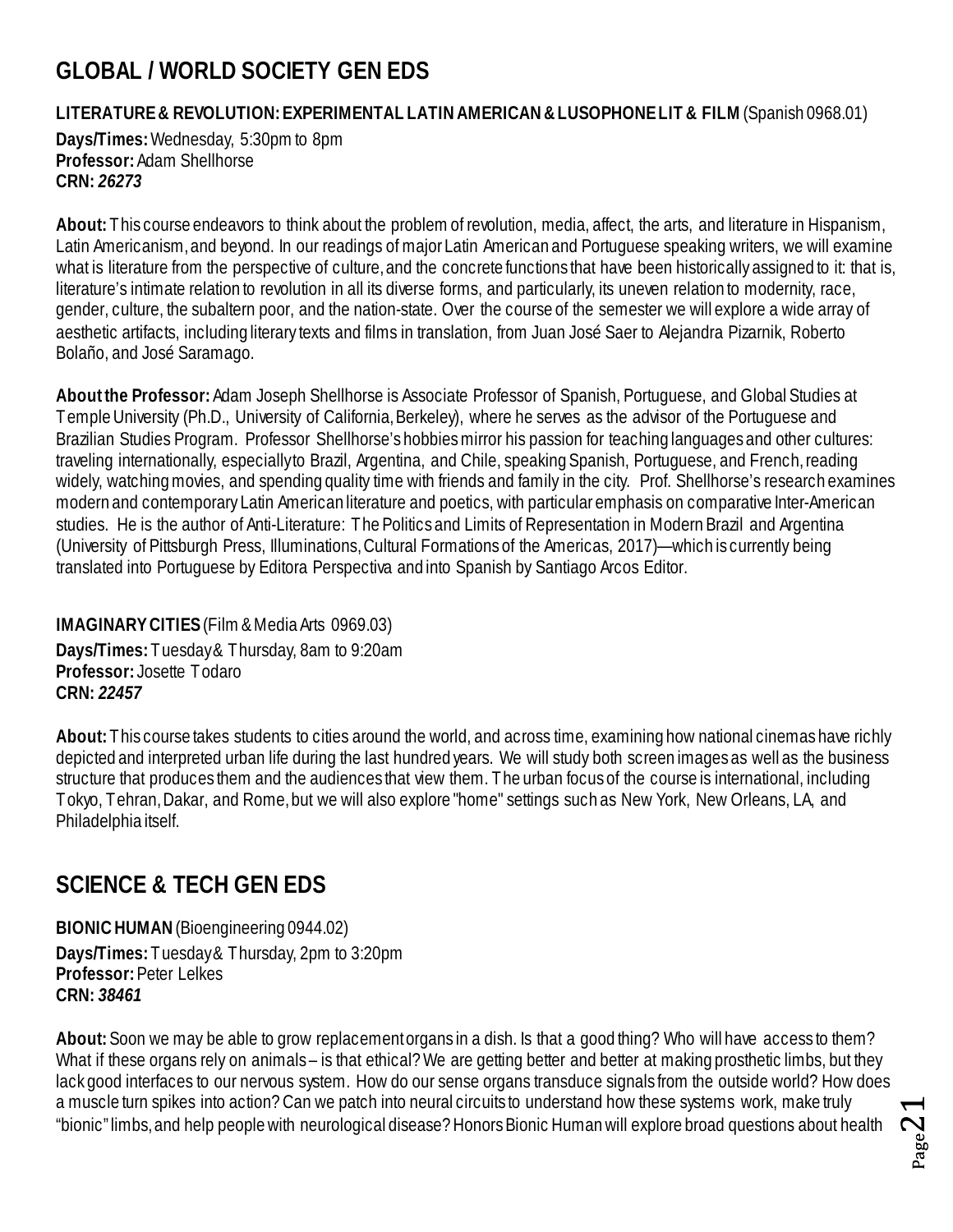care and biotechnological innovation, the scientific method and evidence based decisions, and then specifically look at neuroprosthetic interfaces as an exciting case study.

<span id="page-21-0"></span>**CYBERSPACE & SOCIETY** (Computer & Information Science 0935.01) **Days/Times:** Tuesday & Thursday, 5:30pm to 6:20pm, & Monday, 3:00pm to 4:50pm **Professor:** Claudia Pine-Simon **CRN:** *4549*

**About:** Cyberspace will be exploring the explosive world of technology. Hang on. The ride is an incredible journey into the 21st century. Cyberspace technology empowers us to do more, but it also has a broader societal impact. It raises new questions regarding the use and misuse of information. What is the impact of the Internet on intellectual property? How far can computer surveillance go to detect criminal behavior without reducing our civil liberties? How can vulnerable groups be protected from predators, scam artists, and identity theft? Does privacy even exist anymore? Should Apple help the FBI to unlock iPhone of a terrorist? What is the impact of "Big Data"? Are social networks beneficial or harmful? We will be examining these issues and more. You will develop an understanding of the technologies behind the Internet, the web and your computer, and then use this knowledge to evaluate the social and ethical implications of this technology. This course counts toward the General Education Science Tech requirement or Core SB requirement.

**About the Professor:** I love teaching Cyberspace. I am very passionate about technology. It empowers everyone. The synergy of human creativity and computer power unleashes infinite possibilities. Imagine how those little 0's and 1's unlock the secrets of the universe and bring the world to your doorstep. I love both the "techie" side and the social and ethical aspects of this fast-paced changing technological world. I am also known as the "bag lady" since I carry around many "show and tell" devices to share with the class. I try very hard to engender that same excitement and amazement to my students about the world of technology. My students actually energize me. Although I have received several awards since I have been at Temple, I am most proud of the Honors Professor of the Year in 2009 and the ACM Outstanding Teacher in 2017 because both are based on student selection.

<span id="page-21-1"></span>**THE ENVIRONMENT** (Environmental Engineering Tech 0945.02) **Days/Times:** Tuesday & Thursday, 2pm to 3:20pm **Professor:** Evelyn Walters **CRN:** *22006*

## <span id="page-21-2"></span>**U.S. SOCIETY GEN EDS**

<span id="page-21-3"></span>**ARCHITECTURE & THE AMERICAN CULTURAL LANDSCAPE** (Architecture 0975.01)

**Days/Times:** Monday & Wednesday, 5:30pm to 6:50pm **Professor:** Stephen Anderson **CRN:** *27268*

**About:** The places in which we live and work and play impact our individual and collective lives in ways that are deeper and more various than they may first appear -- how you imagine your future and your relationships with those around you has much to do with the qualities of the places in which your life is unfolding. Stated more simply: who you are is inseparable from where you are. This critical intersection of culture, individual, community, place, and possibility is often called "the cultural landscape," and this course carefully examines that intersection through a variety of disciplinary lenses, but with an emphasis on the physical and architectural aspects of that milieu. To help examine how spatial configurations engage and influence culture and cultural possibility, the course is organized around different themes and categories within American culture that have an often surprising relationship to place, such as cultural landscapes of consumerism, cultural landscapes of play, of spirituality, of dining, and of the contemporary American workplace, for example. The course is a combination of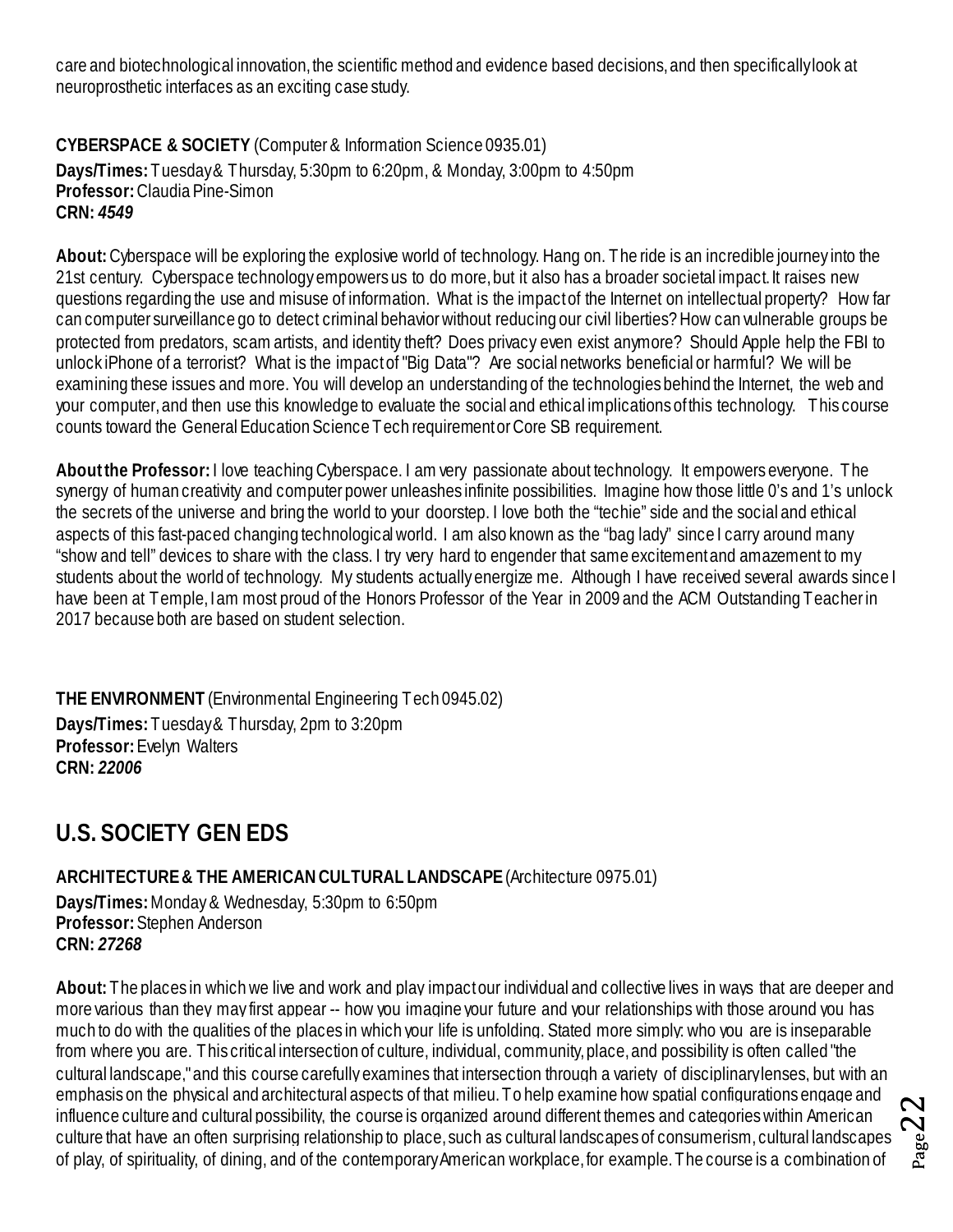lecture (typically one day per week) and open discussion (typically on the other day) based on images, select readings/films/audio, and the students' own experiences. The course aims to enable students to better understand and critique the ways that places engage, influence and, at times, enrich, our personal and collective lives.

**About the Professor:**Stephen Anderson is a professor of architecture specializing in theory, design, and architectural history. His interests are grouped mostly at the intersection of ethics, buildings, creativity, and cities, bringing to those studies related interests in history, philosophy, politics, and art (especially poetry and film). He is a long-time resident of Philadelphia, where he lives with his wife and two daughters, but has deep connections to the Carolinas, and odd connections to Scandinavia.

#### <span id="page-22-0"></span>**DISSENT IN AMERICA** (History 0949.01)

**Days/Times:** Monday, Wednesday, & Friday, 9am to 9:50am **Professor:** Ralph Young **CRN:** *19137*

About: A central aspect of a democratic society is the constitutional guarantee that all citizens possess freedom of speech, thought and conscience. Throughout American history individuals and groups of people, oftentimes vociferously, marched to the beat of a different drummer, and raised their voices in strident protest. We are going to study the story and development of dissent in America. How has dissent shaped American society? Why is it that some people never "buy into" the "AmericanDream" perceiving it not as a Dream, but more like a Nightmare? How has dissent molded groups of people within American society and, indeed, even transformed individuals. We will look at such historical figures as Anne Hutchinson, Roger Williams, Henry David Thoreau, Susan B. Anthony, Randolph Bourne, Woody Guthrie, Pete Seeger, Martin Luther King, Malcolm X, Allen Ginsberg, Bob Dylan, Abbie Hoffman, Timothy Leary, Timothy McVeigh, Michael Moore, and many others who have dissented from mainstream America. Since I created this course for Temple's Honors Program in 2002 I was given a Fulbright grant to teach it at the University of Rome in 2009 and again at Karlova University in Prague, Czech Republic in 2012. I have written two books specifically for this course. Dissent in America: The Voices That Shaped a Nation (Pearson/Longman, 2006) is an edited compilation of scores of documents written by dissenters. And the upcoming Dissent: The History of an American Idea (New York University Press, April 2015), is a complete narrative history of the United States from the standpoint of dissenters and protest movements.

**About the Professor:** Bob Dylan once wrote that "he not busy being born is busy dying." I grew up near New York City, attended graduate school at Michigan State University, did research at the British Museum on seventeenth-century Puritanism, wrote my doctoral dissertation at the same desk in the reading room where Karl Marx wrote Das Kapital, hitchhiked around Europe, passed through Checkpoint Charlie a couple of times, taught history at the University of London and Bremen Universität, played guitar on the streets of Hamburg and Bremen, demonstrated against the Vietnam War on the steps of the American Embassy in London on Grosvenor Square, managed a second-hand bookstore in Philadelphia, got stuck in a traffic jam for two hours with Allen Ginsberg talking about William Blake, Walt Whitman, and Bob Dylan, climbed Ayers Rock, taught scuba diving in Dominica, wrote a couple of thrillers about terrorism, viewed Halley's Comet from the top of Corcovado, swam with a pod of wild dolphins in the Gulf Stream, but somehow never managed to get to a World Trade Organization Conference. And of course, as Paul Simon would put it, "Michigan seems like a dream to me now."

<span id="page-22-1"></span>**LAW & AMERICAN SOCIETY**(Legal Studies 0956.01) **Days/Times:** Tuesday & Thursday, 3:30pm to 4:50pm **Professor:** James Lammendola **CRN:** *4010*

**About:** Although the Course Catalogue description is accurate and helpful, it does not capture the full flavor of the course. You will learn about laws you never suspected existed. You may be surprised when you learn of some legal rights you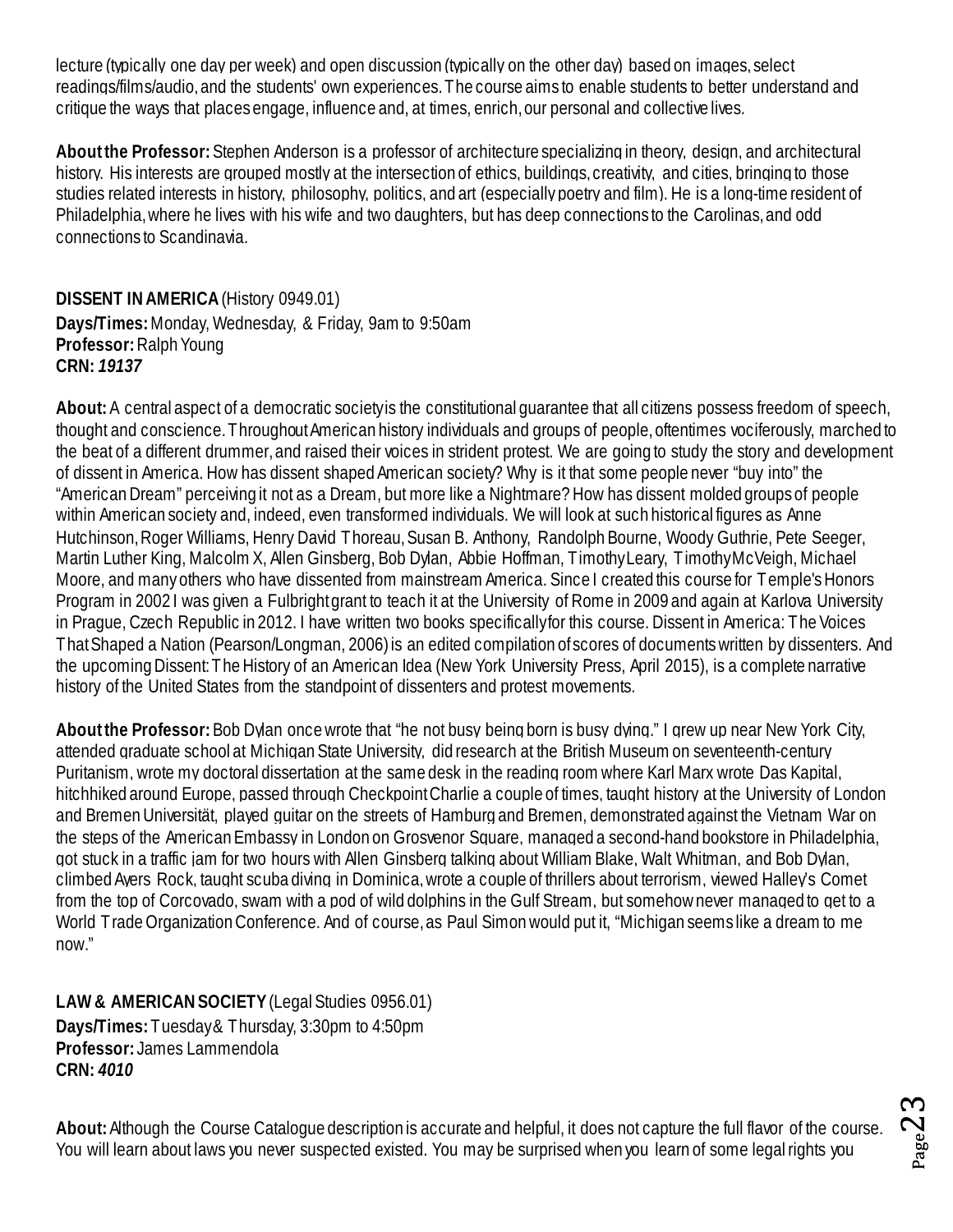never knew existed. Other laws may infuriate you. When we learn about marriage equality, consumer protection, the rights of the accused, race and the law, criminal procedure, privacy and a few other topics we will examine the historical roots and evolution of the law in addition to its present day application.

My lifelong study of history and government, along with my legal education and work experience informs my approach to how to generate discussion, debate and the exchange of ideas while learning the law.

**About the Professor:** I earned my B.A. in History in 1976 and M.A. in History in 1979 from Temple University. Areas of concentration were 19th Century U.S. History and the history of the Middle East. Part of my studies was learning about the everyday lives of people; what they ate, wars they endured, gods they may or may not have worshipped, how they worked and played, how they lived and how they died. History is not just about Presidents and Kings and Queens.

I earned my J.D. from the University of Tulsa School of Law in 1984. I practiced law in small law firms for about 22 years. I represented business large and small while also representing people accused of crimes in the Philadelphia Courts.

When not reading or watching sports on TV, I enjoy playing baseball and softball and walking, jogging and even sprinting by the Wissahickon Creek. In addition to camping in sixteen states and three Canadian provinces in my younger days, I have travelled to Italy, Egypt, Japan, Bermuda and plan to visit England very soon. More biographical information will be posted on Canvas.

<span id="page-23-0"></span>**WHY CARE ABOUT COLLEGE?** (Educational Administration 0955.01)

**Days/Times:** Tuesday, 5:30pm to 8pm **Professor:** Brad Pearson **CRN:** *28348*

**About:** You have decided to go to college. But why? What role will college and in particular Temple University play in your life? Reflect on this important question by looking at the relationship between higher education and American society. What do colleges and universities contribute to our lives? They are, of course, places for teaching and learning. They are also research centers, sports and entertainment venues, sources of community pride and profit, major employers, settings for coming-of-age rituals, and institutions that create lifetime identities and loyalties. Learn how higher education is shaped by the larger society and how, in tum, it has shaped that society. Become better prepared for the world in which you have chosen to live for the next few years.

**About the Professor:** Brad Pearson is the assistant director of the Honors Program with a background in history, counseling psychology, music journalism and Japanese. He recently started thinking about taking up archery--it just looks cool, right? His aim in this course is for students to walk away with: a solid understanding of where higher education started in America and how it has evolved to its current shape/form, why it matters to broader American society in myriad ways, and what the student experience in American higher education has been along the way. Even if students just look at the phrase "butter rebellion" in a new light, he'll feel accomplished.

#### <span id="page-23-1"></span>**SPORTS & LEISURE IN AMERICAN SOCIETY**(Religion 0957.01)

Days/Times: Tuesday & Thursday, 3:30pm to 4:50pm **Professor:** Rebecca Alpert **CRN: 38308**

**About:** In this course, we explore the complexity and diversity of American society through the study of sport and leisure. How does the way we play or watch sports reflect, and contribute to, American values? We will also pay careful attention to the globalization of sport and the role of U.S. sports in the world today. Issues of religion, race, ethnicity, gender, age, disability, and socio-economic class will be prominently featured. There will also be a primary focus on raising ethical questions through a discussion of case studies based on real events and opportunities for research projects.

 $_{\rm Page}$ 24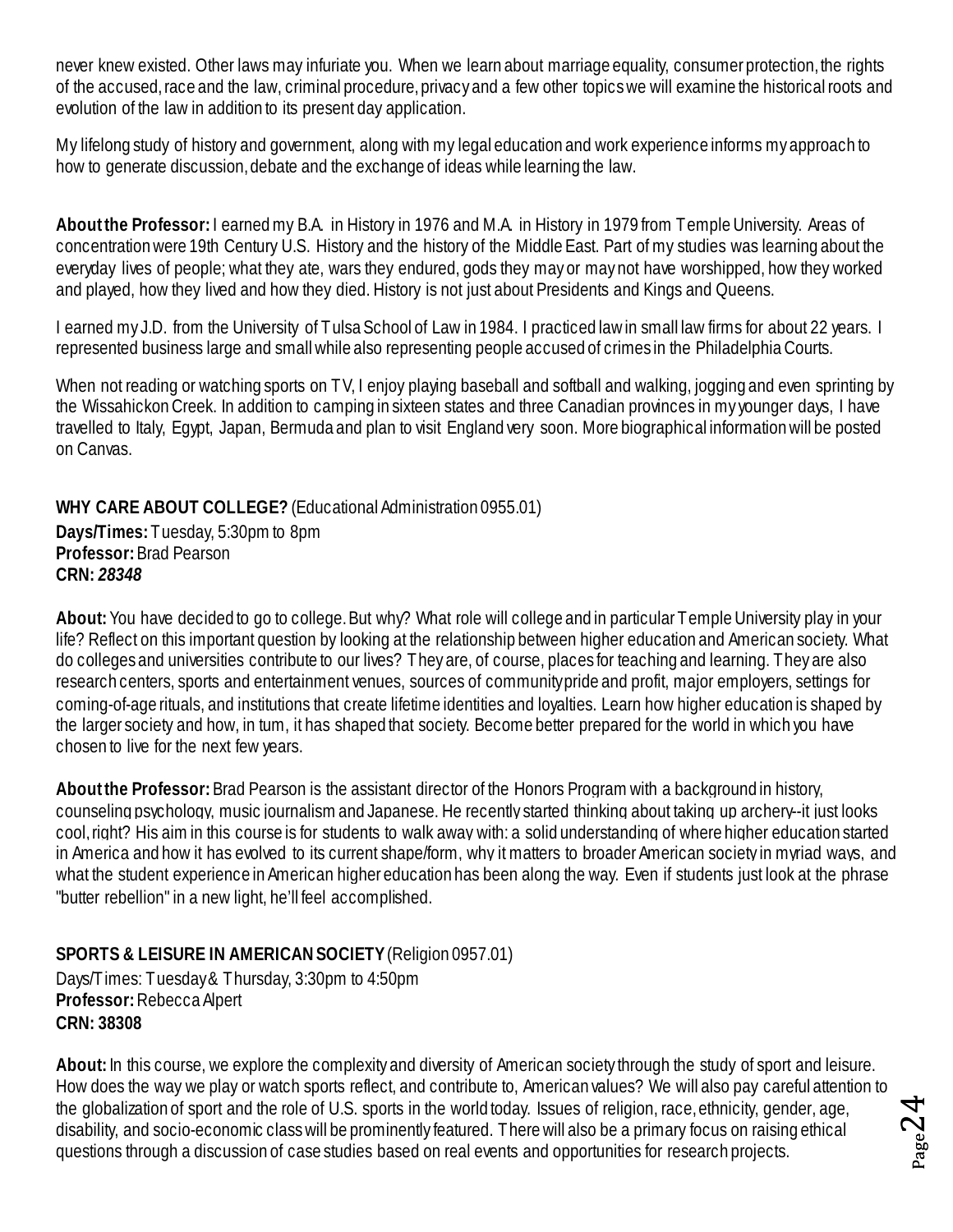**About the Professor:** Rebecca Alpert is a professor of religion and 2016 winner of the Great Teacher Award. She has written extensively about religion and sports, and is currently editing an anthology entitled Gods, Games, and Globalization for Mercer University Press.

## <span id="page-24-0"></span>**QUANTITATIVE LITERACY GEN EDS**

#### <span id="page-24-1"></span>**QUANTITATIVE METHODS IN SOCIAL SCIENCE** (Political Science 0925.01) **Days/Times:** Tuesday & Thursday, 12:30pm to 1:50pm

**Professor:** Elise Chor **CRN:** *38115*

**About:** The run-up to the 2016 presidential election had voters and the media intensely focused on monthly, weekly, and even daily fluctuations in polling results. What can we expect out of polls, and what makes pollsters get things wrong? Americans' day-to-day lives are impacted by policymakers' decisions related to education, taxation, trade, and the social safety net. How can we tell if these policies and programs are working, and how they can be improved? This course will address such questions by providing students with a foundation in the quantitative methods that are used to understand politics and public policy.

**About the Professor:** Elise Chor is an assistant professor in the Department of Political Science. She teaches courses related to statistics and quantitative methods in addition to education and other social policies. Her research draws on economic and developmental perspectives to consider the interactions among families, government, and the education market. Her work measures the impacts of universal and targeted public preschool programs on childcare quality, parents' childcare and employment decision-making, family processes, and ultimately child development, with a focus on low-income families. Ongoing projects include measurement of the effects of the federal food stamp program and multigenerational childhood poverty. On the side, she just started watching Westworld and she's hooked.

#### <span id="page-24-2"></span>**QUANTITATIVE METHODS IN SOCIAL SCIENCE** (Sociology 0925.01)

**Days/Times:** Monday, Wednesday, & Friday, 1pm to 1:50pm **Professor:** Michael Altimore **CRN:** *30094*

**About:** This course will introduce students to quantitative methods in social statistics. We will encounter both descriptive and inferential statistics. Among the topics we will cover will be measures of central tendency, the normal curve, probability, frequency distributions, correlation and regression. As this is a course in Social Statistics, we will, in addition to our quantitative concerns, discuss the use of statistics and statistical reasoning in the popular media. Upon completion of the course, students will be able to master basic statistical concepts and techniques, and also to critically examine and evaluate the use of these concepts in the mass media.

**About the Professor:** Dr. Michael Altimore has a Ph. D. in Sociology from the University of Iowa. He has taught courses on Race, Social Theory, Statistics, and The Sociology of Science and Medicine at Temple University. In addition to his work in Sociology, he has an abiding interest in movies: he has taught courses on film, was a long-time member of the Bijou Theater Film Society in Iowa City, was a movie critic for The Daily Iowan when he was in graduate school and later wrote for an arts and entertainment weekly in Iowa City.

<span id="page-24-3"></span>**EVIL PLOTS**(Earth & Environmental Science 0973.01) **Days/Times:** Tuesday & Thursday, 1:30pm to 3:10pm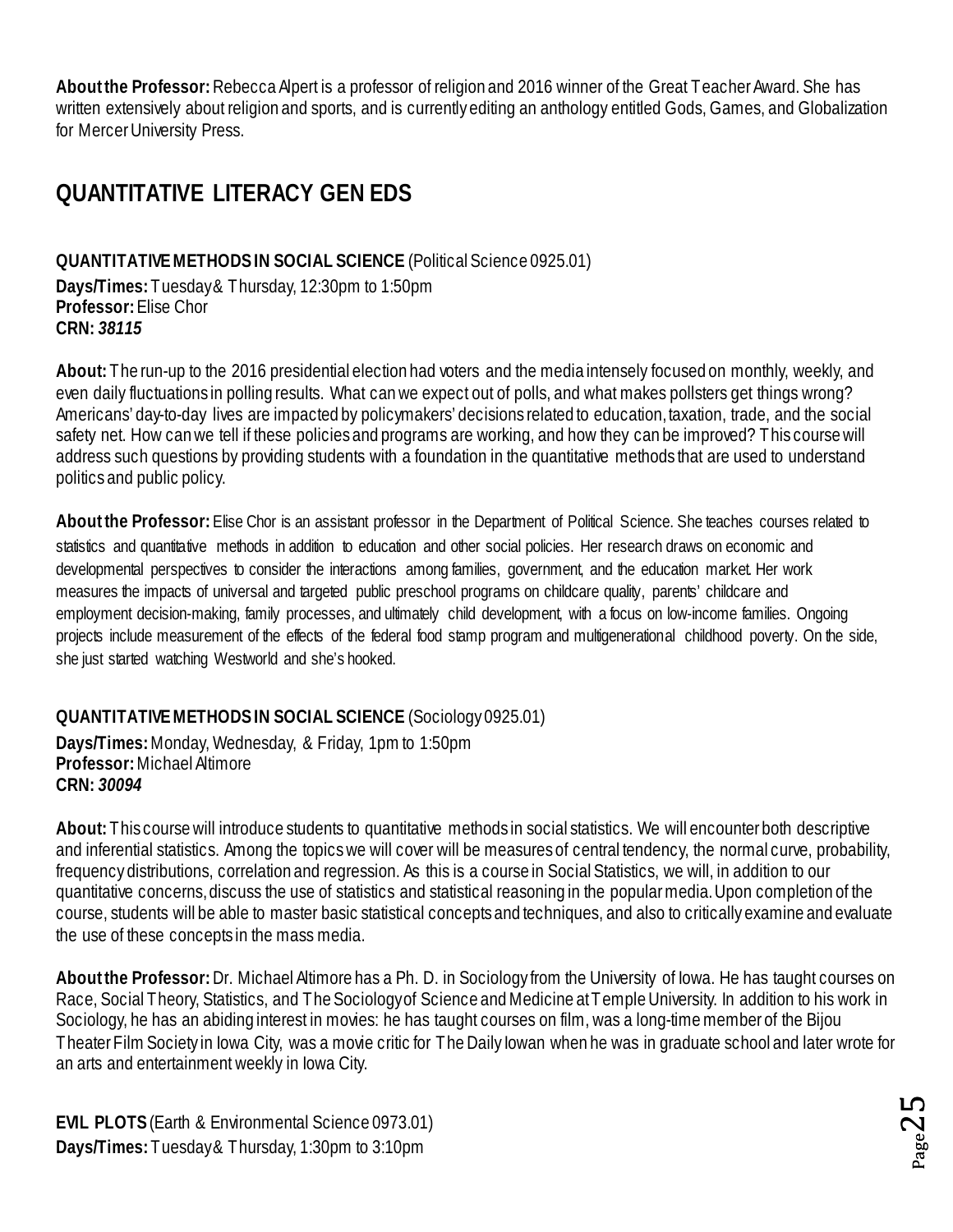**Professor:** Jonathan Nyquist **CRN:** *39176*

**About:** Computer technology and the internet have produced a glut of digital information that can't be communicated without using charts and graphs. But like all forms of human communication, graphs can fib a little or lie outright. There are three basic ways data visualizations can go wrong: (1) The plot can be evil, designed to persuade or mislead rather than inform; (2) the data set may be suspect (too small, biased, or full of errors), or (3) even if the plot and data are okay, they may not support the claims being made. In this class, we will explore the representation and misrepresentation of data, learn the questions to ask about data quality, and how to spot falsehoods and fallacies in the digital age. Examples will be drawn from science, politics, marketing, business and more. Protect yourself by learning to spot evil plots!

**About the Professor:** Dr. Jonathan Nyquist is a professor of geophysics (like medical imaging applied to Mother Earth) in the department of Earth & Environmental Science. He created the popular class GenEd science class Disasters: Geology vs. Hollywood, and serves as Temple's Director of General Education. Dr. Nyquist is currently funded by EPA and PennDOT to look applications of geophysics to stormwater management, and by NSF for research in geoscience education. His hobbies include: chess, Go (also called Weigi or Baduk), computer programming, biking, hiking, and travel. For more info, see<https://sites.temple.edu/geophysics/>

## <span id="page-25-0"></span>LOWER LEVEL HONORS COURSES

\**These courses, in most cases, will not fulfill Gen Ed requirements. If you're not sure how a course will count towards your graduation requirements, see an advisor.*

## <span id="page-25-1"></span>**ARTS & MEDIA**

<span id="page-25-2"></span>**ARTS OF THE WORLD I: PREHISTORIC TO 1300** (Art History 1955.01)

**Days/Times:** Monday & Wednesday, 11am to 11:50am **Professor:** tba **CRN:** *4923*

<span id="page-25-3"></span>**MEDIA & SOCIETY** (Advertising 1901.01) **Days/Times:** Tuesday & Thursday, 2pm to 3:20pm **Professor:** Dana Saewitz **CRN:** *31151*

#### **NOTE: This course has been approved to count as MSP 1021 for Communication Studies majors. Prof. Scott Gratson will sign a Course Equivalency Form for you.**

**About:** The average adult consumes 15.5 hours of media each day. Media surrounds us in all of our daily activities (including when many of us are sleeping!) In this course we will examine ethical issues and the power and influence of media. We'll study the history of each form of media, but we'll spend most of our time looking at current events to see how they are framed and shaped by media's influence.

We'll examine:

- •the ascendency of digital media and the rapid decline of traditional media
- •the impact of media on women's body image
- •children's media and representations of race, gender, and power
- •media and the political process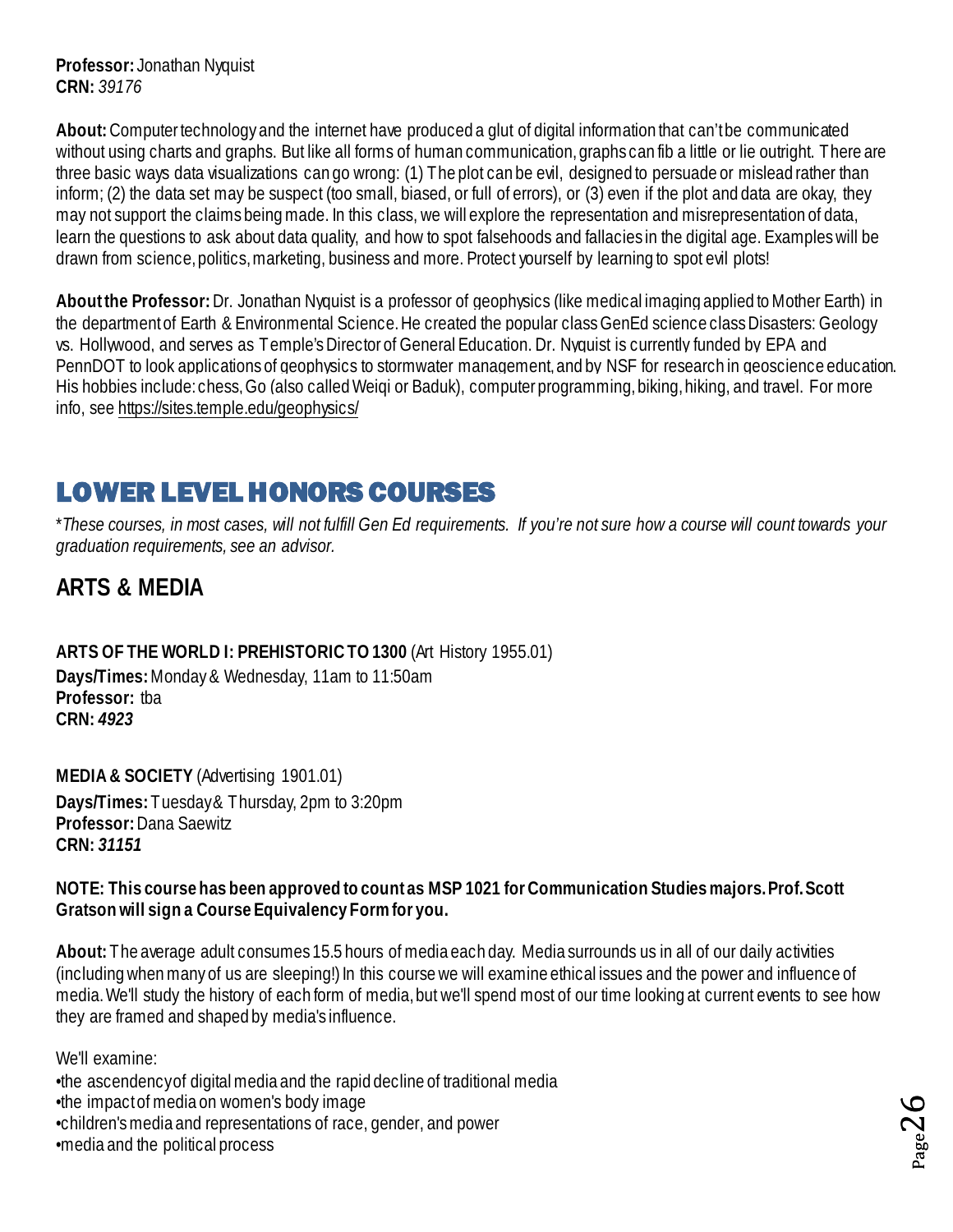•the danger of media conglomeration

•the future of books, libraries, and universities as well as the future of the TV, radio, music and film industry and much more. This class will be highly interactive and discussion-based. Current events will play a key role in shaping the class discussions. Students will choose their own research topic which they can explore in depth throughout the semester.

**About the Professor:** I am the Chair of the Department of Advertising and Public Relations and I have been teaching at Temple for over 13 years. Honors Media and Society is my favorite course to teach, and I am looking forward to interesting and eye-opening class discussions with Honors students. I regularly teach Media and Society, Intro to Advertising, Global Communication and Leadership, and I also help run the internship program for the Advertising major. I am very proud to have won the Junior Faculty Teaching Award from the School of Media and Communication in 2011, and the Outstanding Faculty Service Award in 2017. I am also a member of the Board of Governors of the Philly Ad Club and I am Co-Chair of the Philly Ad Club Students Committee. If you'd like to learn more about the Philly Ad Club, please check out our website at www.phillyadclub.com. I completed Temple's Leadership Academy in 2014/15 and I participated in the Provost's Teaching Academy in the summer of 2016. Prior to coming to Temple, I spent fifteen years working in the advertising business. I earned a Master's Degree at the University of Pennsylvania with a concentration in Media and Society. In my free time, I am a voracious reader and I actively participate in three separate book groups. Please send me your favorite book recommendations and I'll share mine with you.

#### <span id="page-26-0"></span>**VISUALIZING URGENCY**(Tyler School of Art 1911.01)

**Days/Times:** Wednesday, 5:30pm to 8pm **Professor:** Robert Blackson & Sarah Biemiller **CRN:** *28493*

**About:** Do you ever feel powerless to make a difference in this world? That despite all of your best efforts and intentions the currencies of fear, division, and inequality are so ubiquitous and powerful that enfolded within them is a sense of irreparable and systematic monumentality?

Wherever change seems impossible; wherever numbness, stress, and inaction pervade – these are the places we need creative solutions the most. From the opioid crisis in Philadelphia to the staggering perpetuation of racial injustices, Visualizing Urgency examines the ways in which we have become habitually numbed to the world around us and how to unlock our individual potentials for becoming advocates of change in response to the issues we care most deeply about.

Artists, doctors, psychologists, and civic leaders will address this class from their first hand experiences to demonstrate the ways they have learned to make a difference. Through readings, discussions, presentations, and projects we will collaboratively use our research to push against the ways our society has increasingly been encouraged to turn off feeling anything and to discover new ways of embodying empathy, compassion, and personal growth.

Visualizing Urgency is co-taught by Robert Blackson (Director of Temple Contmeporary) and Sarah Biemiller (Associate Director of Temple Contemporary). Together Blackson and Biemiller have undertaken a number of projects addressing issues of contemporary social relevance within Philadelphia. Most recently their citywide collaboration entitled Symphony for a Broken Orchestra has helped to fix over 1,000 broken musical instruments owned by The School District of Philadelphia and return them to the place they belong – kids' hands!

**About the Professor:** Robert Blackson is the Founding Director of Temple Contemporary. He earned his masters degree from the Center for Curatorial Studies at Bard College and has been writing ever since on the subject of curatorial responsibility. Prior to moving back to Pennsylvania in 2011 (Rob grew up in the corn fields of Kutztown) he was working in the UK as the curator of BALTIC Centre for Contemporary Art, Nottingham Contemporary, and The Vardy Gallery. He lectures regularly across the country on contemporary art and culture.

Sarah Biemiller has been the assistant director of Tyler School of Art's Department of Exhibitions and Public Programs since 2012. Prior to her arrival she was the Senior Program Associate at the Pew Center for Arts and Heritage. Sarah has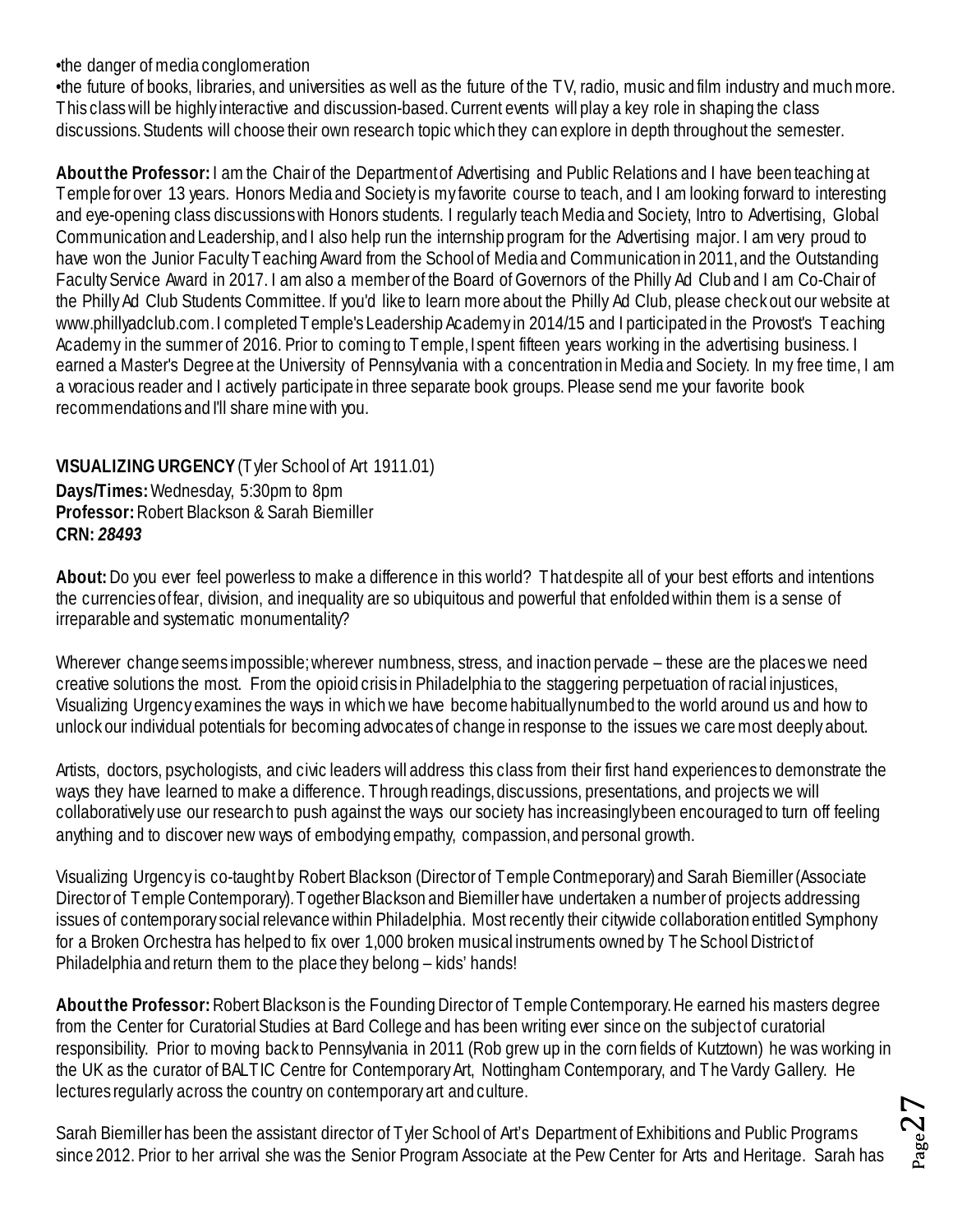also worked for Moore College of Art as a consultant in the development of Moore's graduate program, the University of Denver, Arcadia University, The Print Center, and the Philadelphia Art Alliance. Sarah received an MFA in Sculpture from the University of Colorado, Boulder, and a BA in Sculpture from the College of Wooster, Ohio.

## <span id="page-27-0"></span>**LANGUAGE STUDIES**

<span id="page-27-1"></span>**SPANISH BASIC I** (Spanish 1901.01) **Days/Times:** Tuesday & Thursday, 12:30pm to 1:50pm **Professor:** Brendan Spinelli **CRN:** *2000*

<span id="page-27-2"></span>**SPANISH BASIC II** (Spanish 1902.01) **Days/Times:** Tuesday & Thursday, 3:30pm to 5:10pm **Professor:** Maria Recio **CRN:** *6450*

#### <span id="page-27-3"></span>**SPANISH INTERMEDIATE** (Spanish 1903.01)

**Days/Times:** Monday, Wednesday, & Friday, 10am to 10:50am **Professor:** D'Juan Lyons **CRN:** *2560*

#### <span id="page-27-4"></span>**AMERICAN SIGN LANGUAGE I** (Communication Studies 1901.01)

**Days/Times:** Monday, Wednesday, & Friday, 10am to 10:50am **Professor:** Melanie Drolsbaugh **CRN:** *25412*

<span id="page-27-5"></span>**ITALIAN I (Italian 1901.01) Days/Times:** Tuesday & Thursday, 11:40am to 1:20pm **Professor:** Carmelo Galati **CRN:** *8032*

<span id="page-27-6"></span>**ITALIAN II** (Italian 1902.01) **Days/Times:** Tuesday & Thursday, 9:50am to 11:30am **Professor:** Joan Levin **CRN:** *26623*

## <span id="page-27-7"></span>**SOCIAL SCIENCES**

#### <span id="page-27-8"></span>**MACROECONOMIC PRINCIPLES** (Economics 1901.01) **Days/Times:** Monday, Wednesday, & Friday, 9am to 9:50am **Professor:** James Kelly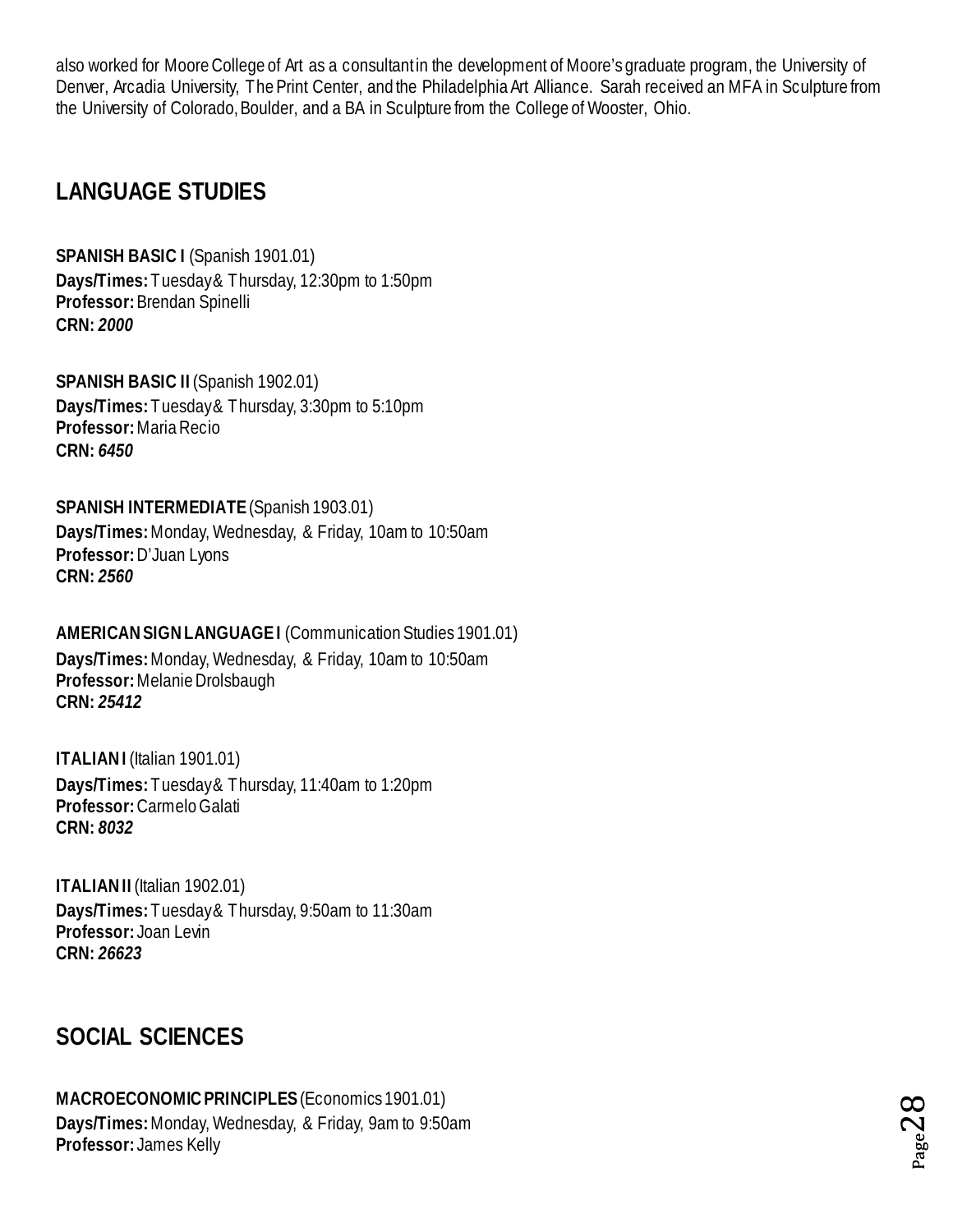#### **CRN:** *5521*

#### <span id="page-28-0"></span>**MACROECONOMIC PRINCIPLES** (Economics 1901.02)

**Days/Times:** Tuesday & Thursday, 12:30pm to 1:50pm **Professor:** Charles Swanson **CRN:** *32073*

#### <span id="page-28-1"></span>**MACROECONOMIC PRINCIPLES** (Economics 1901.03)

**Days/Times:** Tuesday & Thursday, 9:30am to 10:50am **Professor:** Xiyue Cao **CRN:** *37769*

**About:** An introductory course in macroeconomics. Topics include business cycles, inflation, unemployment, banking, monetary and fiscal policy, international economics, and economic growth.

**About the Professor:** Xiyue Cao is a 6th-year PhD student in the Department of Economics.

<span id="page-28-2"></span>**MICROECONOMIC PRINCIPLES** (Economics 1902.01) **Days/Times:** Monday, Wednesday, & Friday, 1pm to 1:50pm **Professor:** Erwin Blackstone **CRN:** *5522*

**About:**An introductory course in microeconomics. The course introduces the analysis of economic behavior and applies the analysis to real world issues. We shall emphasis the use of economic principles to understand such issues as antitrust and monopoly, crime, health care, and labor problems.

**About the Professor:**Professor Blackstone has published on a wide range of microeconomic issues including cellular telephones, hospital mergers, economics of false burglar alarms, and the movie and television industries.

<span id="page-28-3"></span>**MICROECONOMIC PRINCIPLES** (Economics 1902.02) **Days/Times:** Tuesday & Thursday, 9:30am to 10:50am **Professor:** Douglas Webber **CRN:** *5523*

**About:** Microeconomics is the study of how people and firms make decisions. You will learn the building blocks of economic analysis (supply, demand, etc.), as well as how economic principles can inform everything from public policy to personal decisions like how much time you should spend doing homework.

**About the Professor:** I am in my fifth year at Temple (I received my PhD from Cornell University in 2012). My research is primarily in the field of labor economics, where I have published articles on topics such as inequality, the gender pay gap, and student loan policy.

<span id="page-28-4"></span>**LEGAL ENVIRONMENT OF BUSINESS** (Legal Studies 1901.02) **Days/Times:** Tuesday & Thursday, 2pm to 3:20pm **Professor:** Jeffrey Boles **CRN:** *23454*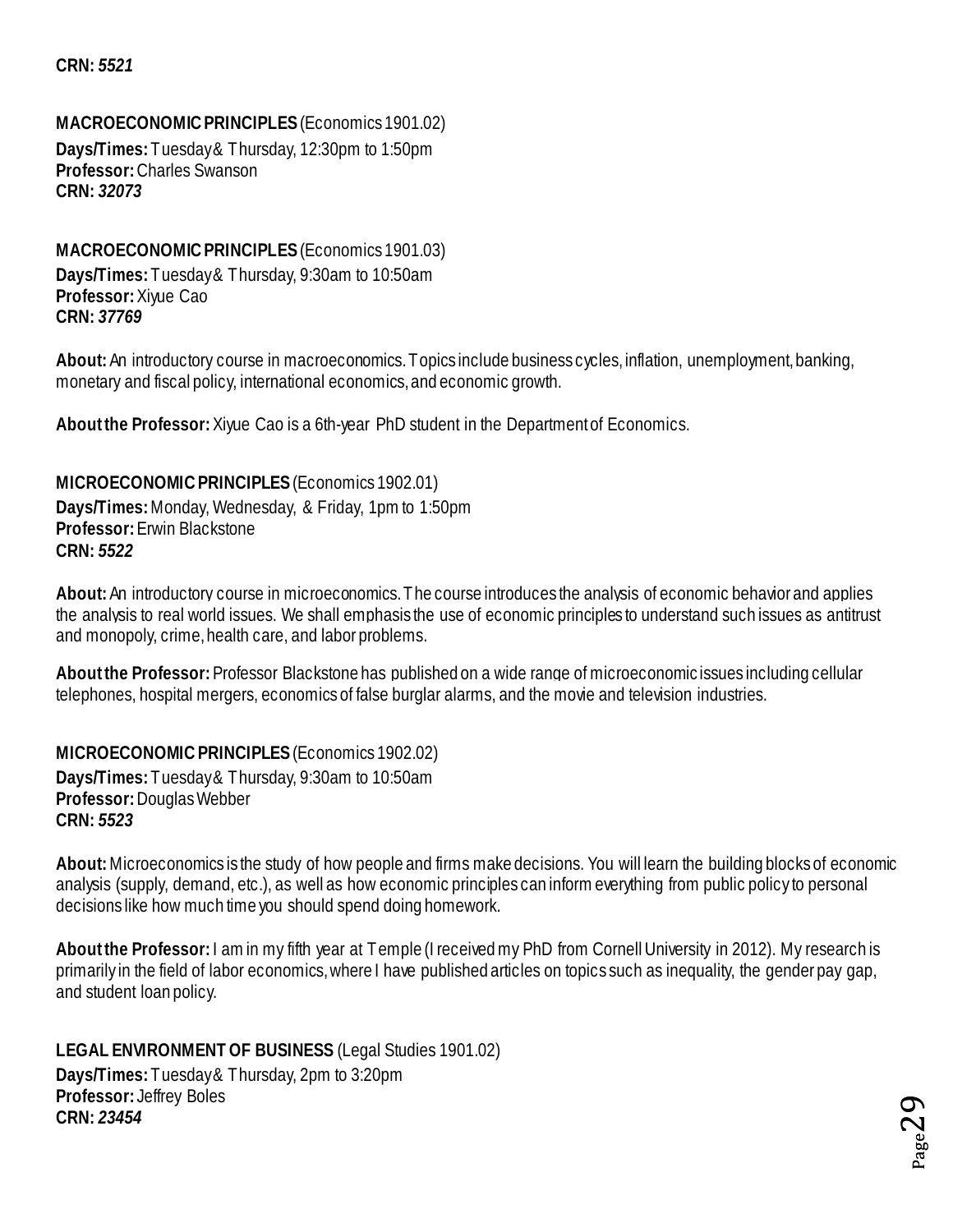**About:** Decision-makers in the business, government and non-profit sectors must be able to spot risks and opportunities in a fast-paced, complex workplace. The legal environment of business forms a vast segment of our contemporary society. This survey course aims to provide students with deepened awareness and sharpened critical thinking skills as we explore some of the most fascinating legal issues of the day. Students will investigate the structure and operation of our legal system, the legal factors influencing the creation and enforcement of business contracts, and a host of legal principles, ranging from constitutional law to criminal liability, from a business perspective.

**About the Professor:** Dr. Boles is an Assistant Professor in the Legal Studies Department at the Fox School of Business. A graduate of the Temple University Honors Program (CLA, '00), he obtained his M.A., Ph.D., and law degree from the University of California, Berkeley, where he won the Outstanding Graduate Student Instructor Award. He also was the Temple University Honors Professor of the Year Award recipient for the 2008-2009 academic year and a recipient of the Lindback Award for Distinguished Teaching for the 2015-2016 academic year. He enjoys long-distance running, singing karaoke in "shock and awe" performances, collecting vinyl records, and volunteering for a local animal welfare organization.

<span id="page-29-0"></span>**LEGAL ENVIRONMENT OF BUSINESS** (Legal Studies 1901.01) **Days/Times:** Tuesday & Thursday, 12:30pm to 1:50pm **Professor:** James Lammendola **CRN:** *16405*

**About the Professor:** I earned my B.A. in History in 1976 and M.A. in History in 1979 from Temple University. Areas of concentration were 19th Century U.S. History and the history of the Middle East. Part of my studies was learning about the everyday lives of people; what they ate, wars they endured, gods they may or may not have worshipped, how they worked and played, how they lived and how they died. History is not just about Presidents and Kings and Queens.

I earned my J.D. from the University of Tulsa School of Law in 1984. I practiced law in small law firms for about 22 years. I represented business large and small while also representing people accused of crimes in the Philadelphia Courts.

When not reading or watching sports on TV, I enjoy playing baseball and softball and walking, jogging and even sprinting by the Wissahickon Creek. In addition to camping in sixteen states and three Canadian provinces in my younger days, I have travelled to Italy, Egypt, Japan, Bermuda and plan to visit England very soon. More biographical information will be posted on Canvas.

<span id="page-29-1"></span>**INTRO TO PSYCHOLOGY** (Psychology 1901.01) **Days/Times:** Monday, 5:30pm to 8pm **Professor:** Amanda Neuber **CRN:** *22427*

**About the Professor:**Amanda is the Associate Director of the Honors Program and an Educational Psychology PhD student. Born and raised in South Jersey, she now lives in Philadelphia (but, as the saying goes, you can take the girl out of south Jersey, but you can't take the leopard print out of the girl). Amanda can often be found behind a camera, watching The Bachelor, or making To Do lists while Alanis Morissette plays softly in the background.

<span id="page-29-2"></span>**INTRO TO SOCIOLOGY** (Sociology 1901.01) **Days/Times:** Monday, Wednesday, & Friday, 10am to 10:50am **Professor:** Michael Altimore **CRN:** *26546*

**About:** The course is based on a conversation among all of us, and all assignments have been developed to allow maximum student participation. In addition to providing the essential theories of Sociology, our course should enable us all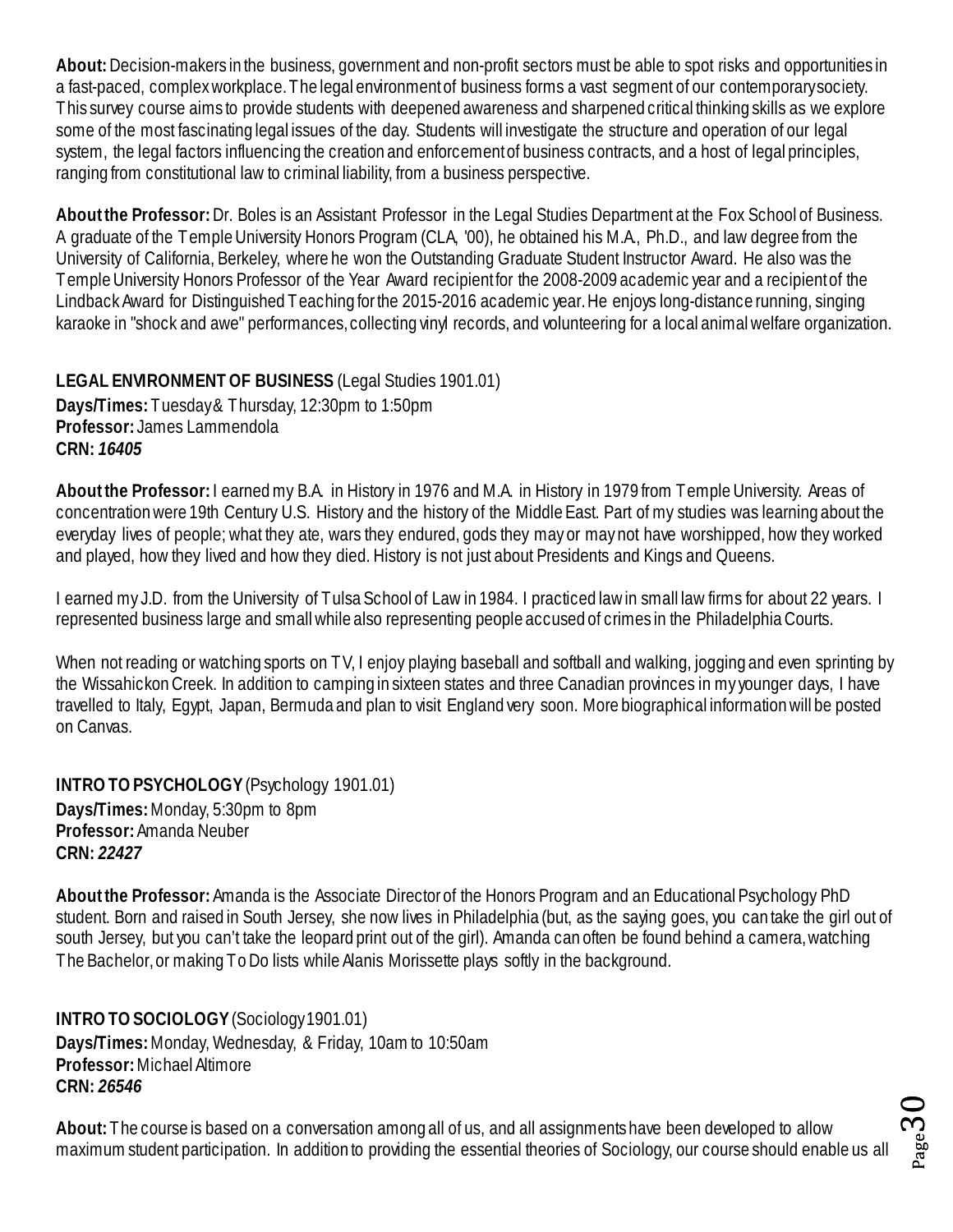to learn from each other as we apply these theories to contemporary life. One of the guiding principles of our approach will be, to paraphrase German Poet Novalis, 'to make the strange familiar and the familiar strange.' Another, with thanks to Jean Piaget, is 'while the university is divided into departments, the world is not.' Thus, we will use multiple sources in our inquiry, such as novels and movies. Finally, in the spirit of collaboration that is essential to the success of the course, students should feel free to suggest movies, sporting events, theatrical or other performances that we might use (and enjoy) during the semester

**About the Professor:** Dr. Michael Altimore has been a member of the Temple Sociology Department for fifteen years. He has taught Introductory Sociology, Social Statistics and Methodology, Social Theory, Race and Ethnicity, Inequality, and the Sociology of Science and Medicine. His interests include the Sociology of Science and Medicine, Statistics, and the Sociology of Popular Culture

## <span id="page-30-0"></span>**STEM**

<span id="page-30-1"></span>**INTRO TO BIOLOGY I** (Biology 1911)

**Professor:** Erik Cordes

**Lecture Day & Time (for all sections):** Tuesday & Thursday 12:30pm to 1:50pm

**Section 01, CRN 37953:**

**Lab Day & Time:** Tuesday 9:30am to 12:20pm

**Section 02, CRN 38270:**

**Lab Day & Time:** Wednesday 2pm to 4:50pm

**Section 03, CRN 38271:**

**Lab Day & Time:** Thursday 9:30am to 12:20pm

**Section 04, CRN 38272:**

**Lab Day & Time:** Thursday 2pm to 4:50pm

**About:**Introductory Biology is an undergraduate survey course designed for students interested in biological diversity, ecology, and evolution. This course will cover a broad range of topics, all presented as integrated concepts. We will begin our study by defining evolution, examining how it is studied, how new species are defined, and how life forms are classified. We will then examine a number of different life forms at increasing levels of complexity. This survey will proceed from the microbes with their incredible metabolic diversity that sustains life on earth, through the Eukaryotes including their structurefunction, reproduction, feeding strategies and distribution as well as strategies used by different organisms to adapt to their environments. Moving on to ecology and biodiversity, we will examine the interactions among all of these forms of life and how biological communities are organized. You will also be introduced to the emerging field of conservation biology and sustainability science where emphasis will be placed on understanding the basic priorities of conservation necessary to preserve the earth's biodiversity.

We will complement our investigations with the non-fiction book, "The 6th Extinction: An Unnatural History" by Elizabeth Kolbert (2014, Henry Holt and Co.). This book examines the consequences of global climate change from the personal perspectives of the scientists studying their effects on different species and ecosystems world-wide. Students will be responsible for reading the book over the course of the semester and discussing it in class as well as posting a series of brief comments on a Blackboard Discussion page.

**About the Professor:**Dr. Erik Cordes is an ocean explorer and a deep-sea ecologist. He fell in love with the oceans at a very young age, and found the deep sea while in college. He has been on numerous ocean-going expeditions, many with manned submersibles, and has discovered all manner of new species and ecosystems. The research in his lab is focused on understanding the areas of the deep sea that support the highest biomass communities: deep-water coral reefs, natural hydrocarbon seeps, and hydrothermal vents. He studies these ecosystems at all levels of organization, from energy flow in ecosystems and patterns of community assembly, down to gene expression and microbial processes. In the course of this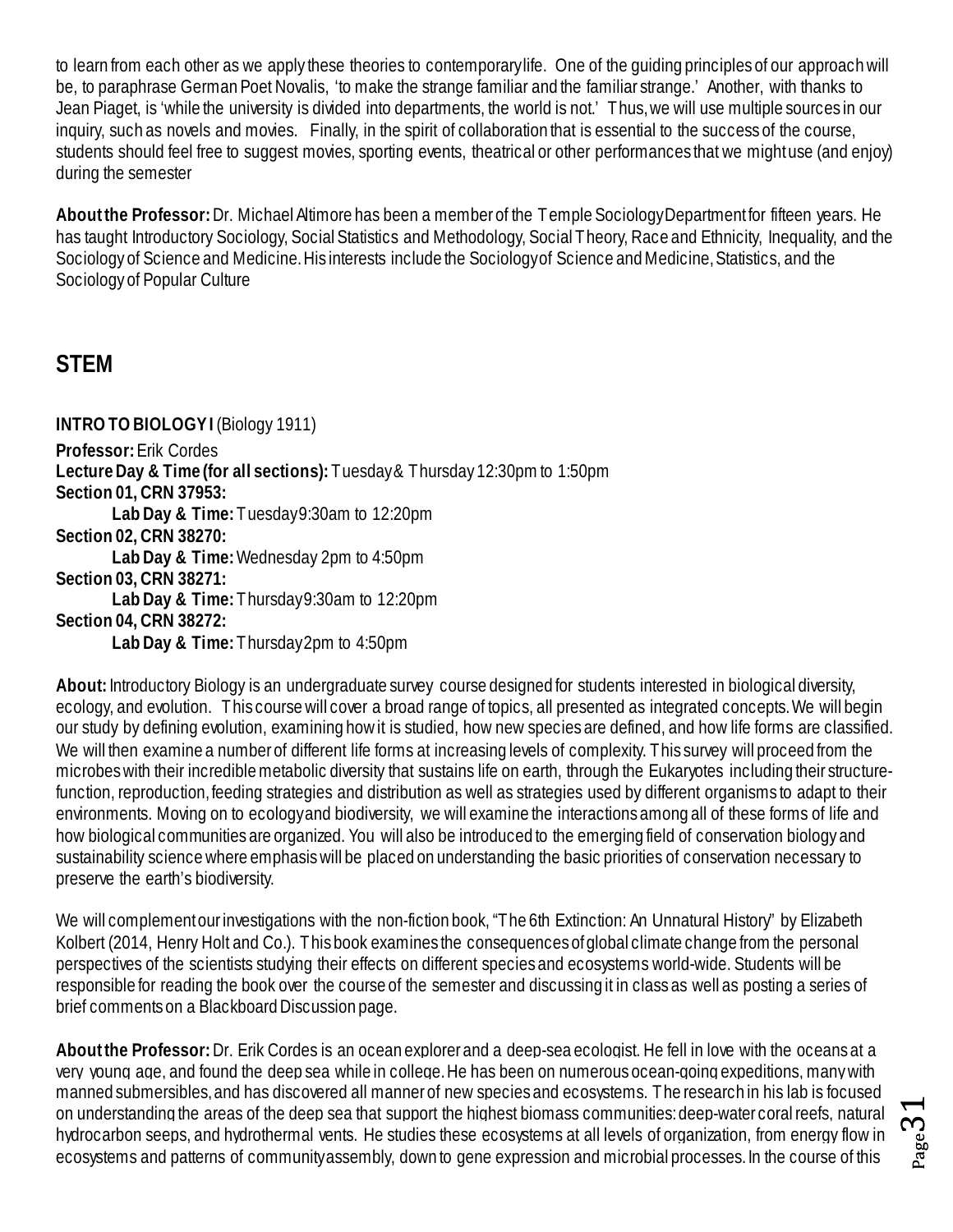research, he has developed a keen awareness of the ever-increasing human impacts of the deep sea and became passionate about finding a solution. In the coming years, the investigations in the Cordes lab will extend from the Gulf of Mexico to the corals of the deep seamounts in the Phoenix Islands Protected Area and the seeps off the Pacific coast of Costa Rica.

<span id="page-31-0"></span>**GENERAL CHEMISTRY I (Chemistry 1951)** 

**Professor:** Michael Zdilla

**Section 01, CRN 1080:**

**Day & Time:** Monday, Wednesday, & Friday 9am to 9:50am & Thursday 12pm to 12:50pm **Section 02, CRN 1081:**

**Day & Time:** Monday, Wednesday, & Friday 9am to 950am & Friday 11:00am to 11:50am **Professor:** Katherine Willets

**Section 03, CRN 23282:**

**Day & Time:** Monday, Wednesday, & Friday 10am to 10:50am & Tuesday 4pm to 4:50pm **Section 04, CRN 23283:**

**Day & Time:** Monday, Wednesday, & Friday 10am to 10:50am & Wednesday 12:00pm to 12:50pm

**About:** This course is an introduction to chemistry with emphasis on scientific problem solving. It is a comprehensive survey of modern physical, inorganic, and descriptive chemistry. Topics include: atomic theory, stoichiometry, thermochemistry, chemical periodicity, concepts in chemical bonding, and the shapes of molecules. Students should have had two years of high school chemistry, preferably AP chemistry, and should have strong math and problem-solving skills.

<span id="page-31-1"></span>**GENERAL CHEMISTRY LAB I** (Chemistry 1953) **Professor:** Vladimira Wilent **Section 01, CRN 1082: Day & Time:** Monday 1pm to 3:50pm **Section 03, CRN 26243: Day & Time:** Tuesday 8am to 10:50am

**Professor: Andrew Price Section 04, CRN 23277: Day & Time:** Tuesday2:00pm to 4:50pm **Section 05, CRN 23278: Day & Time:** Wednesday 4pm to 6:50pm

**Professor:** tba **Section 02, CRN 1083: Day & Time:** Monday 4pm to 6:50pm

<span id="page-31-2"></span>**PROGRAM DESIGN & ABSTRACTION**(Computer & Information Science 1968.01) **Days/Times:** Tuesday & Thursday, 11am to 12:20pm & Wednesday, 12pm to 1:50pm **Professor: Paul Lafollette CRN:** *23265*

 $_{\rm Page}$ 32 **About:** An honors version of CIS 1068, this course provides an introduction to problem solving and programming in Java, software engineering, procedural and data abstraction, and object-oriented programming, including class hierarchies, inheritance and interfaces. Data types covered include primitive data types, strings, classes, arrays, vectors, and streams. Programming techniques include at least techniques for searching and sorting an array. In addition to the standard materials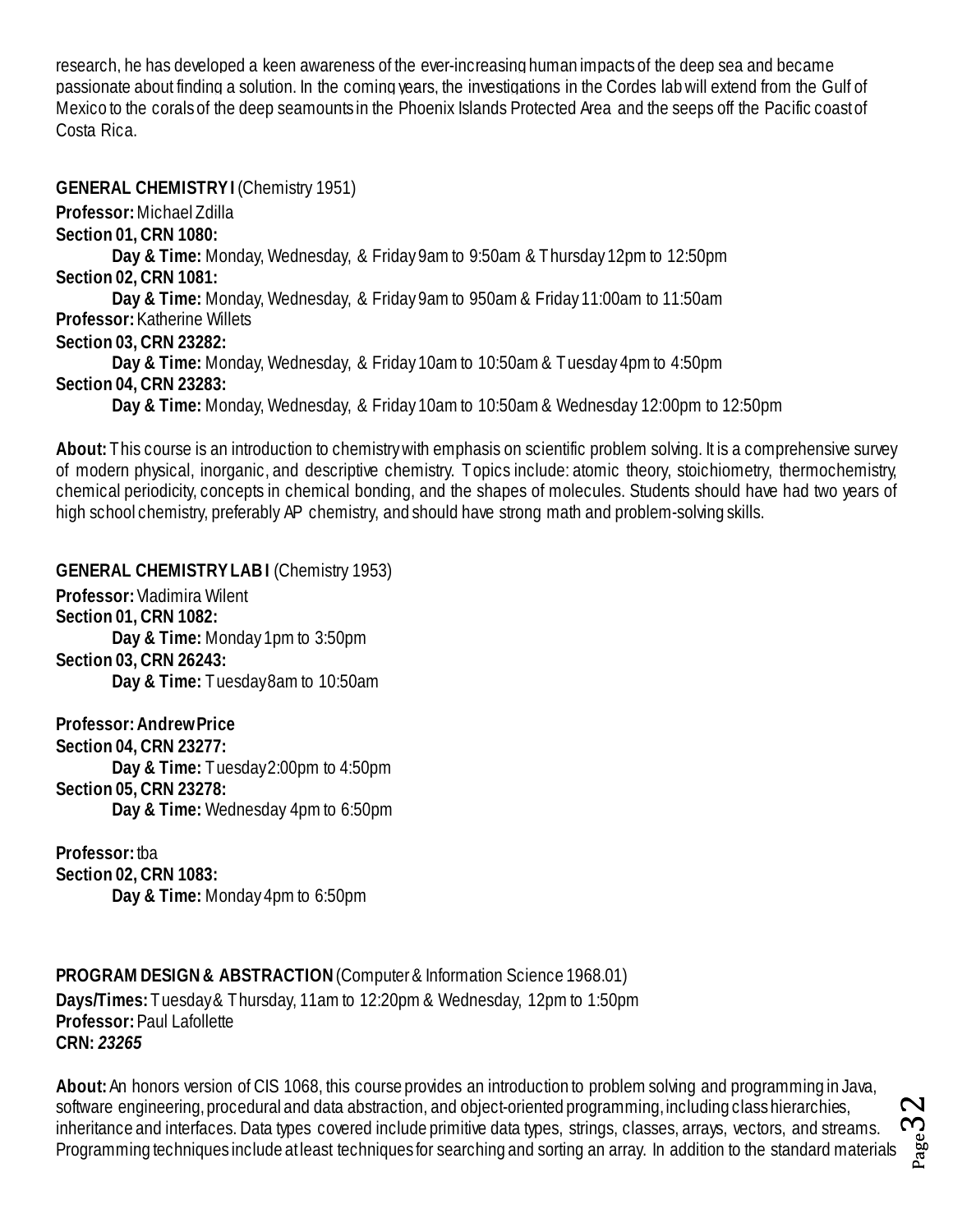for 1068, this course will look more deeply into the underlying representations of numeric data types, it will consider some more advanced language topics including a more detailed look at polymorphism, and it may consider additional techniques such as linked data structures and recursion. Expect the usual boundary between lab and lecture to be somewhat blurred as we look at design and implementation in both places, often in the context of small group activities. The course will end with small group programming projects of modest complexity chosen jointly by the students and instructor based on their areas of interest. These could include elements of graphics, robotics, applied mathematics, engineering, or projects from other disciplines. While this course is a part of the curriculum for majors in Computer Science and Information Science and Technology, it is appropriate for any person wishing to learn the Java programming language and to begin to develop an appreciation for the object oriented approach to software design. No previous programming experience is required, but a comfortable relationship with mathematics is very helpful.

**About the Professor:** Professor LaFollette became interested in automatic computing machinery when he was in 7th or 8th grade and realized that computers might mean a world in which he would not need to memorize the "facts" of arithmetic. At about that time, he began experimenting with relay based logic circuits using relays scrounged from discarded pin ball machines. Forty-nine years ago this fall (2013) , he wrote his first computer program in FORTRAN as a part of a weekend program run by the University of Toledo in Ohio for seniors in surrounding area high schools. In college, he majored in mathematics, took the one course in computer programming offered at that time, and spent the last two years of his college life making extra money by working as a free-lance programmer. After graduating from college, he went to Temple University Medical School, and following that and his internship, he spent nine or ten years as an emergency room physician. During that same time, he continued also to earn money doing mathematical and software consulting. In 1983, he was invited to join the Computer and Information Sciences Department here at Temple. He jumped at the opportunity, left medicine behind, and has been a member of the Temple family ever since. He is fascinated by the technology of the early to middle 20th century. His hobbies include restoring and using vacuum tube based radios, televisions, and audio equipment. He also studied voice for many years and is currently the tenor soloist/section leader at one of the historic churches in center city. More than 40 years ago he married his wife, a pianist. He has two sons, the elder being a professional French hornist and the younger a professional cellist. The latter has been heard to say, "All my family are musicians except for my father who is only a tenor."

<span id="page-32-0"></span>**INTRODUCTION TO ENGINEERING** (Engineering 1901.01 or 1901.02)

**Days/Times:** Monday, Wednesday, & Friday 11am to 11:50am or 1pm to 1:50pm **Professor:** David Brookstein **CRN:** *17267 or 28304*

<span id="page-32-1"></span>**FUNDAMENTALS OF NEUROSCIENCE** (Neuroscience 1951.01) **Days/Times:** Tuesday & Thursday, 9:30am to 10:50am

**Professor:** Mansi Shah **CRN:** *27991*

**About:** Neurons are incredibly complex cells, capable of intracellular signaling as well as forming complicated and vast connections with other neurons. This complexity is made possible by the cellular and molecular components of neurons, which include ion channels and q-protein coupled receptors, neurotransmitters and the machinery to release them, and the ability to modulate these components based on the environment. We will discuss these crucial cellular molecular components that allow for proper neuronal function, with emphasis on how all of these components work together to allow for neuronal signaling and higher order processes like learning and memory. Finally, we will discuss what neurological and psychiatric illnesses occur when these neuronal processes become dysfunctional. Throughout the course, you will be able to pursue a topic within Neuroscience of your interest. This will give you the opportunity to read primary research articles, gain experience in writing scientific papers, and learn more about a part of Neuroscience that excites you!

**About the Professor:** Dr. Shah received her PhD from the Neurobiology Program at the Center for Neuroscience at the University of Pittsburgh. Her dissertation work focused on the role of purinergic receptors in inflammatory pain, with focus on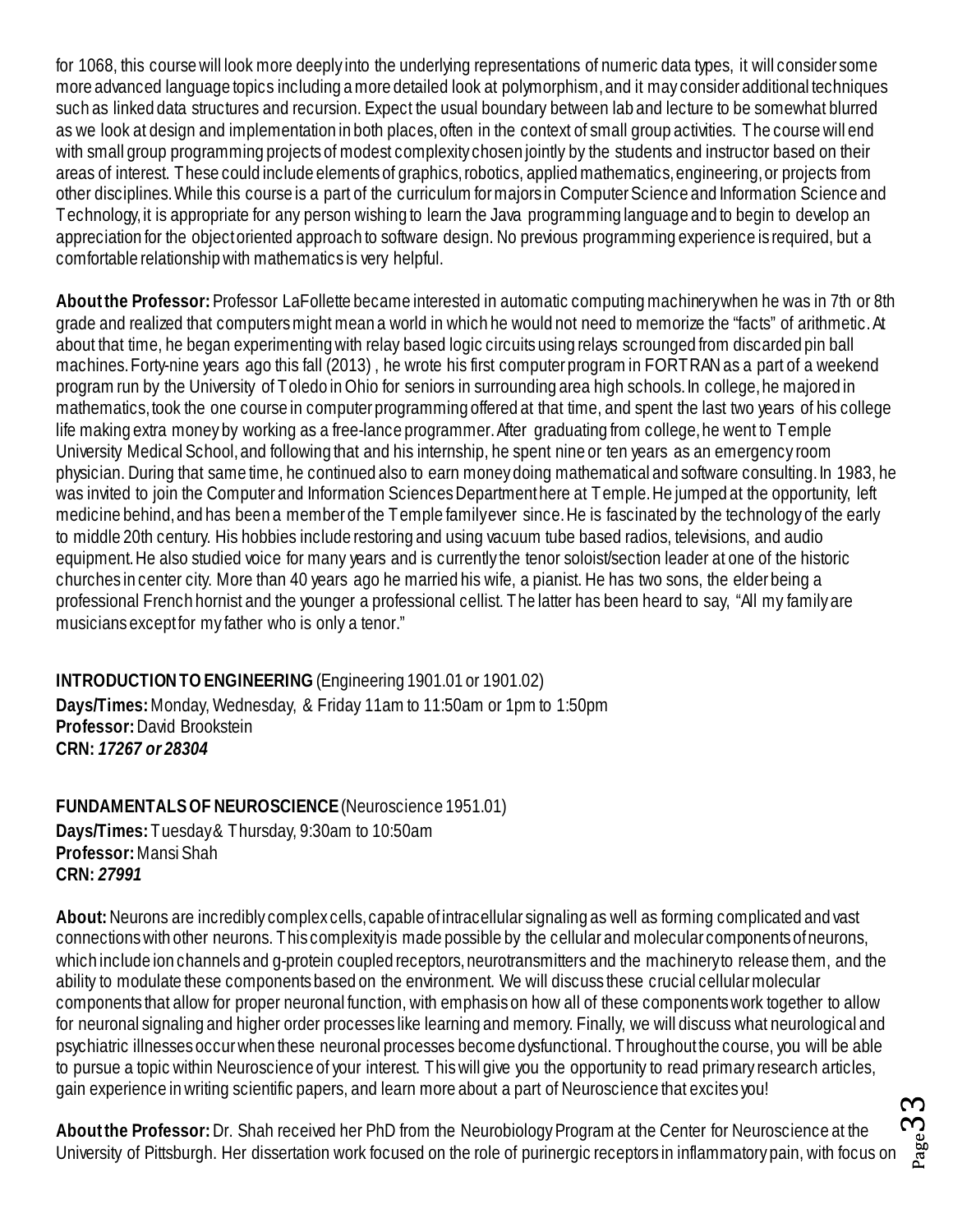the cellular changes in signaling during chronic pain. Her teaching interests lie in the cellular and molecular aspects of Neuroscience, with emphasis on evidence-based teaching practices. Dr. Shah teaches various undergraduate neuroscience and psychology courses at Temple University, including Cellular Neuroscience, Fundamentals of Neuroscience, Functional Neuroanatomy, Psychopharmacology, Evolutionary Neuroscience, and Conducting Neuroscience Research. When not teaching, Dr. Shah enjoys reading science fiction and being outdoors.

<span id="page-33-0"></span>**CALCULUS I** (Mathematics 1941)

**Section 01, CRN** *3760* **Days/Times:** Tuesday & Thursday, 9:50am to 11:30am **Section 04, CRN** *31817* **Days/Times:** Tuesday & Thursday, 11:40am to 1:20pm **Professor:** Charles Osborne

**About:** This is a first semester calculus course that involves both theory and applications. Topics include functions, limits and continuity, differentiation of algebraic, trigonometric, exponential and logarithmic functions, curve sketching, optimization and L'Hospital's Rule. NOTE: This course can be used to satisfy the university Core Quantitative Reasoning B (QB) requirement or the GenEd Quantitative Literacy (GQ) requirement. However, this course is not appropriate for students whose sole purpose is to fulfill the quantitative core requirements. They should take MATH 1031 instead.

**About the Professor:**I have been a full-time member of the faculty since 2010, immediately following completion of my PhD. I primarily teach calculus courses, as well as theory of numbers and modern algebra. This has proven to be a fulfilling and enjoyable pursuit, and it is my greatest hope that my efforts increase my students' appreciation of mathematics, and help them their future endeavors.

**Section 05, CRN** *23596* **Days/Times:** Monday, Wednesday, & Friday, 1:20pm to 2:30pm **Professor:** Farzana Chaudhry

<span id="page-33-1"></span>**CALCULUS II** (Mathematics 1942)

**Section 02, CRN** *23253* **Days/Times:** Monday, Wednesday, & Friday, 12pm to 1:10pm **Professor:** Farzana Chaudhry

**Section 03, CRN** *25863* **Days/Times:** Tuesday & Thursday, 1:30pm to 3:10pm **Professor:** Maria Lorenz

<span id="page-33-2"></span>**ELEMENTARY CLASSICAL PHYSICS I** (Physics 1961)

**Section 01, CRN** *31616* **Days/Times:** Tuesday & Thursday, 8am to 9:40am **Professor:** Bernd Surrow

**About:** Learning physics can sometimes feel like you have taken a ride in the back seat of a taxi in a complicated city grid such as Boston, and then you are handed the keys to the taxi and told to drive it. By the end of this two-course sequence, you should be in good shape to safely navigate.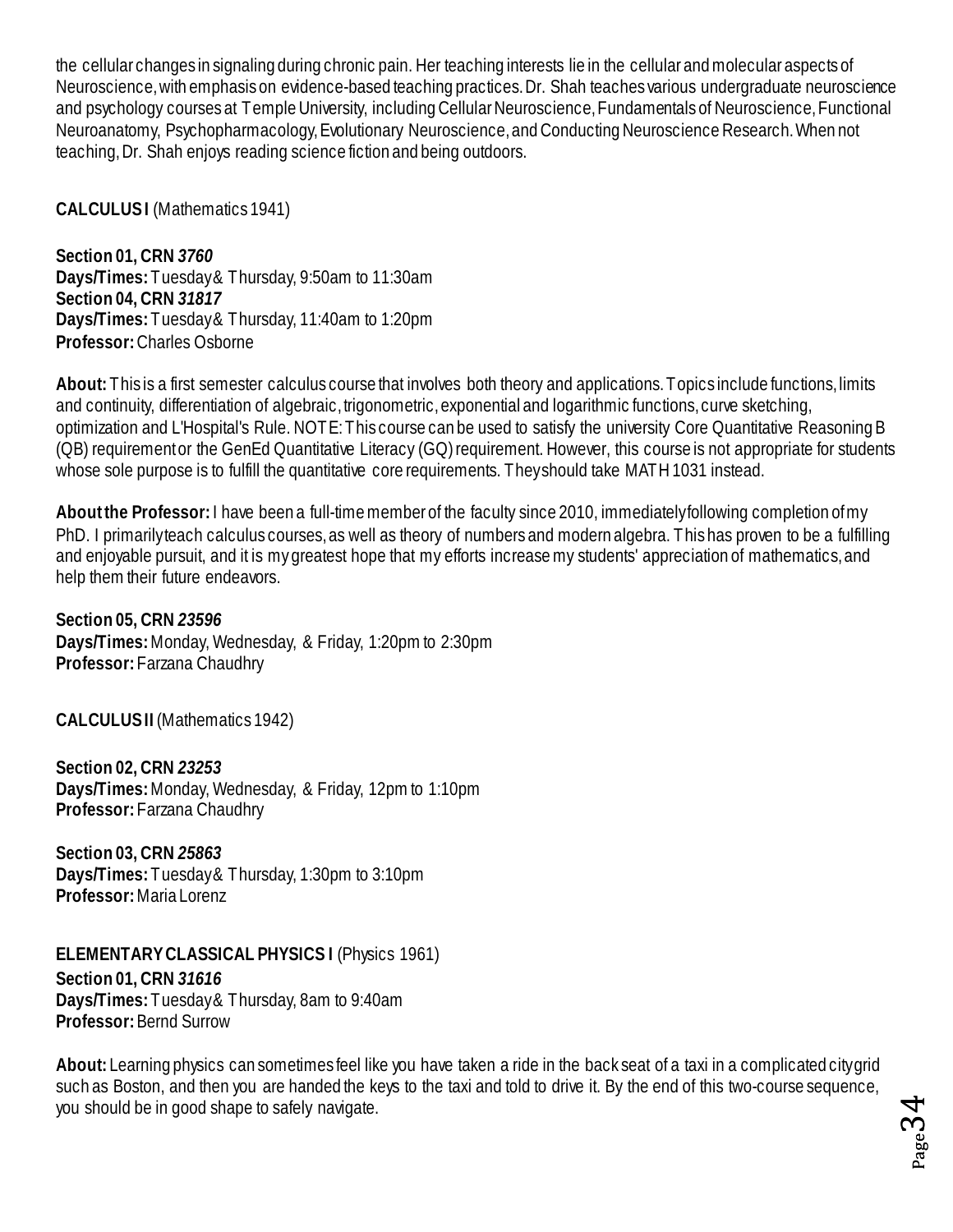This undergraduate level course is intended for Honors students majoring in physics and related fields. Physics 1961 is the first part of a two-semester course in classical physics starting with classical mechanics for Physics 1961 and electricity and magnetism for Physics 1962. Topics for Physics 1961 include one- and two-dimensional motion; forces and particle dynamics, work and energy, conservation of energy, linear momentum, and angular momentum; collisions, rotational kinematics and dynamics, gravitation, oscillations, waves, and fluid dynamics. In-class response systems and computer aided simulations enhance your understanding. That being said, the emphasis is on the very traditional way of developing problem solving skills on paper / on the board and thoroughly practicing those skills. A strong emphasis is placed on developing those skills not only through a conceptual understanding, but also by applying a clear strategy to attack a physics problem using mathematical tools.

This course differs from the Physics 1061 course in the number of topics and a more mathematical treatment and discussion. A strong background in algebra and trigonometry and some understanding of vector algebra is required. A math review will take place during the first week of classes including basic elements of algebra, trigonometry, vector algebra and some calculus. This course is taught in the Studio Physics format combining elements of lecturing and recitation supplemented with a separate, but integrated lab. This course requires registration for a 0.0 credit Laboratory section in addition to the 4.0 credit combined Lecture and Recitation section. The Laboratory sections are listed under the same course number (1961) as the Lecture and Recitation section, but have a unique section number (041 and 042) and Course Registration Number (31652 and 32194). Physics majors on the pre-med track should consult with an advisor about taking this course or Physics 2921/2922.

**LAB: Professor:** Eldred Bagley & John Noel **Section 41, CRN** *31652* **Days/Times:** Friday 9am to 10:50am **Section 42, CRN** *32194* **Days/Times:** Friday 11am to 12:50pm

# <span id="page-34-0"></span>UPPER LEVEL HONORS COURSES

## <span id="page-34-1"></span>**ARTS & MEDIA**

<span id="page-34-2"></span>**#TRENDING: TRENDS AND THE FUTURE IN CONSUMER CULTURE** (Advertising 3900.01) **Days/Times:** Monday, Wednesday, & Friday, 11am to 11:50am **Professor:** Devon Powers **CRN:** *39234*

**About:** The word trend conveys "right now" relevance and identifies something that is nascent, yet building; trends are heralds of the habits, objects, and lifestyles that are on their way to becoming commonplace. Trends might relate to the foods we eat or the clothes we buy, the gizmos we covet or the ideas we champion. For this reason, trends drive consumer culture, and they tell us something about what is, and what will be. Students in this class will explore the influence of trends on consumer culture in the United States and beyond. The class will examine at the history of trends; investigate the methods and professional practices by which trends are identified, anticipated, and manufactured; and unravel the implications of a world that is dominated by trends. Students will also experiment with future forecasting techniques and will become practiced in identifying their own trends. Course materials will include a mix of journalism, criticism, business literature, popular culture, social media and ethnographic resources.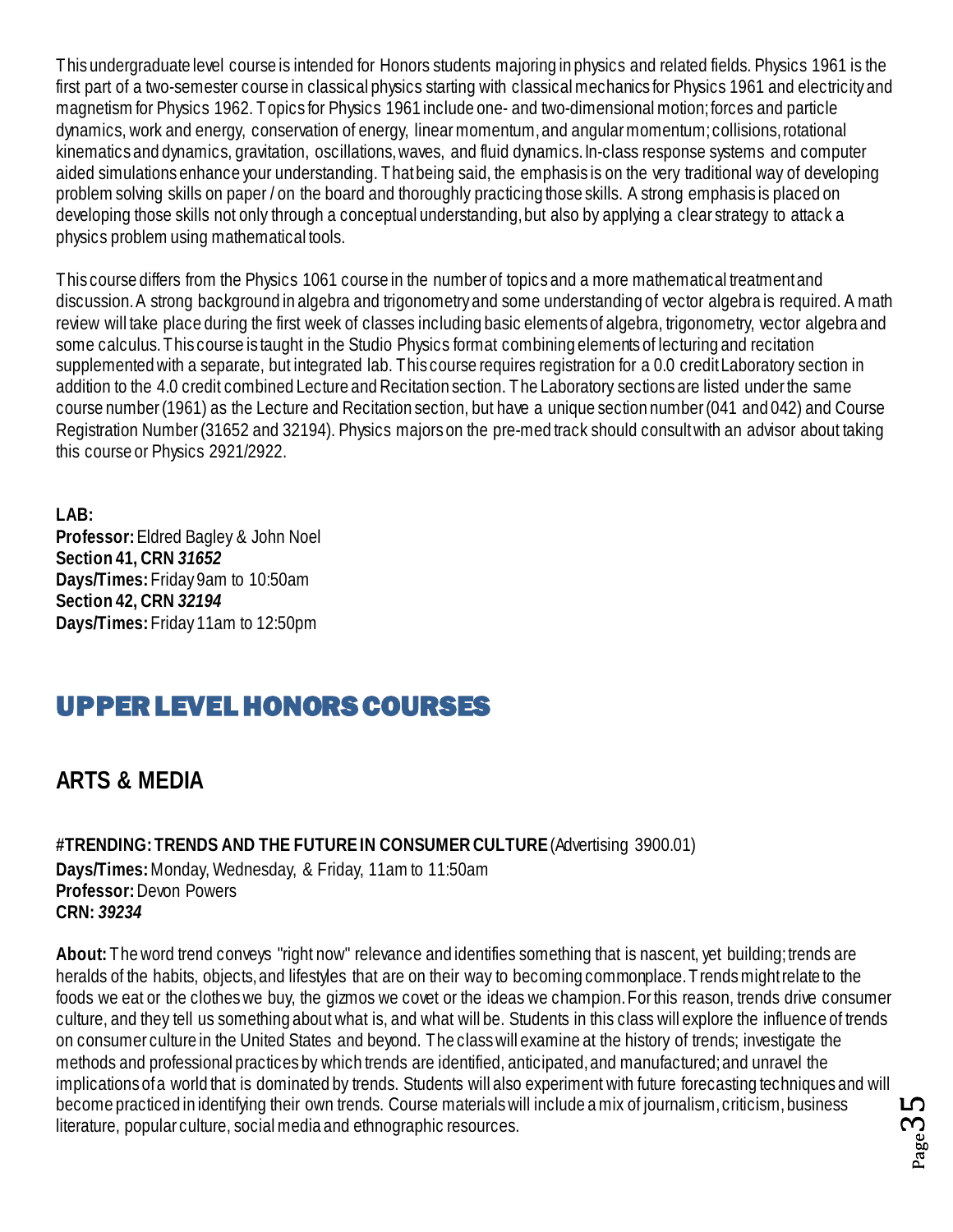**About the Professor:** Devon Powers is an associate professor of advertising in the Klein School of Media and Communication. She received her BA in English and Women's Studies from Oberlin College and her PhD from the Department of Media, Culture and Communication at New York University. Before becoming a professor, she worked at Teen People magazine (during the height of early 2000s teen pop – ask her about meeting Beyoncé) and in public relations at GLSEN, a nonprofit that works on LGBTQ issues in schools; she was also a freelance music journalist. She is currently writing a book about trends, the research for which has taken her to New York, San Francisco, London, Amsterdam, and Dubai.

#### <span id="page-35-0"></span>**SEMINAR IN COMMUNITYARTS**(Art Education 3911.01)

**Days/Times:** Tuesday & Thursday, 11am to 12:20pm **Professor:** Billy Yalowitz **CRN:** *33859*

**About:** Community Arts brings artists together with people of a community of location, spirit, or tradition, to create art that is based in the life of that community. The course will engage students in issues including: \* Collaborative Art Making as a means of Community Organizing \* Arts as social justice intervention \* Arts as a vehicle for building relationships across lines of race, class, religion Come join us as we create site-specific installations and inter-disciplinary performances with Philadelphia communities. Bring your own arts practices and interests, and your passions for social justice, urban histories and futures, working with Philadelphia community-based organizations and families, and your own communities of origin. The course is the first in a sequence that prepares students to become involved in the field projects in Community Arts that are offered through Tyler/Temple's Arts in Community Certificate Program.

**About the Professor:** Billy Yalowitz is a playwright, director, and arts-based community organizer with 25 years of experience working in Philadelphia neighborhoods. Collaborating with communities throughout the city, he has co-created performances, installations, films, and public forums in mosques, community centers, synagogues, street corners, churches, main stages and living rooms. His own plays have been performed off-Broadway and in Philadelphia regional theaters. The oddest honor he has been accorded was when Philadelphia City Paper awarded him "Most Unclassifiable Artist".

#### <span id="page-35-1"></span>**CRITICAL CONDITIONS,CREATIVE RESILIENCE** (Film & Media Arts 4940.01)

**Days/Times:** Wednesday, 5:30pm to 8:50pm **Professor:** Rod Coover **CRN:** *38929*

**About:** Calling on filmmakers, creative writers, artists, cultural historians, scientists, architects and humanities scholars to join in this highly interdisciplinary, creative course. Students employ strategies used by filmmakers, writers and artists to understand challenging or unspeakable conditions of our times and, students seek resilient responses in the arts that imagine alternate paths to the future. Critical topics include land-use and local ecologies, climate-change and toxic flooding, mutation and invasive species, human rights, and personal narratives of place, memory and desire. In this highly rigorous course, students blend theory and practice to explore how narrative, poetics and art can engage questions of the sciences, humanities and human experience. Students develop written research essays and make cross-genre projects. Students are encouraged to use emerging technologies such as mapping and virtual reality video in their research projects. Students build upon extensive readings of critical and creative works, including works by WG Sebald, William Gibson and Bruno Latour, to write essays and make their original projects.

**About the Professor:**I am the Director of the PhD Program in Documentary Arts and Visual Research and the MA Program in mediaXarts: Cinema For New Technologies And Environments. My courses blend research and highly experimental creative practices. For example, right how I am working on a project in Poland with an avant garde music composer and theater troupe to create virtual reality performance pieces about time-travel in an age of environmental catastrophe. I am also working on a documentary project about sea-level rise in the Delaware River that grow out of filming the shore from kayak. My upcoming book Digital Imaginaries looks at how differing technologies transform critical thinking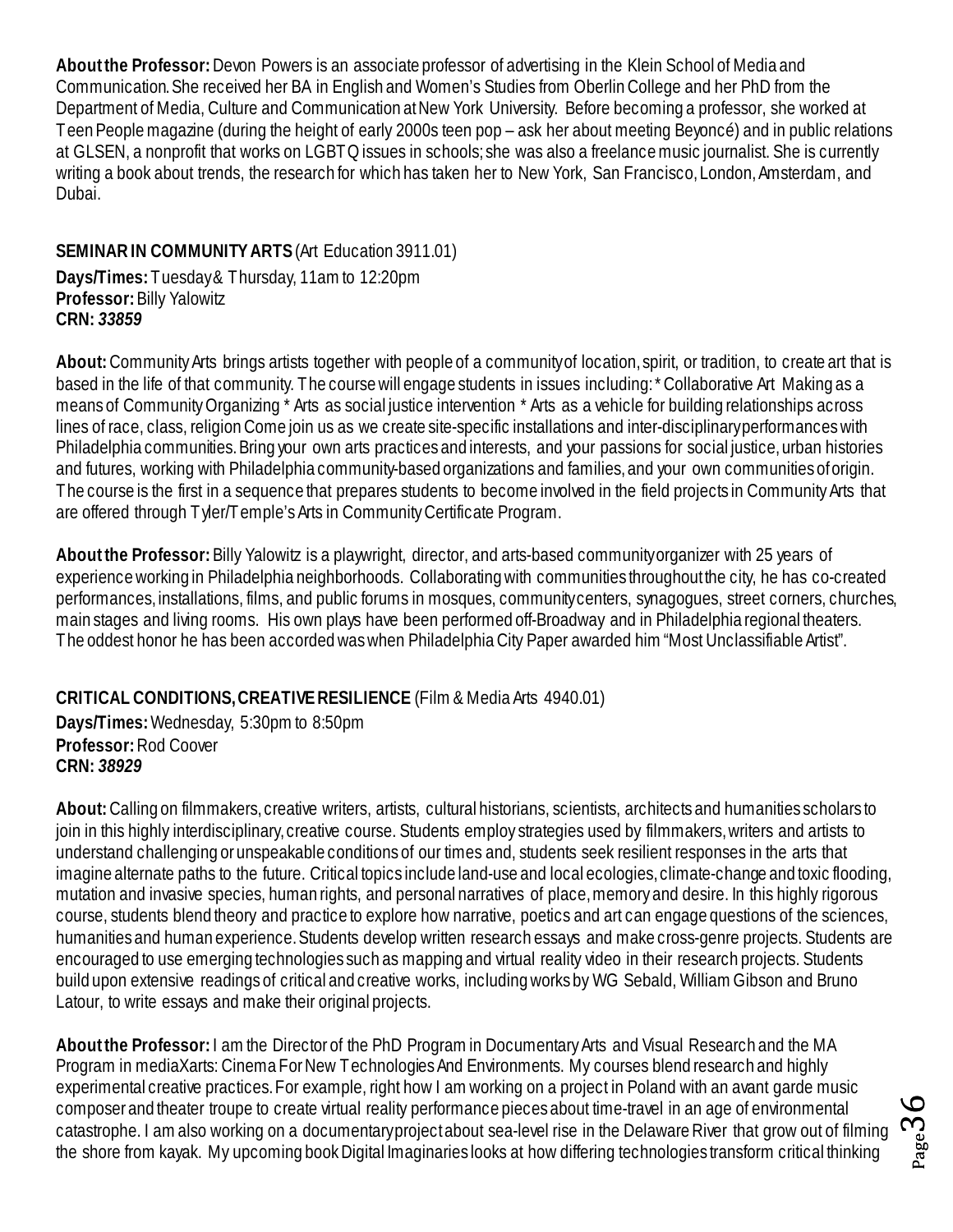and the creative imagination. Similarly my courses include readings from across the arts and sciences including poetry, art, philosophy, anthropology, literature environmental sciences and history. I grew up in England and have worked on projects in West Africa, South America and East Asia, and I am very interested how to build understanding of differing cultural perspectives.

<span id="page-36-0"></span>**DIGITAL IMAGING: SEEING PHOTOGRAPHICALLY**(Graphic Arts & Design or Photography 2961.01) **Days/Times:** Tuesday& Thursday, 12:00pm to 3:00pm **Professor:** Rebecca Michaels **CRN:** *25511 or 38936*

**About:**We live in an intellectually challenging and wondrous time in the history of photography. The primary objective of this course is to engage you in the act of seeing and questioning the photographic image in our camera mediated society. This studio class is devised to help you gain practical techniques for improving creative thinking and visual problem solving through hands-on experimentation with digital technologies. You will be instructed on the use of a variety of input and output devices (cameras, scanners, printers) and software applications. Emphasis is placed on creative image making and the creation of content in an image. You will produce a series of prints that demonstrate your own unique visual thinking and skill development.

**About the Professor:**As an Associate Professor at Tyler School of Art in the Photography Program I am privileged to work with students who are passionate about using the lens as a different way to experience, mediate, and represent the world. I love to teach, I love to learn, I aim to have an "ah-ha!" moment in every class. I am deeply passionate about visual arts education and the role of critical thinking in helping us all embrace learning as a life-long habit. In my spare time I have been attempting to teach myself how to juggle . . . a practice I find to be appropriate metaphor for the peaks and valleys of life.

<span id="page-36-1"></span>**TRUE STORIES**(Journalism 3900.01) **Days/Times:** Wednesday, 5:30pm to 8:00pm **Professor:** Laurence Stains **CRN:** *30753*

**About:** It would be gross negligence on our part if you graduated from Temple without ever reading the words of Joan Didion, or Gay Talese, or David Foster Wallace or Katherine Boo. These writers, and others, have honed a storytelling style that is now producing some of today's most distinctive journalism.

The subject matter of this course goes by a few names: creative nonfiction, literary journalism, narrative journalism. In digital circles it's simply called "longform." But it's all the same thing, really. Here's a one-sentence definition, courtesy of the Nieman Foundation for Journalism at Harvard: "A genre that takes the techniques of fiction and applies them to nonfiction." In other words, we'll be reading journalism that tells stories… true stories.

Narrative journalism is practiced in newspapers, magazines, podcasts and books. We'll read many examples, both classic and contemporary. And you will try your hand at two narrative works of your own: a short work of immersion journalism and a memoir. But my main goal is to introduce you to some of the best nonfiction of our times.

**About the Professor:** Laurence Roy Stains arrived at Temple in 2002 after spending 25 years in the magazine business, where he helped start up Men's Health and edited Philadelphia Magazine. He won a National Magazine Award in 2011.

<span id="page-36-2"></span>**POPULAR MUSIC & SOCIETY** (Music Studies 3900.01) **Days/Times:** Monday, Wednesday, & Friday, 1:00pm to 1:50pm **Professor:** Sean Davis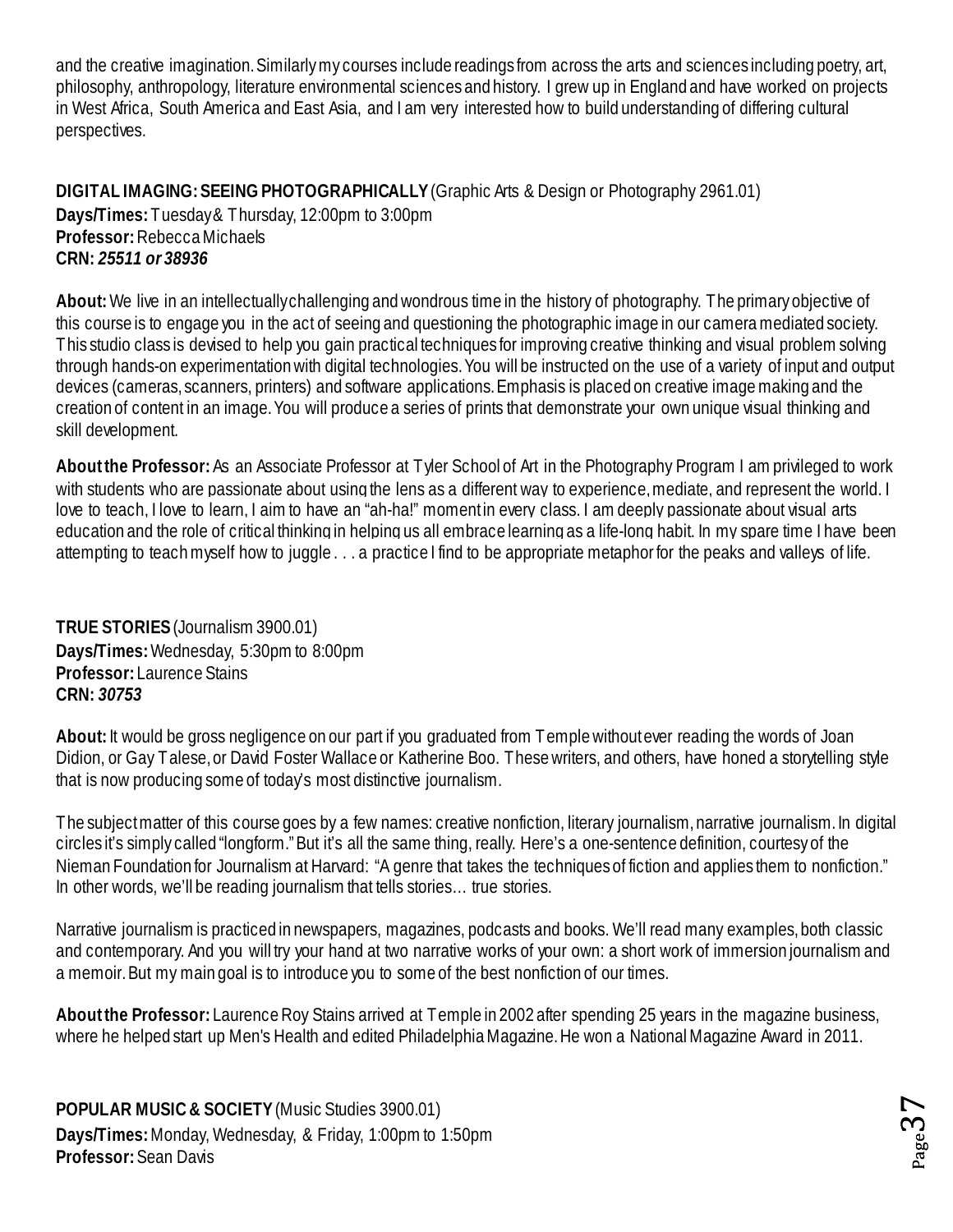#### **CRN:** *27637*

**About:** This course explores various methodologies used to study popular music, focusing on how this music relates to people, institutions, and other cultural phenomenon. Specific topic include, but are not limited to, the following: how individuals use music as identity markers, the relationship between music and economics, the use of music in film and other media, and basic analysis of musical form and structure.

**About the Professor:** Sean M. Davis is Ph.D. candidate in Music Studies at Temple University. His primary research interests include the analysis of popular music, hermeneutics, sociology, and identity studies. His dissertation is titled "Radiohead and Identity: A Moon Shaped Pool and the Process of Identity Construction."

## <span id="page-37-0"></span>**BUSINESS**

<span id="page-37-1"></span>**BUSINESS SOCIETY & ETHICS** (Business Administration 3902.01) **Days/Times:** Tuesday & Thursday, 9:30am to 10:50am **Professor:** Andrea Lopez **CRN:** *4622*

**About:** Class Objectives include:

1. To increase your awareness of the mutual ethical responsibilities existing between the contemporary business organization and its internal and external stakeholders.

2. To expose you to some of the ethical dilemmas confronted by employees within business organizations, and to provide you with strategies you can use on the job to preserve your integrity and resolve these types of dilemmas.

3. To enable you to critically analyze powerful institutions - BUSINESS - of which you are a part, such that you can help create positive change.

**About the Professor:** Dr. Andrea Lopez is an Assistant Professor in the Human Resources Department in the Fox School of Business. She earned her doctorate from Temple University and her undergraduate degree from Cornell University. Dr. Lopez grew up in Buffalo, New York, is a sports fan, and loves teaching business ethics.

#### <span id="page-37-2"></span>**MANAGEMENT, THEORY, & PRACTICE: FROM LOCKER ROOM TO BOARD ROOM** (Human Resource Management 3903.01)

**Days/Times:** Tuesday & Thursday, 9:30am to 10:50am **Professor:** Lynne Andersson & Fran Dunphy **CRN:** *2923*

**About**: Whether a pick-up game at the local rec center or a nationally-televised Final Four dream match-up, the game of basketball provides an ideal context for examining group dynamics, ethics, and motivation in organizations. For example, in basketball, the number one draft pick is only as dominant as the teammates (s)he electrifies. Think Michael Jordan and the notorious Chicago Bulls of the 1990s. Likewise, in a corporation, the CEO is only as effective as the top management team (s)he hand selects and mentors to success. Ball hogs, showboaters, and cheap foulers can disrupt a basketball team's rhythm in much the same way that crooks, arbitrageurs, and balance sheet cheats can impact the bottom line. In this course students will explore – directly and metaphorically - some of the tenets of basketball as they relate to the theory and practice of management in organizations.

Page38 **About the Professors:** Lynne Andersson is an Associate Professor in the Department of Human Resource Management in the Fox School. Fran Dunphy is the Head Men's Basketball Coach.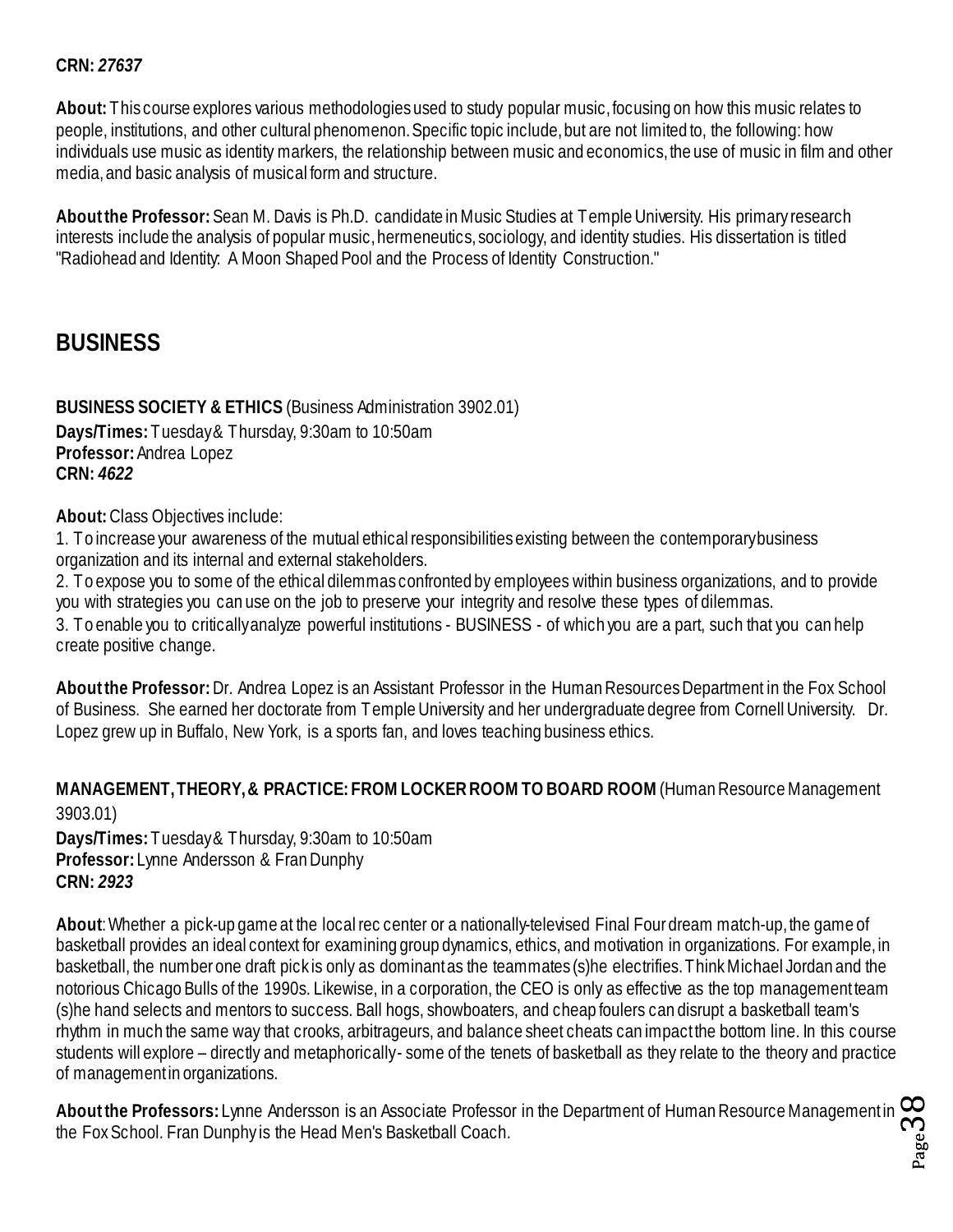## <span id="page-38-0"></span>**HUMANITIES & SOCIAL SCIENCES**

#### <span id="page-38-1"></span>**ENVIRONMENTAL CRIMINOLOGY**(Criminal Justice 3902.01)

**Days/Times:** Tuesday & Thursday, 12:30pm to 1:50pm **Professor:** Elizabeth Groff **CRN:** *38090*

**About:** Everyone makes judgments about the riskiness of a situation using first-hand knowledge of a place when available or environmental cues. The more familiar we are with a place the more confident we are in our assessment of risk. People who are actively looking to commit a crime are doing the same type of mental calculus except they are more concerned with the likelihood of interference during the commission of a crime. This course examines what we know about street-level criminology. We will discuss different theoretical explanations for 'why crime happens where it does' and examine the role of the built and the social environment in creating opportunities for crime. We will also explore the application of crime prevention strategies.

**About the Professor:** I am an urban geographer by training and bring an interdisciplinary view to the question of 'why crime happens where it does'. My path to teaching detoured through stints as: a civilian Geographic Information System Coordinator of the Charlotte-Mecklenburg Police Department; the Director of the Crime Mapping Research Center at the National Institute of Justice; and a Senior Analyst at a non-profit research firm. I have applied research projects with the Baltimore County, Dallas, Philadelphia, Redlands, and Washington DC Police Departments. In my spare time, I love to get outdoors as much as possible to hike and take photographs.

#### <span id="page-38-2"></span>**SOCIO-CULTURAL FOUNDATIONS OF EDUCATIONIN THE UNITED STATES** (Education 2903.01)

**Days/Times:** Mondays 5:30pm to 8:00pm **Professor:** David Bromley **CRN:** *30843*

**About:** What is the role of education in a democracy? Is it the responsibility of educators to alleviate the greater societal challenges that are endemic to our nation such as poverty and racism? If so, how and why? What are and what should be the expectations we have of educators? This course will help curious students place the work of an educator in a broader social, political, economic and philosophical context. It will introduce students to the history of public education in the United States, to the issues that shape our schools and the ways children, parents, and teachers experience them. This course will provide an overview of the challenges facing urban, suburban and rural schools and contemporary issues in school reform. Students should complete this course with a more robust understanding of the state of education today so that they can effectively and ethically make a difference as an educated member of our society and possibly as a future educator!

**About the Professor:** David Bromley has been working in and around public education for the past twenty plus years as a high school social studies teacher, district administrator, principal and non-profit leader. In 2009 as the Director of Big Picture Philadelphia, David founded El Centro de Estudiantes, an alternative high school in the Kensington neighborhood of Philadelphia serving students who are over-aged and under-credited. David is currently working with the School District of Philadelphia to open a new student-centered, project-based high school in North Philadelphia. David passionately believes in the promise of education and the power of our decisions and actions. When not at work, David can be found with his wife and three teenage children, hiking in the woods, playing games, having patience with the Phillies and watching movies

<span id="page-38-3"></span>**REEL FABLES** (English 2900.701) **Days/Times:** Monday & Wednesday, 2pm to 2:50pm **Professor:** Roland Williams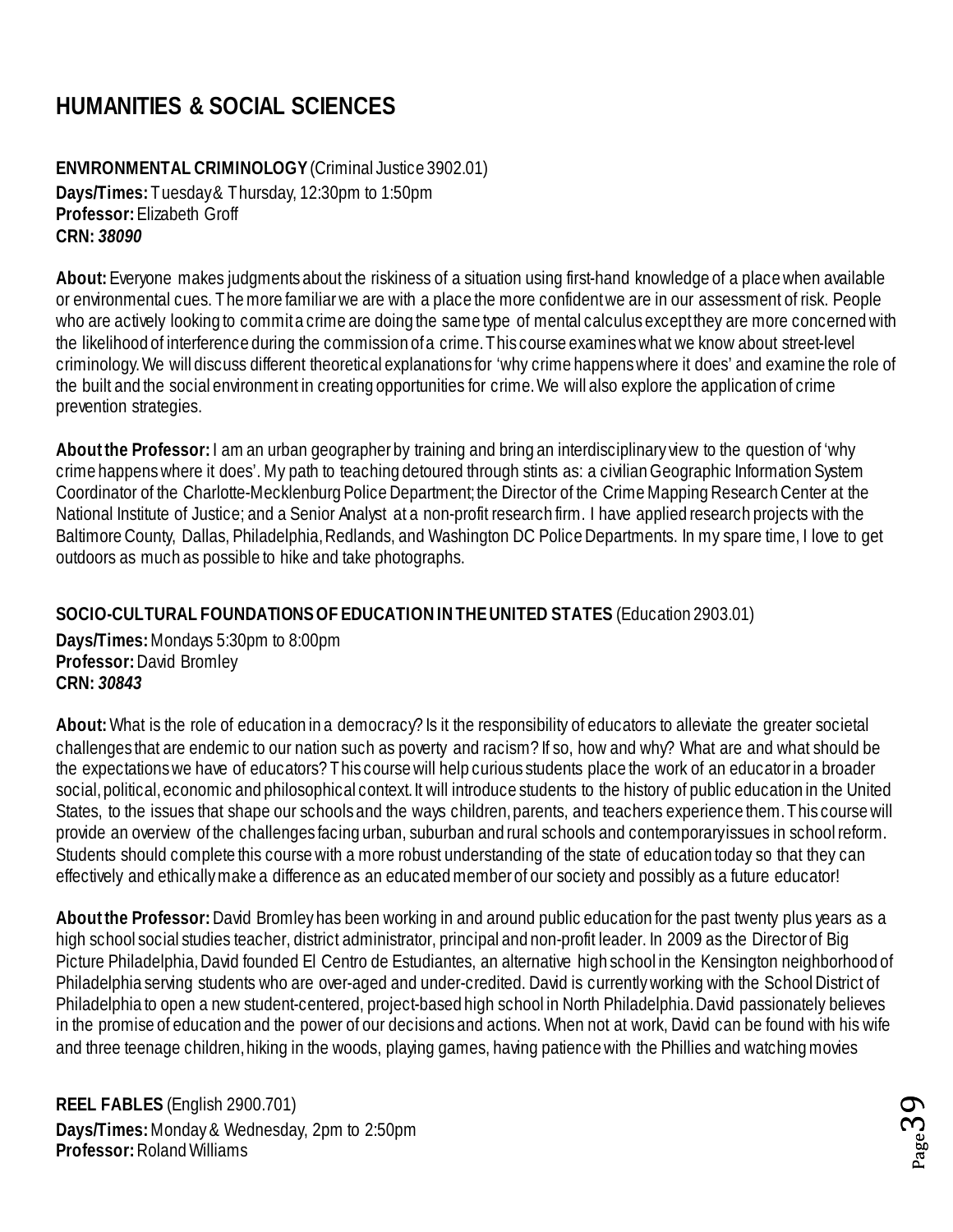#### **CRN:** *33969*

**About:** Do the recent hit movies Wonder Woman (2016) and Black Panther (2018) break new ground in the motion picture industry or do they recast conventional plots and parts in the trade? This course challenges students to answer the question through an exploration of storylines and stereotypes in Hollywood cinema. Students study how to decode movie images. They examine characters in a group of films that includes Raiders of the Lost Ark (1981), The Matrix (1999), and Avatar (2009). A portion of the course is online. Assignments require writing a set of movie reviews in addition to a critical essayon characterization in a film. Plus, students are asked to produce a narrative in the form of a short video.

**About the Professor:**Raised in a Philadelphia rowhouse on Race Street, Roland L. Williams, Jr. earned his doctorate from Penn. He teaches courses on African American literature and culture for the Temple University Department of English. The professor is the author of African American Autobiography and the Quest for Freedom, in addition to Black Male Frames: African Americans in a Century of Hollywood Cinema. He has a forthcoming memoir entitled Smooth Operating and Other Social Acts, which identifies an African American folk hero as a maestro of improvisation.

#### <span id="page-39-0"></span>**JAWN OF THE DEAD: PHILLY FOLK STORIES & URBAN LEGENDS** (English 2900.02)

**Days/Times:** Tuesday & Thursday, 3:30pm to 4:50pm **Professor:** Andrew Ervin **CRN:** *31236*

**About:** Our creative writing class will combine elements of fiction writing and storytelling with hands-on research, oral history, and reading as we uncover the mythologies, fairy tales, and hidden truths of our fair city and the larger world. We will invent some new, timeless tales of our own. Fieldwork will take us off campus on a regular basis during class time.

**About the Professor:** Andrew Ervin is a fiction writer and literary critic. His latest book, Bit by Bit: How Video Games Transformed Our World, was published in 2017. He holds an MFA in fiction from the University of Illinois at Urbana-Champaign and a BA in philosophy from Goucher College. He lives in the Manayunk section of Philadelphia.

#### <span id="page-39-1"></span>**FINDING & LOSING THE SELF IN 1950s U.S. LITERATURE** (English 3900.01)

**Days/Times:** Tuesday & Thursday, 11am to 12:20pm **Professor:** Joshua Lukin **CRN:** *32494*

**About:** In the 1950s, as America seethed with anxiety about the perils of nuclear holocaust and Elvis Presley, as Dr. King fought segregation and the CIA began to overthrow foreign leaders, the best-loved literary icon was Holden Caulfield, a privileged kid throwing his money around while complaining about all the phonies. The most celebrated U.S. literature in the '50s kept its distance from broad social concerns and focused instead on the enigma of the self, dissecting the inner struggles of the alienated individual. But in this class, we will pay special attention to those slightly less celebrated writers who questioned the very idea of the self, in hard-hitting tales of multiple personality disorder, identity theft, cultural erasure, and dissolving egos. And we will see how even socially conscious authors advanced the ideal of personal authenticity as the best defense against threats posed by the state or the Communists or white supremacy or corporate America or Mom. We will consider the struggle for the self in books by Patricia Highsmith, Shirley Jackson, James Baldwin, Saul Bellow, and John Okada and read passages by the era's popular theorists of the self, including Simone de Beauvoir, Erving Goffman, David Riesman, and Erik Erikson.

**About the Professor:** Josh Lukin has taught for fifteen years in Temple's first-year writing program and English department. His areas of specialization include mid-twentieth century U.S. literature, science fiction, and disability studies. His most recently-published essay combines all three: it is called "Science Fiction, Affect, and Crip Self-Invention—Or, How Philip K. Dick Made Me Disabled." Dr. Lukin enjoys folksinging, comics, theater, chamber music concerts, and feline companionship.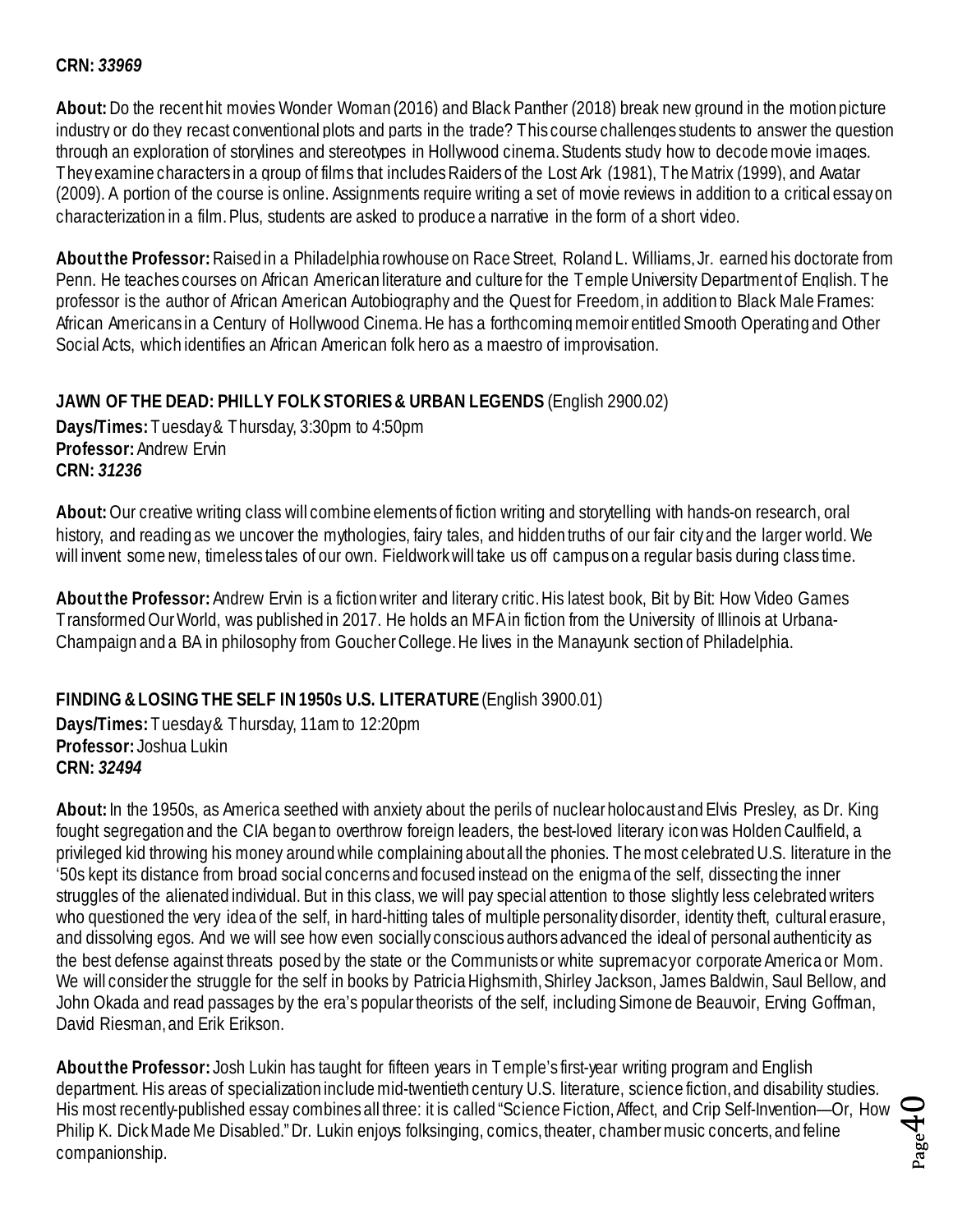#### <span id="page-40-0"></span>**INSIDE OUT PROGRAM** (Gender, Sexuality, & Women's Studies 3900.01)

**Days/Times:** Tuesday, 4pm to 9pm **Professor:** Patricia Way **CRN:** *33721*

**About:** This course will meet off-campus at Graterford prison from approximately 5:00-8:00 pm on Tuesday evenings, so please allow appropriate travel time to get to and from. If you want to register for this course, please contact the instructor directly at pway@temple.edu.

#### <span id="page-40-1"></span>**CALIBAN'S WORLD: THE CULTURAL POLITICS OF DECOLONIZATION IN THE AMERICAS**(History 2900.01)

**Days/Times:** Tuesday & Thursday, 11am to 12:20pm **Professor:** Harvey Neptune **CRN:** *29936*

**About:** This course aims to develop critical historical thinking about a process commonly and generally known as "decolonization." Using published scholarship of various genres as well as visual work, we will consider the significance of arguments and stories that emerged out of the struggles for the formal end of modern empires and for national selfdetermination. Global in scope, the course will involve evaluations of diverse situations in which colonialism was contested, ranging from London to Lisbon and Accra to Caracas. Throughout the semester, we will pay particular attention to how different actors in imperial metropoles as well as in colonial territories framed and elaborated their claims and ideas about the proper cultural constitution of legitimate government and rule.

#### <span id="page-40-2"></span>**JEWISH POWER & POWERLESSNESS** (History 3900.01)

**Days/Times:** Tuesday & Thursday, 9:30am to 10:50am **Professor:** Lila Berman **CRN:** *32855*

**About:** From Ruth Bader Ginsburg to Jared Kushner to Harvey Weinstein to Sheryl Sandberg to George Soros to Bernie Madoff, U.S. headlines are replete with the names of Jewish individuals in power or fallen from power. What is the relationship between American Jews and modes of power and powerlessness? This course explores the histories, ideologies, and conflicts of Jewish power. It starts with a consideration of what we mean when we talk about Jewish power by reading some classic theories. It then draws focus to American Jewish history by examining how American politics, culture, and economic structures offered Jews opportunities to access various kinds of power—and, also, excluded them from other forms. Students will develop tools to analyze discourses and images of Jewish power by placing them in deep historical context. Topics to be considered include: capitalism; radicalism; the entertainment industry; liberalism; neoconservatism; Zionism; antisemitism; and campus life. Additionally, the class will take a field trip to the National Museum of American Jewish History, in Philadelphia.

**About the Professor:** Lila Corwin Berman studies American Jewish history and has written about urban Jewish politics, Jews and race, and American Jewish power. She received her PhD from Yale University, where she was a spirited yet mediocre intramural softball player. At Temple, Berman directs the Feinstein Center for American Jewish History and, also, has established a Jewish studies internship program. Although she's quite interested in observing how power works, she hasn't found these observations all that helpful in learning how to work it. Maybe someday.

<span id="page-40-3"></span>**ENVIRONMENTAL ETHICS** (Philosophy 2957.01) **Days/Times:** Monday, Wednesday, & Friday, 12pm to 12:50pm **Professor:** Lindsay Craig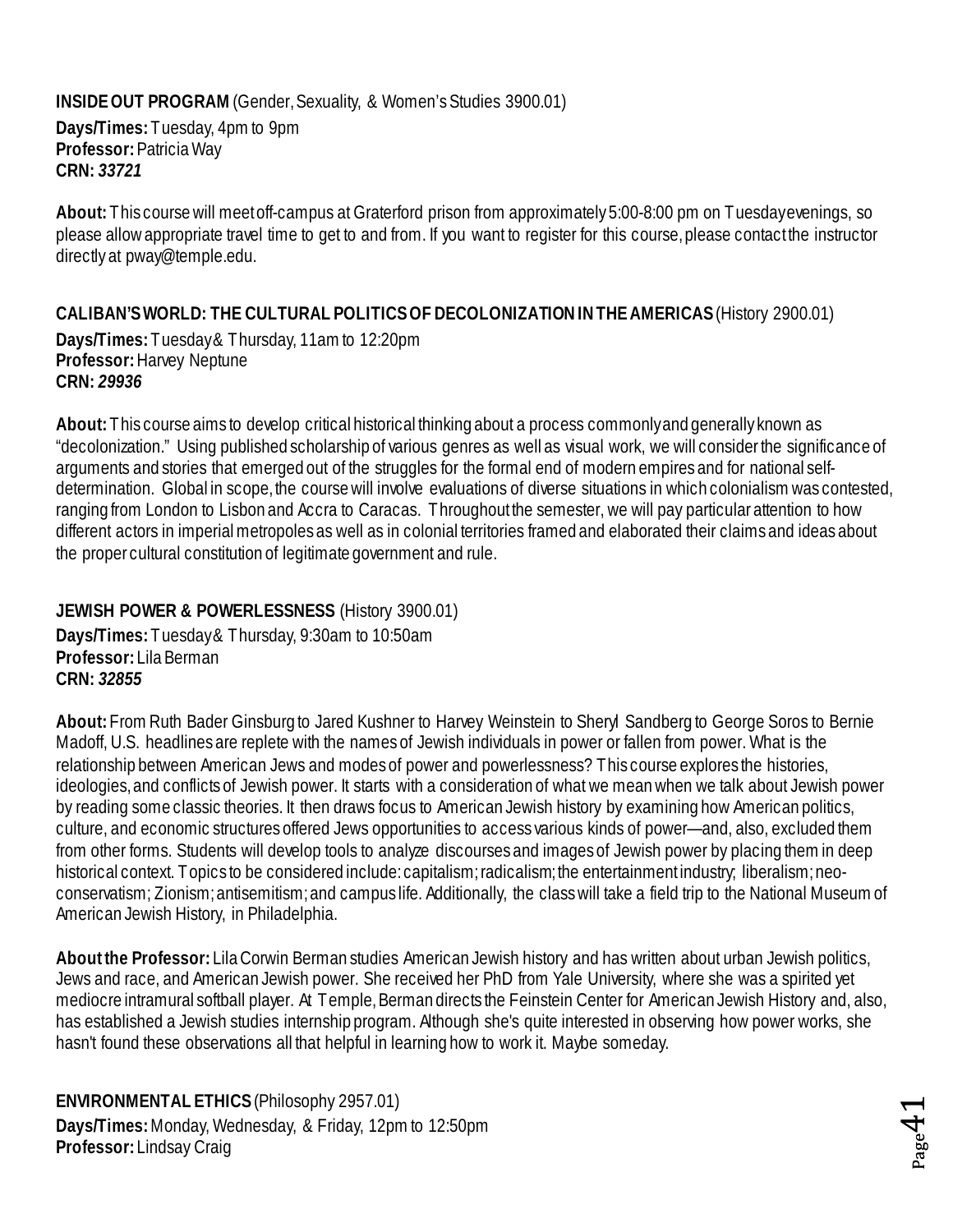#### **CRN:** *31790*

**About:** 2016 was the hottest year on record, making it the third year in a row to break the previous record. Since we began recording such data in 1880, we know that 16 of the 17 hottest years have occurred since 2000 (NYT). In the face of a wealth of empirical data, the scientific consensus is that climate change is real, primarily anthropogenic, and serious (NASA, IPCC AR5). The eminent consequences of climate change force to the forefront fundamental questions about environmental justice, our place in nature, and how we should treat finite natural resources. The goal of this course is to help you develop the tools you need to start to make some headway toward ethically justified and defendable answers to those questions and more.

**About the Professor:**Assistant Professor Lindsay Craig received her BA in philosophy and science, technology, and society from Butler University and her MA and PhD in philosophy from the University of Cincinnati. Her research specialties are philosophy of evolutionary biology and philosophy of science, but her teaching isn't limited to her areas of research. Professor Craig often teaches courses in ancient philosophy, environmental ethics, and ethics in medicine, in addition to courses in her research specializations. She spends too much of her free time watching makeup tutorials on YouTube, mostly because she finds them relaxing. Professor Craig stays at Temple because she loves teaching Temple students. Feel free to contact her with any questions about her course offerings, research, pursuing a degree in philosophy, or philosophy stuff in general. She's pretty cool.

<span id="page-41-0"></span>**COLOR & MORALITY**(Philosophy 3910.01) **Days/Times:** Tuesday & Thursday, 11am to 12:20pm **Professor:** Colin Chamberlain **CRN:** *37986*

**About:** Consider an apple. It looks red. But is the apple really red? Would the apple still be red if no one was there to see it? If the apple looks red to you but not to me — because I'm colorblind, for example — who is right in this situation? And how do we decide? In working through these sorts of questions, many philosophers have been led to the conclusion that color is not quite real: that color is something that we bring to the table. Similar questions arise for morality. Consider the apple again. Normally, we assume that it would be wrong for me to throw the apple at someone just because I felt like it. But would this action still be wrong if no one ever found out that I threw the apple? Would it be wrong in a society where everybody thought that it was okay to throw apples at people? Again, these sorts of questions have led some philosophers to conclude that morality is a human invention, and that nothing is really good or bad apart from its relation to our perspective. Through close readings of historical and contemporary sources, we are going to try to figure out whether color and morality are objective, mind-independent features of reality, or whether we imbue the world with these qualities.

**About the Professor:** This is my third time teaching in the Honors Program at Temple, and I am very excited to get to know more of you! I specialize in early modern philosophy, focusing especially on questions about embodiment and self in Descartes and Malebranche. I completed my Ph.D. at Harvard University, after doing my B.A. at the University of Toronto. When not reading, writing, and thinking about philosophy (such glorious tasks!), I like to cook, do cryptic crosswords, read cookbooks and novels, toss kettle bells around, and watch Star Trek (mostly TNG and DS9). In terms of my teaching style, I think that students learn the most when they are forced to actively engage with the material, either through class discussions and activities, or written assignments. This means that you should come to class ready to work.

<span id="page-41-1"></span>**ETHICS IN MEDICINE**(Philosophy 3949.01) **Days/Times:** Thursdays, 3:30pm to 6:00pm **Professor:** Lindsay Craig **CRN:** *21660*

**About:**Consider someone suffering from a terminal illness. Her doctors agree that she has less than six months to live and that there are no viable treatment options. They also agree that she is competent to make informed decisions regarding her

 $_{\rm Page}$ 42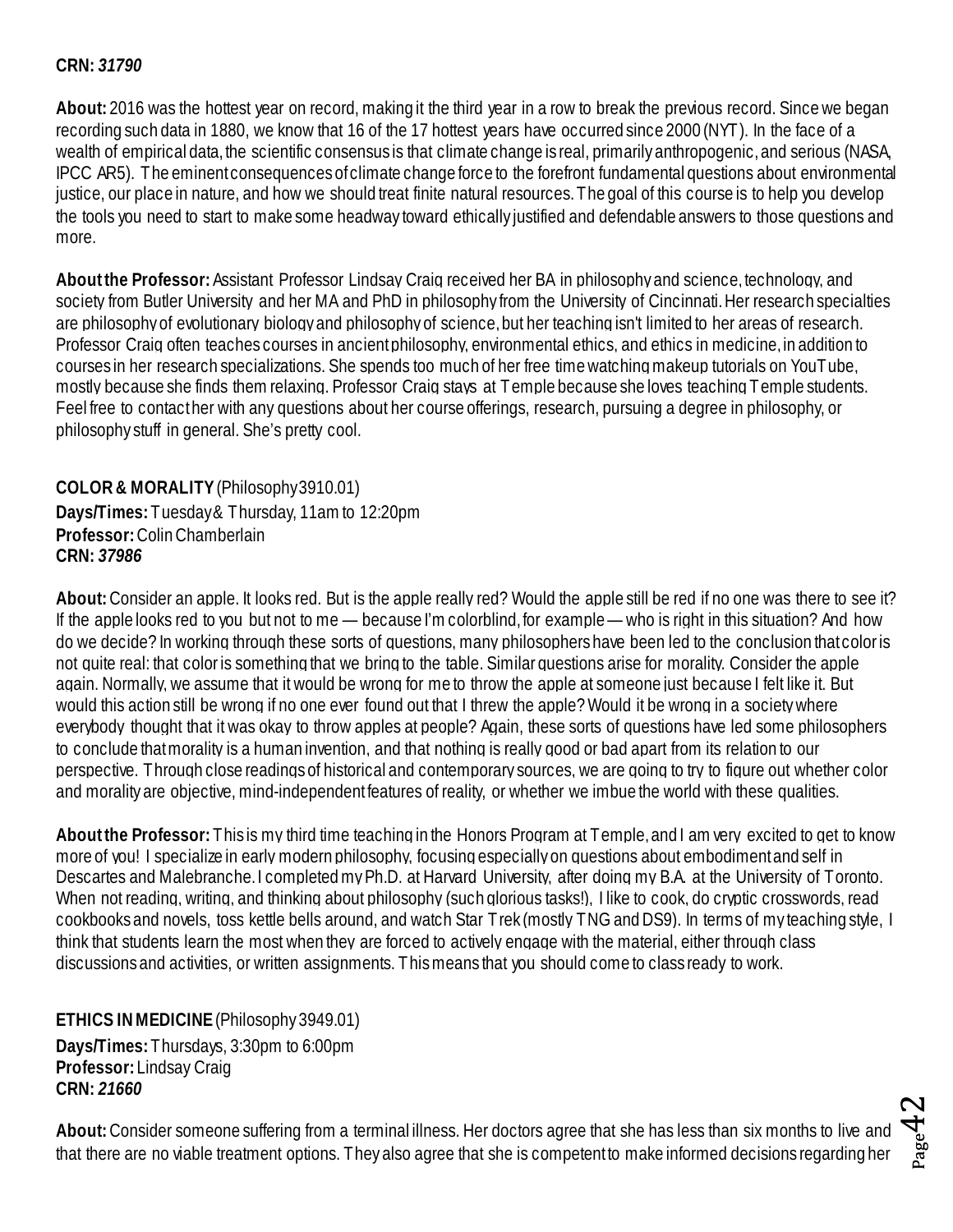medical condition. Is it morally permissible for a medical professional to indirectly aid her by writing a prescription for a lifeending medication if she voluntarily chooses to end her life? What if the patient is not able to self-administer the medication and requires direct physician assistance in the form of a lethal injection? Is there a relevant moral difference between these two cases? This course is designed to give students the ethical foundation needed for serious discussions of medical issues like this one. Students will practice using different ethical theories and principles through the semester to develop and defend their own positions on important current issues related to medicine. We will investigate justice and the Affordable Care Act; race in medicine, particularly in the case of HIV/AIDS treatment in the United States; distribution of scarce medical resources; abortion; euthanasia and assisted death; and use of human subjects in research.

**About the Professor:**Assistant Professor Lindsay Craig received her BA in philosophy and science, technology, and society from Butler University and her MA and PhD in philosophy from the University of Cincinnati. Her research specialties are philosophy of evolutionary biology and philosophy of science, but her teaching isn't limited to her areas of research. Professor Craig often teaches courses in ancient philosophy, environmental ethics, and ethics in medicine, in addition to courses in her research specializations. She spends too much of her free time watching makeup tutorials on YouTube, mostly because she finds them relaxing. Professor Craig stays at Temple because she loves teaching Temple students. Feel free to contact her with any questions about her course offerings, research, pursuing a degree in philosophy, or philosophy stuff in general. She's pretty cool.

Lindsay Craig is the 2018 recipient of the Honors Professor of the Year Award.

<span id="page-42-0"></span>**THEMES IN EXISTENTIALISM** (Philosophy 3968.01)

**Days/Times:** Wednesday, 3:00pm to 5:30pm **Professor:** Kristin Gjesdal **CRN:** *32701*

**About:** This fall semester, we will discuss and analyse existentialism and its reverberations in film, art, and literature. We will read Kierkegaard, Nietzsche, Sartre, and de Beauvoir, watch movies by Bergman and Godard, discuss Camus' The Stranger, and visit the Philadelphia Museum of Art. As we work our way through existentialist philosophy, literature, art, and movies, the class will provide a solid foundation in philosophical argumentation. There will be in-class writing workshops and discussion groups to help you shape your thoughts and arguments.

**About the Professor:** Kristin Gjesdal teaches nineteenth-century thought, philosophy of art, and modern European philosophy in the Department of Philosophy at Temple. Originally from Oslo, Norway, she particularly appreciates the opportunity to discuss the existentialist legacy of Scandinavian philosophy and art (Kierkegaard, Ibsen, Munch, Bergman, to mention a few examples). She has been teaching honors existentialism every year since she came to Temple in 2005.

<span id="page-42-1"></span>**INTRO TO POLITICAL PHILOSOPHY** (Political Science 2996.01) **Days/Times:** Tuesday & Thursday, 11am to 12:20pm **Professor:** Joseph Schwartz **CRN:** *32946*

**About:**In this University Honors seminar (which also fulfills one of the four required intro courses for all Political Science majors and the University "W" requirement), we will study the major concepts of political theory (and thus political science) through the lens of the major theorists in the Western political tradition (e.g., Aristotle, Hobbes, Locke, Rousseau, and Marx), as well as contemporary critics thereof. Political theory is not a sterile study of what some dead thinkers once thought; rather, it is an ongoing effort to refine the way we reason and act in politics (and to criticize certain aspects of that tradition, for example, in regards to issues of class, race, and gender.)

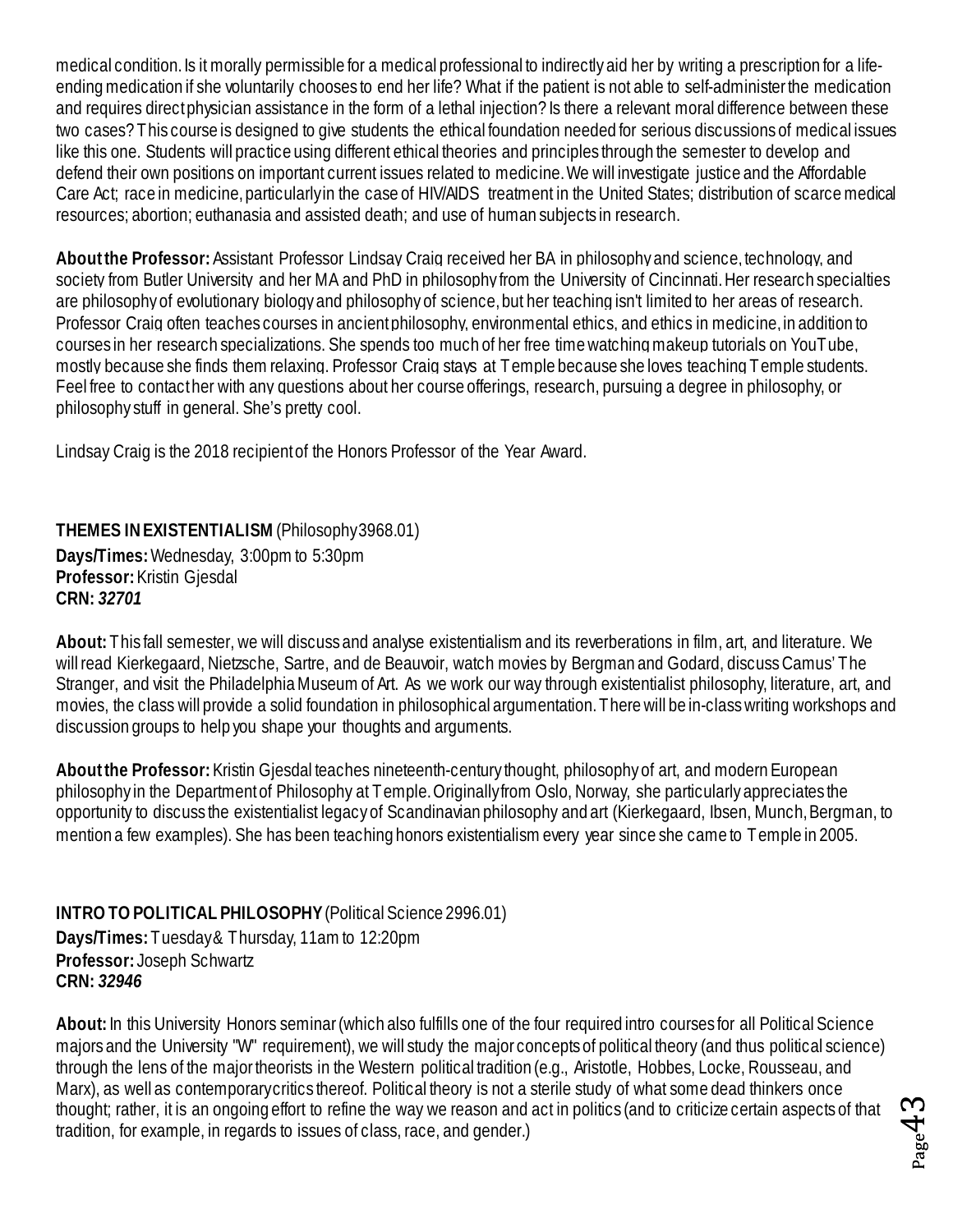Political theory is essentially an argument about the meaning of inherently "contestable" concepts (i.e., concepts inherently open to debate and redefinition) such as liberty, power, authority, equality, and democracy. It is not just a philosophic pursuit, but also a consideration of what political regimes historically best fulfill such concepts.

Approach to Teaching: this course will be a seminar that demands close reading of the texts, as class discussion will be the primary means by which we collectively evaluate these arguments central to political life. Of course, I will provide useful background information (via handouts, reading questions, and my own comments in class). My primary aim as a teacher is to help students develop the requisite "intellectual and cultural" capital to be effective citizens.

Evaluation: this is a writing intensive course, so the evaluation will be based on four analytic essays (based strictly on the reading) of 5-6 pages (with instructor giving feedback on outlines, drafts, re-writes, etc.) Class participation will also constitute part of the grade. Every effort will be given to help students improve over the course of the semester.

#### <span id="page-43-0"></span>**ISSUES TO ACTION: SEEKING POLICY CHANGE IN A COMPLEX WORLD** (Political Science 3910.01) **Days/Times:** Tuesday & Thursday, 2pm to 3:20pm **Professor:** Barbara Ferman **CRN:** *32776*

**About:** Have you ever felt that the problems we face in our society are totally overwhelming? I certainly have! The problems we face in education, criminal justice, immigration, employment, and a whole host of other areas are large and complex. However, there are many organizations that are addressing these issues with a variety of strategies including: litigation, advocacy, organizing, media, social movements, and even art, among others. In this class, students will identify an issue area such as education or immigration, follow how that issue has played out in the Philadelphia area, select an organization that is addressing that issue and examine how they are doing that. In short, you will learn how organizations take issues to action. The course will involve readings on policy advocacy, community organizing, social movements, media, and other tools for social change, as well as research methods. We will also have guest speakers who will talk about their advocacy work across different policy areas.

**About the Professor:** Dr. Fermanwas born and raised in Brooklyn, which explains the good, the bad, the ugly, and everything in between. She is a Professor of Political Science and Founder and Executive Director of the University Community Collaborative, a Temple University based initiative that provides youth leadership development programming for high school students. She has published several books and numerous articles on urban politics, racial integration, youth civic engagement, and education. She loves teaching and values the creativity and energy of students. For fun, she plays tennis and gets lost in good novels.

#### <span id="page-43-1"></span>**THE POLITICS OF POVERTY & SOCIAL POLICY**(Political Science 3910.02)

**Days/Times:** Tuesday & Thursday, 3:30 p.m. to 4:50 p.m. **Professor:** Elise Chor **CRN:** *38118*

**About:** What does poverty look like in the United States? Why do Americans view some individuals as the "deserving poor" and others as "welfare queens"? What are the implications of these differing conceptions of poverty for U.S. social policy? This course will investigate these questions while providing an overview of the U.S. social safety net and evaluations of its effectiveness. Students will examine how political considerations affect the creation and design of social programs and other related policies (e.g., tax policy) with the goal of understanding the opportunities for progress.

**About the Professor:** Elise Chor is an assistant professor in the Department of Political Science. She teaches courses related to statistics and quantitative methods in addition to education and other social policies. Her research draws on economic and developmental perspectives to consider the interactions among families, government, and the education market. Her work measures the impacts of universal and targeted public preschool programs on childcare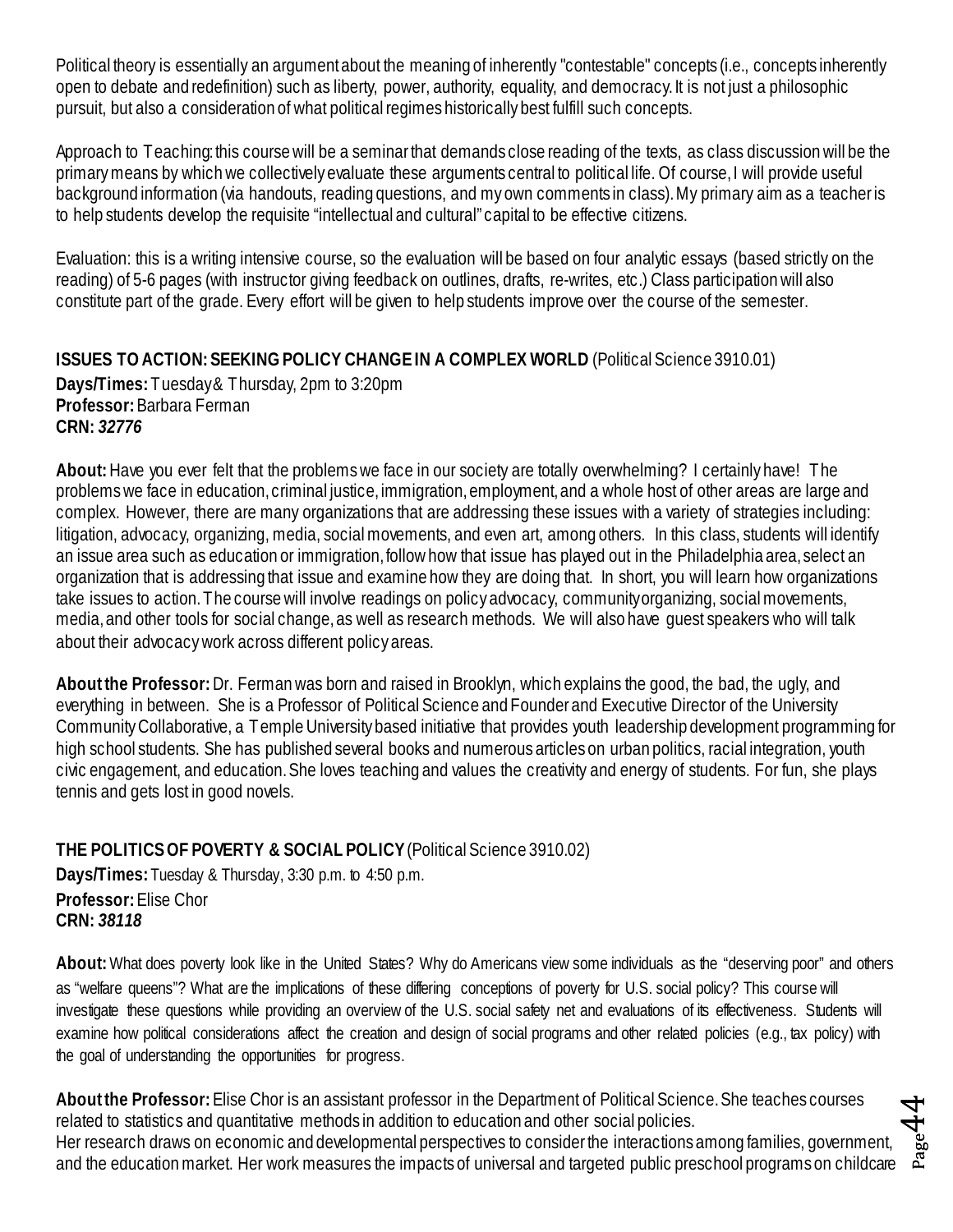quality, parents' childcare and employmentdecision-making, family processes, and ultimately child development, with a focus on low-income families. Ongoing projects include measurement of the effects of the federal food stamp program and multigenerational childhood poverty. On the side, she just started watching Westworld and she's hooked.

#### <span id="page-44-0"></span>**SEMINAR IN CAMPAIGN POLITICS**(Political Science 4904.01)

**Days/Times:** Tuesday, 3:30pm to 6pm\* **Professor:** Robin Kolodny **CRN:** *38123*

About: A new congressional districtmap. Predicted party seat changes. PA Governor up for reelection. A US Senator from Pennsylvania also up for reelection. Competitive state House and Senate races. Interest groups representing everything under the sun...SuperPAC spending. National media spotlight. Are you in for "ground zero" of the 2018 midterm elections???

\*In addition to taking this course, you will also be a part of an upcoming campaign through an internship (credit-bearing) that is set up for you by the course instructor. Previous placements for students include candidate campaigns, media outlets, non-partisan watchdog groups, education advocates, labor unions and more!

Students will be accepted by application only. Decisions will happen on a rolling basis so apply as soon as possible! Us[e this form](https://docs.google.com/forms/d/e/1FAIpQLSdJ-KI9RO85POri91TxfzErNwJmIZ18WqCSGA-hLeYWWb9q4w/viewform) to apply.

Questions? Email Prof. Kolodny for more information.

<span id="page-44-1"></span>**JR & SR CAPSTONE SEMINAR: DISCRIMINATION & THE LAW** (Political Science 3996 & 4996) **Days/Times:** Tuesday & Thursday, 11am to 12:20pm **Professor:** Heath Fogg Davis **CRN:** *24938 & 24941*

**About:** Discrimination, the act of drawing distinctions, looms large in our social judgments and interactions. Can we distinguish among harmless, harmful and helpful forms of discrimination? In this Honors Capstone Seminar we'll consider the criteria that legal actors use to draw such lines. The structure of the course is both thematic and historical.We'll start with the case of racial discrimination—the genesis of U.S. anti-discrimination law. Then we'll move on the consider how this legal paradigm has been extended and amended to cover other categories such as sex and gender, sexual orientation, gender identity, religion, language, and physical and intellectual ability.

#### <span id="page-44-2"></span>**FOUNDATIONS OF DEVELOPMENTAL PSYCHOLOGY** (Psychology 2931.01)

**Days/Times:** Tuesday & Thursday, 11am to 12:20pm **Professor:** Hongling Xie **CRN:** *26809*

**About:** Why do young children and older adults think the way they think? What factors influence a person's development? This course will cover major developmental milestones and themes in various periods of a life span from birth to death. Methodological issues and theoretical perspectives will be introduced to inform topics of physical maturation, thinking, behaviors, and social relationships.

**About the Professor:** Dr. Hongling Xie is an Associate Professor in the Department of Psychology. Her Developmental research focuses on children's peer relationships and aggressive behaviors. She received her BS from Peking University (Beijing, China) and her PhD from the University of North Carolina at Chapel Hill. She loves doing research and mentoring students and her two children: a high schooler and a preschooler.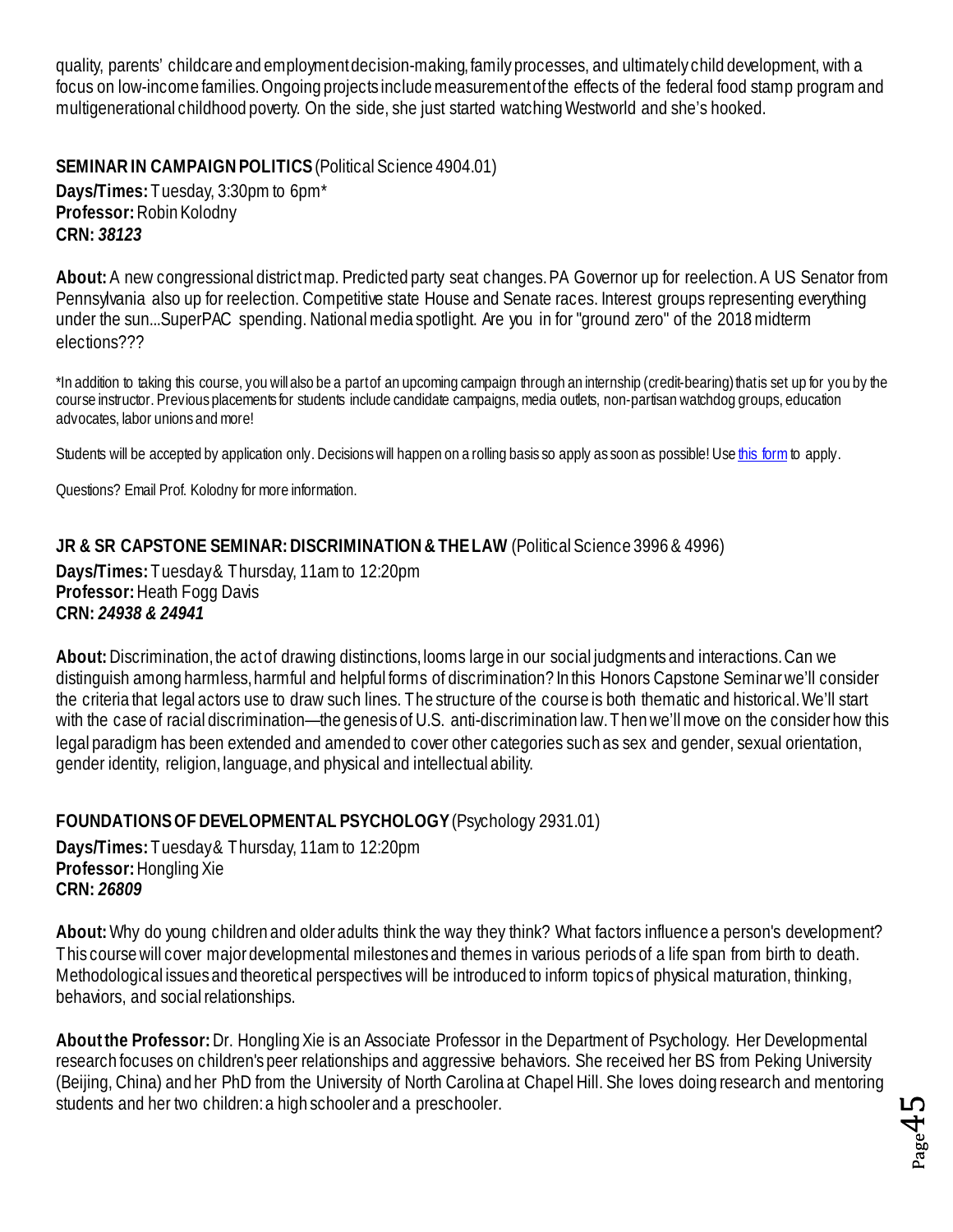# <span id="page-45-0"></span>**RISE OF THE SUPER BRAIN** (Psychology 3920.01)

**Days/Times:** Tuesday & Thursday, 9:30am to 10:50am **Professor:** Jason Chein **CRN:** *33611*

**About:** In this course we'll evaluate "cognitive enhancement" techniques - the different ways in which people have tried to "strengthen" their cognitive abilities. At the start of the term we'll consider competing ideas about whether the human mind can, or can't, be enhanced, and will discuss these ideas in relation to plasticity in the human brain. We'll then delve into relevant research on the development of "expertise", and on the potential to hone specific cognitive abilities through deliberate practice. This will launch us into the central discourse on cognitive enhancement, in which we'll learn about, and debate, claims regarding the improvement of cognitive capabilities in healthy young adults, through techniques like mental training, video games, meditation,brain stimulation, physical exercise, neuropharmacology ("smart drugs"). Along the way we'll consider what can be learned from individual cases of exceptional cognitive ability, which might represent the outer limits of what the human mind is capable of achieving.

**About the Professor:** Dr. Chein is an Associate Professor in the Department of Psychology, and the Director of the newly established Temple University Brain Research & Imaging Center. Dr. Chein is himself "Temple Made", being the son of an emeritus professor of Temple's Department of Mathematics, and a graduate of Temple's Honors Program. He obtained his undergraduate degrees in Psychology and Computer Science from Temple in 1997, and rejoined the Temple community as a member of the Psychology faculty in January of 2006. During the interim, he earned his M.S. and Ph.D. from the University of Pittsburgh, and then completed a post-doctoral fellowship at Princeton University. He has been teaching for the Honors Program since 2012, and was a 2014 winner of the Lindback Award for Distinguished Teaching. As a leader in Temple's brain imaging research community, he conducts studies employing a cognitive neuroscientific approach to understand the basic mechanisms of cognition, the relationship among these mechanisms, and the contribution each makes to high-level cognitive functioning.

## <span id="page-45-1"></span>**LANGUAGE STUDIES**

<span id="page-45-2"></span>**CONVERSATIONAL REVIEW** (Spanish 2901.02) **Days/Times:** Monday, Wednesday, & Friday, 11am to 11:50am **Professor:** Marcela Pardes **CRN:** *2605*

**About:** This course gives students the opportunity to improve their conversation skills, while reviewing important grammar points studied until now. The cultural component emphasizes the importance of understanding cultural differences. To facilitate this we use a variety of materials, such as newspaper articles, movies, photographs, music, and websites in Spanish. Reading, listening and writing are also practiced. Students must come prepared to participate actively in class. Most of the class time is devoted to oral individual and interactive activities, such as role-playing, discussions, games, debates, etc. Since the best way to learn a language is speaking, only Spanish is spoken in and outside the class. Other activities outside of class include an interview with a native Spanish speaker, and making a video incorporating the vocabulary and grammatical structures learned in class. Some of the videos will be selected for posting in the Spanish Department's website.

Evaluation: There will be two oral evaluations, and a final written exam. There will also be multiple in class and homework assignments, as well as presentations, videos and dialogues. Daily participation will be evaluated based on input, fluency and preparation.

**About the Professor:**I was born in Buenos Aires, Argentina. I enjoy engaging in conversations about everything related to Argentina and Latin America: music, film, literature, politics, history, economics, and, of course, food. In my previous life, I graduated from the University of Buenos Aires with a degree in Business. I received my Masters and Ph.D. in Spanish at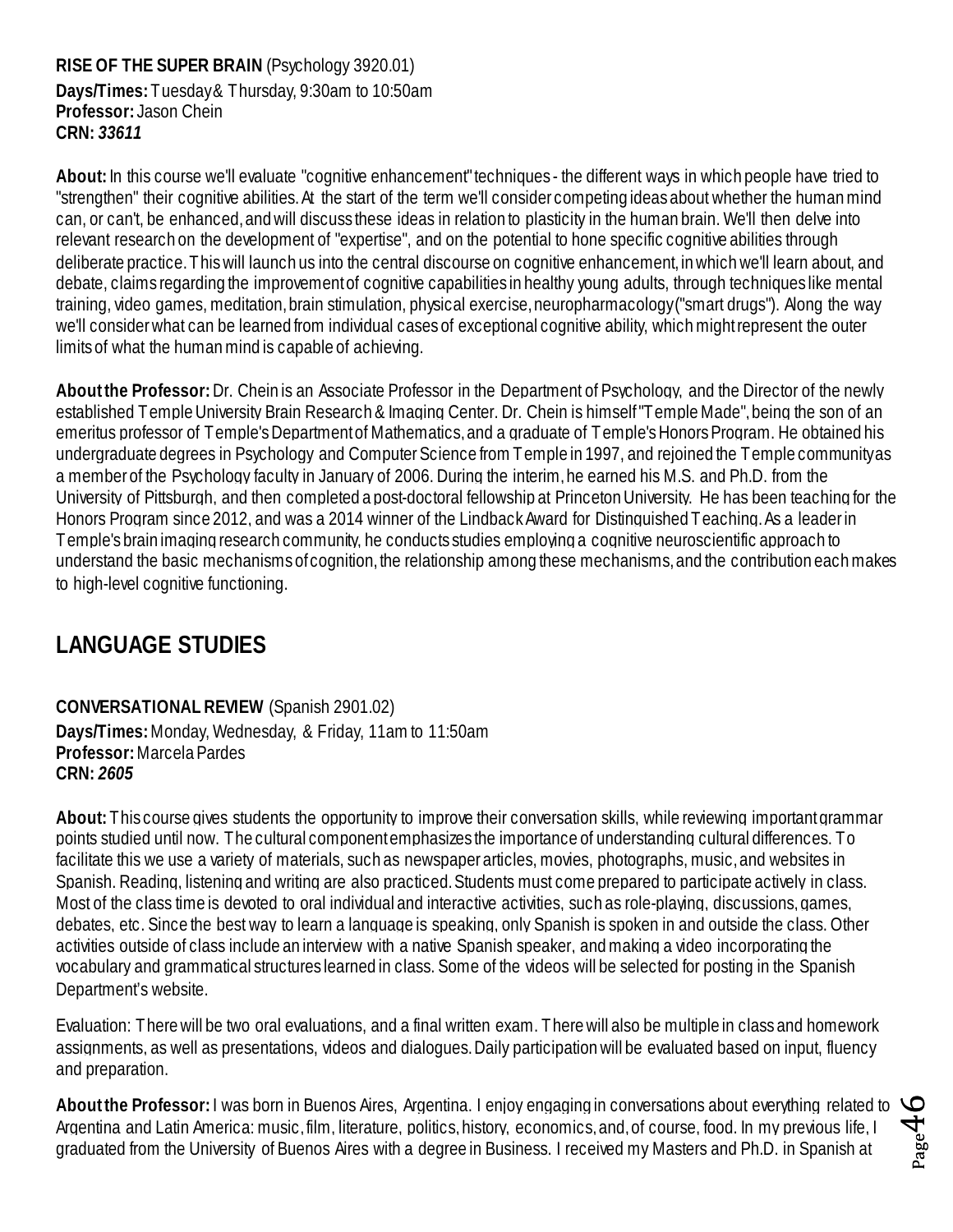Temple University. My research is in contemporary Jewish Latin American literature. I have been teaching Honors for many years, and I look forward to coming back every semester. My teaching philosophy reflects my life values and beliefs. I believe that when people feel respected and valued, they will strive to do their best. For that reason, I try to create a friendly, supportive, and mutually respectful classroom environment. I make an effort to learn my students' names, as well as their interests and career plans. I also encourage them to become acquainted with each other, and to work cooperatively. Many of our activities, such as dialogues, interviews, and discussions, are performed in pairs or in groups. These activities help the students to overcome their embarrassment and fear of speaking in a foreign language, and of making mistakes.

My greatest satisfactions as a teacher come from seeing students become enthusiastic about a topic we have learned in class, or hearing of an experience outside of class where they applied skills learned in class. In my view, those cases where student's motivation goes beyond getting a good grade are the biggest success a teacher can achieve.

<span id="page-46-0"></span>**CONVERSATIONAL REVIEW** (Spanish 2901.03) **Days/Times:** Tuesday & Thursday, 3:30pm to 4:50pm **Professor:** Norma Corrales-Martin **CRN:** *29902*

**About:** Esta clase forma parte del Proyecto de Libros Asequibles (Textbook Affordability Project) de la BibliotecaPaley de la Universidad de Temple. El texto para la clase se distribuirá gratuitamente a los estudiantes. Este texto original ha sido diseñado teniendo la música como material básico. Ha sido demostrado que la música desarrolla en los estudiantes una actitud positiva hacia el aprendizaje de la lengua; provee a los estudiantes de una manera fácil de memorizar la lengua; hace la experiencia de aprender la gramática divertida; ayuda en el desarrollo de habilidades para escuchar y hablar; transmite la riqueza cultural encontrada en las canciones e intensifica el entusiasmo de los estudiantes para el análisis de la poesía. La clase se concentra en la práctica oral-auditiva de metas comunicativas y puntos clave. ¡Estén listos para divertirse y aprender!

**About the Professor:** Dra. Norma Corrales-Martin obtuvo su grado de Magister en Lingüística Hispana del prestigioso Instituto Caro y Cuervo e n Bogotá. Recibió un Ph.D. en Educación de la Universidad de Ohio. Ella ha desarrollado Gramática Viva (Live Grammar), una gramática centrada en el verbo. Ella es originalmente de la región Caribe de Colombia, un lugar donde la gente aprende a bailar antes de aprender a caminar. Dr. Corrales-Martin ama la música, el baile y el canto, el arte y la cultura, y también es poeta.

<span id="page-46-1"></span>**HISPANIC READINGS** (Spanish 2902.03) **Days/Times:** Monday, Wednesday, & Friday, 11am to 11:50am **Professor:** Angel Diaz **CRN:** *21466*

<span id="page-46-2"></span>**STEM**

<span id="page-46-3"></span>**INTRO TO BIOLOGY II** (Biology 2912)

**Professors:** Richard Waring & Daniel Spaeth **Section 05, CRN 23990: Lecture:** Monday, Wednesday, & Friday, 12pm to 12:50pm **Lab:** Tuesday, 9:30am to 12:20pm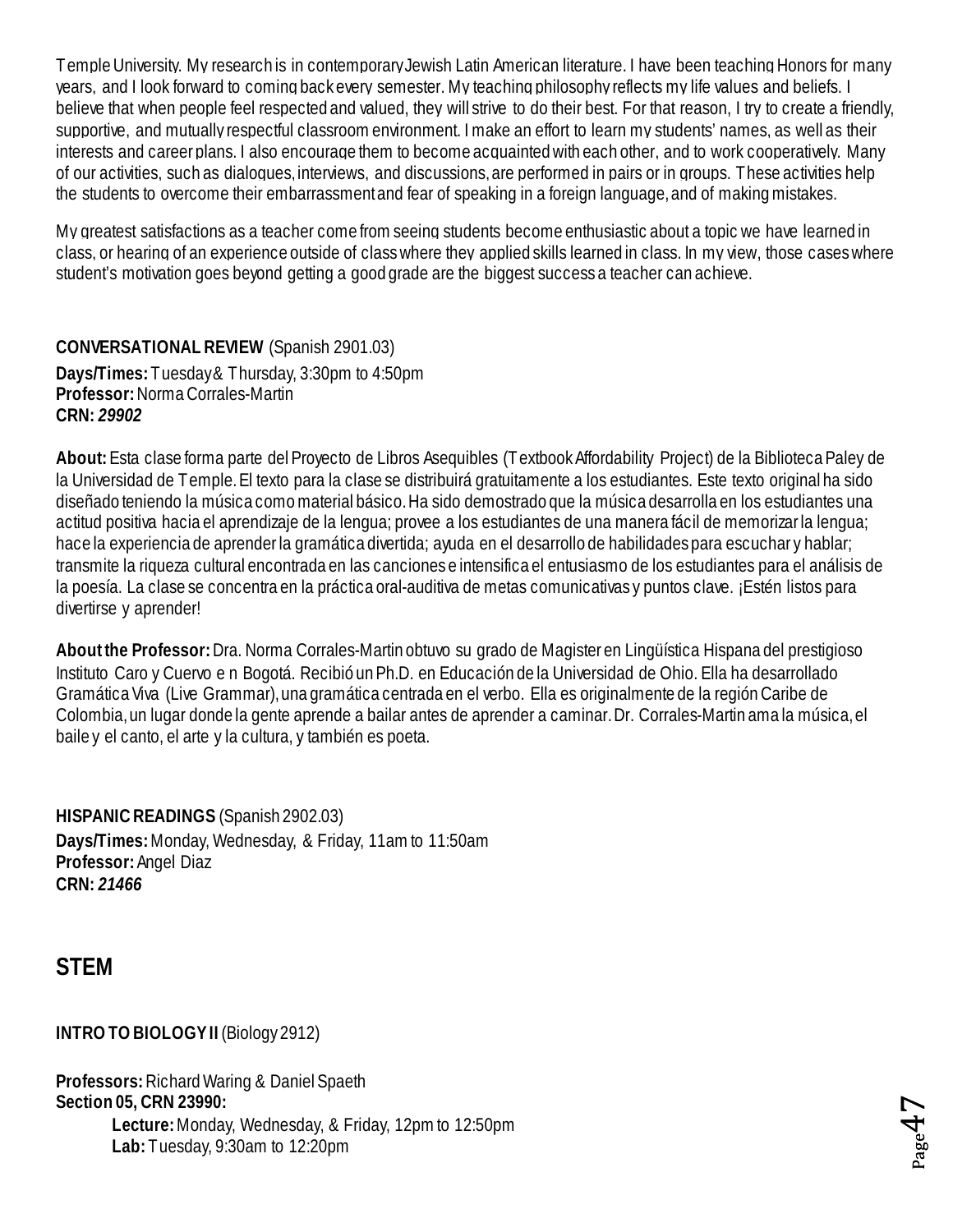#### **Section 06, CRN 23991:**

**Lecture:** Monday, Wednesday, & Friday, 12pm to 12:50pm **Lab:** Wednesday, 5:30pm to 8:20pm

#### **Section 07, CRN 23992:**

**Lecture:** Monday, Wednesday, & Friday, 12pm to 12:50pm

**Lab:** Thursday, 2pm to 4:50pm

#### **Section 41, CRN 730:**

**Lecture:** Monday, Wednesday, & Friday, 12pm to 12:50pm

**Lab:** Tuesday, 2pm to 4:50pm

**Section 42, CRN 731***:* 

**Lecture:** Monday, Wednesday, & Friday, 12pm to 12:50pm

**Lab:** Wednesday, 2pm to 4:50pm

**Section 43, CRN 5288:**

**Lecture:** Monday, Wednesday, & Friday, 12pm to 12:50pm **Lab:** Thursday, 9:30am to 12:20pm

<span id="page-47-0"></span>**ORGANIC CHEMISTRY I** (Chemistry 2921)

**Professor:** Steven Fleming & Steven Fletcher **Section 01, CRN 1085:**

**Day & Time:** Monday, Wednesday, & Friday 9am to 9:50am & Monday 10am to 10:50am **Section 02, CRN 24004:**

**Day & Time:** Monday, Wednesday, & Friday 9am to 9:50am & Monday 1pm to 1:50pm **Section 03, CRN 33221:**

**Day & Time:** Monday, Wednesday, & Friday 9am to 9:50am & Wednesday 10am to 10:50am **Section 04, CRN 30896:**

**Day & Time:** Monday, Wednesday, & Friday 9am to 9:50am & Wednesday 11am to 11:50am

**About:**Organic chemistry is about life. Understanding organic chemistry is necessary for understanding almost every aspect of living systems. Why are we different from rocks? Why are mixed drinks evidence of life? Why are organic molecules necessary for cell structure? Answers to these questions and more, await your enrollment in O-Chem.

About the Professor: It is my goal to make the subject of organic chemistry a joy to learn. I want you to eagerly anticipate every o-chem class. I enjoy the challenge of taking this tough subject and helping you see its inherent beauty. Learning organic chemistry is a great way to learn critical thinking skills.

#### <span id="page-47-1"></span>**ORGANICCHEMISTRY LAB I** (Chemistry 2923)

**Professor:** Jaskiran Kaur **Section 01, CRN 1086: Day & Time:** Monday 2:00pm to 4:50pm **Section 02, CRN 20264: Day & Time:** Tuesday2:00pm to 4:50pm **Section 03, CRN 20265: Day & Time:** Thursday2:00pm to 4:50pm **Section 04, CRN 33222: Day & Time:** Friday 1:00pm to 3:50pm

<span id="page-47-2"></span>**TECHNICAL COMMUNICATIONBY DESIGN**(Engineering 2996.01) **Days/Times:** Monday, Wednesday, & Friday, 1:00pm to 1:50pm **Professor:** Joseph Danowsky **CRN:** *30641*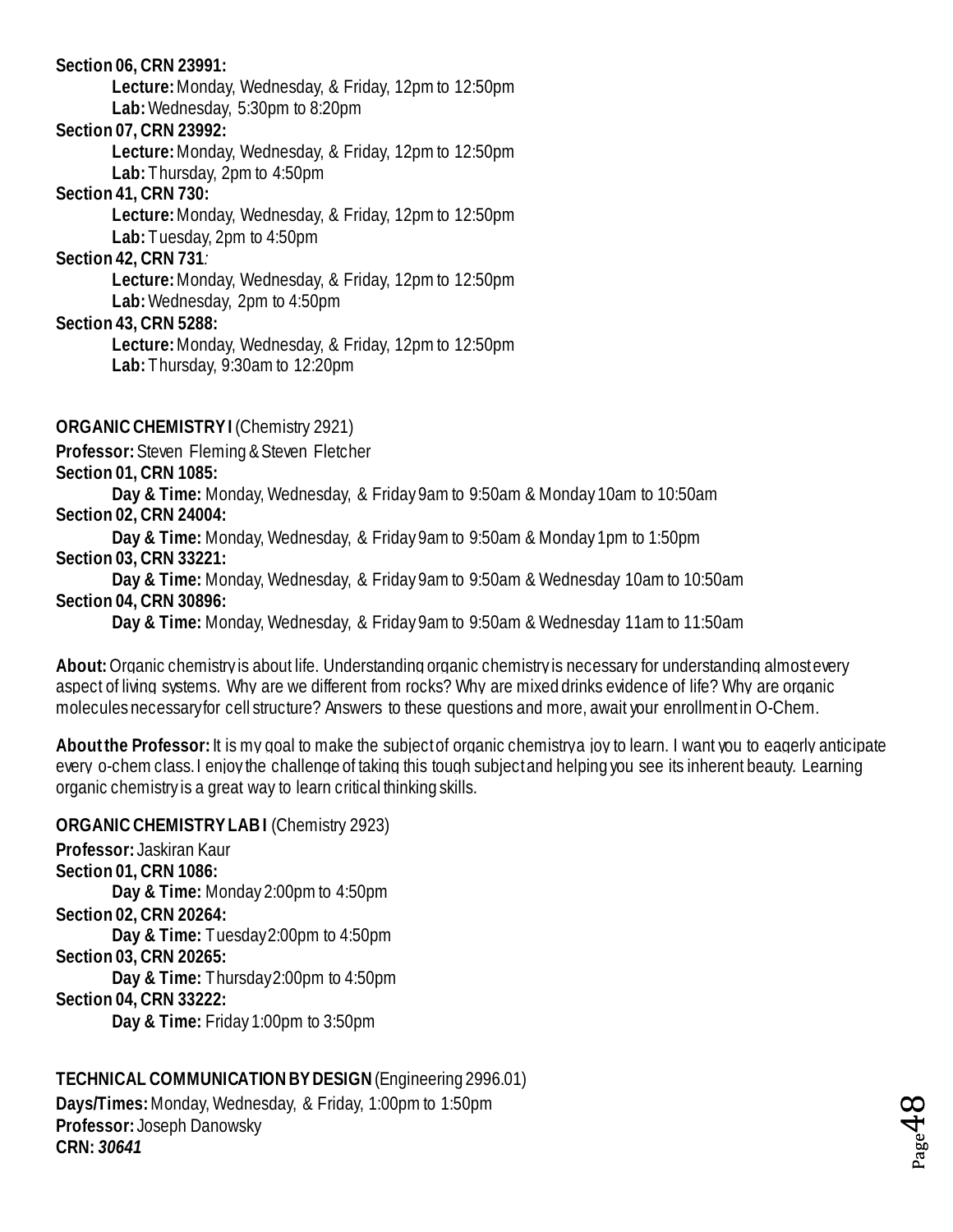**About:** This course helps students learn to craft responsible and effective technical writing. We pursue well-defined communication objectives via library-database research, topic analysis, attention to audience needs, and responsible application of basic rhetorical techniques. The major paper is a partial design proposal based on a comparison of candidate engineering solutions for a significant problem of each student's choosing. Additional writings address engineering-related current events; the economic, social justice, and environmental impacts of engineering projects; and a detailed philosophical and practical analysis of an engineering-related ethical problem. Class topics emphasize requirements for accurate, clear technical communication; responsiveness to client specifications; and the use of word processing techniques to make complex documents usable, maintainable, and attractive.

**About the Professor:**After running off in all directions at the University of Pittsburgh and Cornell Law School, the instructor found his métier as a reflective practitioner of technical communication —first in the then-new field of legal information retrieval and later in computer software documentation, standards and procedure analysis, technical journalism, newsletter and book editing, and several subspecialties such as legal graphics. While teaching technical writing for Temple's English department from 2003 to 2009, he developed the College of Engineering's Technical Communication course, which he now coordinates.

<span id="page-48-0"></span>**ENGINEERING STATICS** (Engineering 2931.01) **Days/Times:** Tuesday & Thursday, 8am to 9:20am **Professor:** Daniel Jacobs **CRN:** *38586*

<span id="page-48-1"></span>**MECHANICS OF SOLIDS** (Engineering 2933.01) **Days/Times:** Monday, Wednesday, & Friday, 2pm to 2:50pm **Professor:** Dustyn Roberts **CRN:** *38588*

<span id="page-48-2"></span>**CALCULUS III** (Mathematics 2943)

**Section 02, CRN** *27815* **Days/Times:** Tuesday & Thursday, 1:30pm to 3:10pm **Professor:** tba

**Section 03, CRN** *31429* **Days/Times:** Tuesday & Thursday, 9:50am to 11:30am **Professor:** Cristian Gutierrez

**About:** The goal of the class is to learn and understand multivariable and vector calculus and some of its applications. These mathematical tools are of great importance and used extensively to solve problems in the physical sciences, finance, probability, engineering, and differential equations. For example, the formulation and understanding of many physical laws are in terms of partial derivatives and multiple integrals.

Topics Covered: Vectors in two and three dimensions, vector valued functions, functions of several variables, partial derivatives, multiple integrals, optimization, integral calculus of vector fields, line and surface integrals, and Divergence and Stokes theorems.

For a more concrete idea of the course, students can browse the textbook Calculus: Early Transcendentals, by James Stewart; 8th Edition, Cengage Learning. Feel free to contact the instructor for questions.

**About the Professor:** Professor Gutierrez is a world known researcher in differential equations and its applications to optimal transport and geometric optics. He has published a book on the Monge-Ampere equation and a large number of